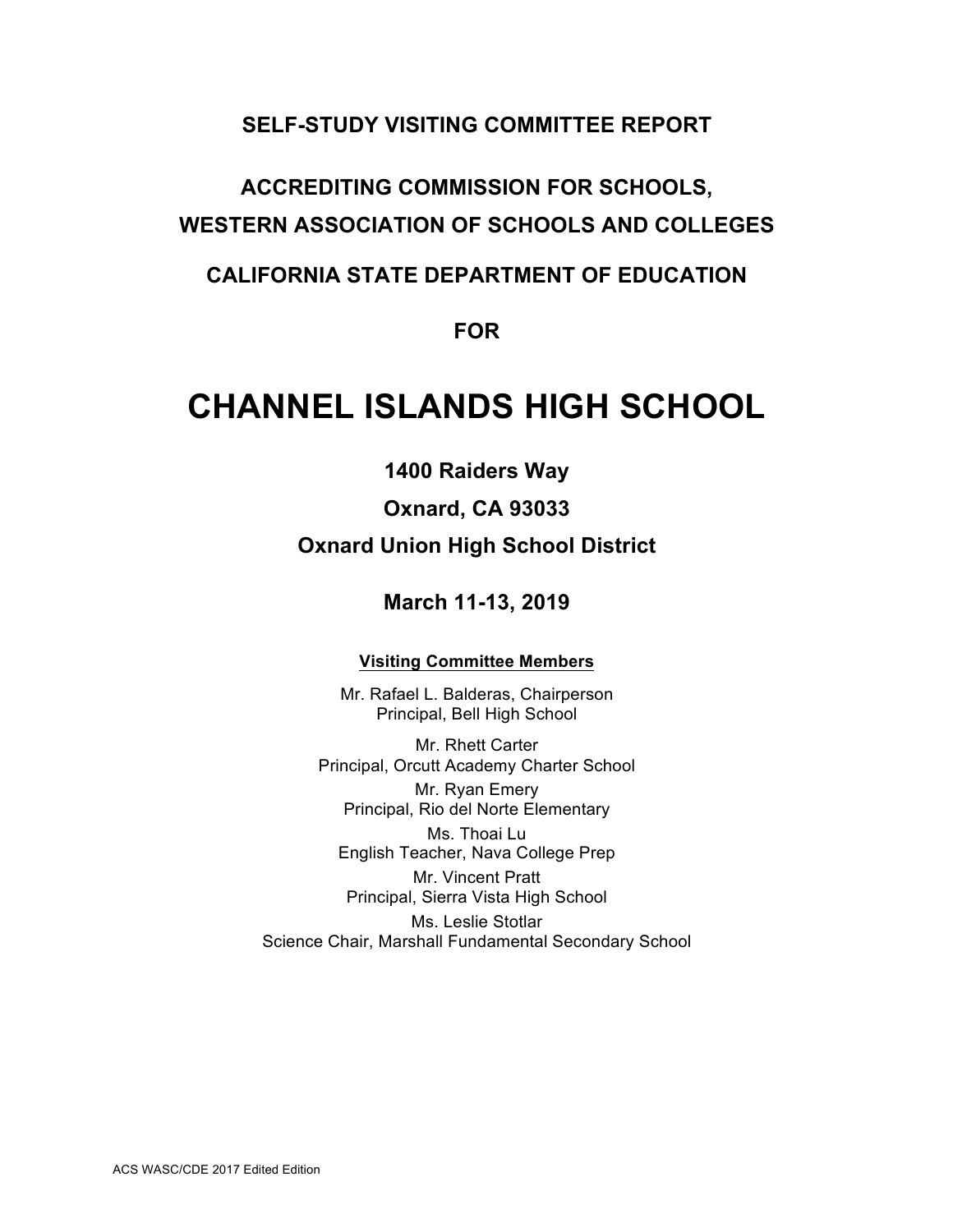# **Preface**

• Include a copy of the school's schoolwide learner outcomes.

# **According to CIHS the Student Learning Outcomes are referred as the "Sailing The Cs" and "The Raider Way":**

# **Communicators and Collaborators**

- **Students will demonstrate proficiency in reading, writing, listening, and speaking as outlined in the Common Core State Standards.**
- **Students will demonstrate the ability to communicate in collaborative settings to produce meaningful outcomes.**
- **Students will be able to access appropriate information in a variety of forms and be able to communicate that information.**

# **Critical Thinkers and Problem Solvers**

- **Students will demonstrate critical thinking by understanding, evaluating, and analyzing information to reach a conclusion.**
- **Students will demonstrate the ability to create understanding and persevere in problem solving.**
- **Students will demonstrate the ability to apply problem solving skills to solve both hypothetical and real life problems.**

# **Citizenship**

- **Students will demonstrate social and global citizenship by fostering awareness and acceptance of diverse cultures.**
- **Students will strive to be positive and productive members of their school and the community they live in.**
- **Students will demonstrate community, integrity, honor, and social responsibility as responsible citizens.**

# **Career and College Readiness**

- **Students will demonstrate college and career readiness by taking the initiative for setting and achieving both academic and personal goals for success.**
- **Students will gather, analyze, interpret, and utilize data in order to develop and complete a four-year plan.**
- Students will develop skills necessary to compete in the 21<sup>st</sup> century **workplace.**
- Comment on the school's self-study process with respect to the expected outcomes of the self-study.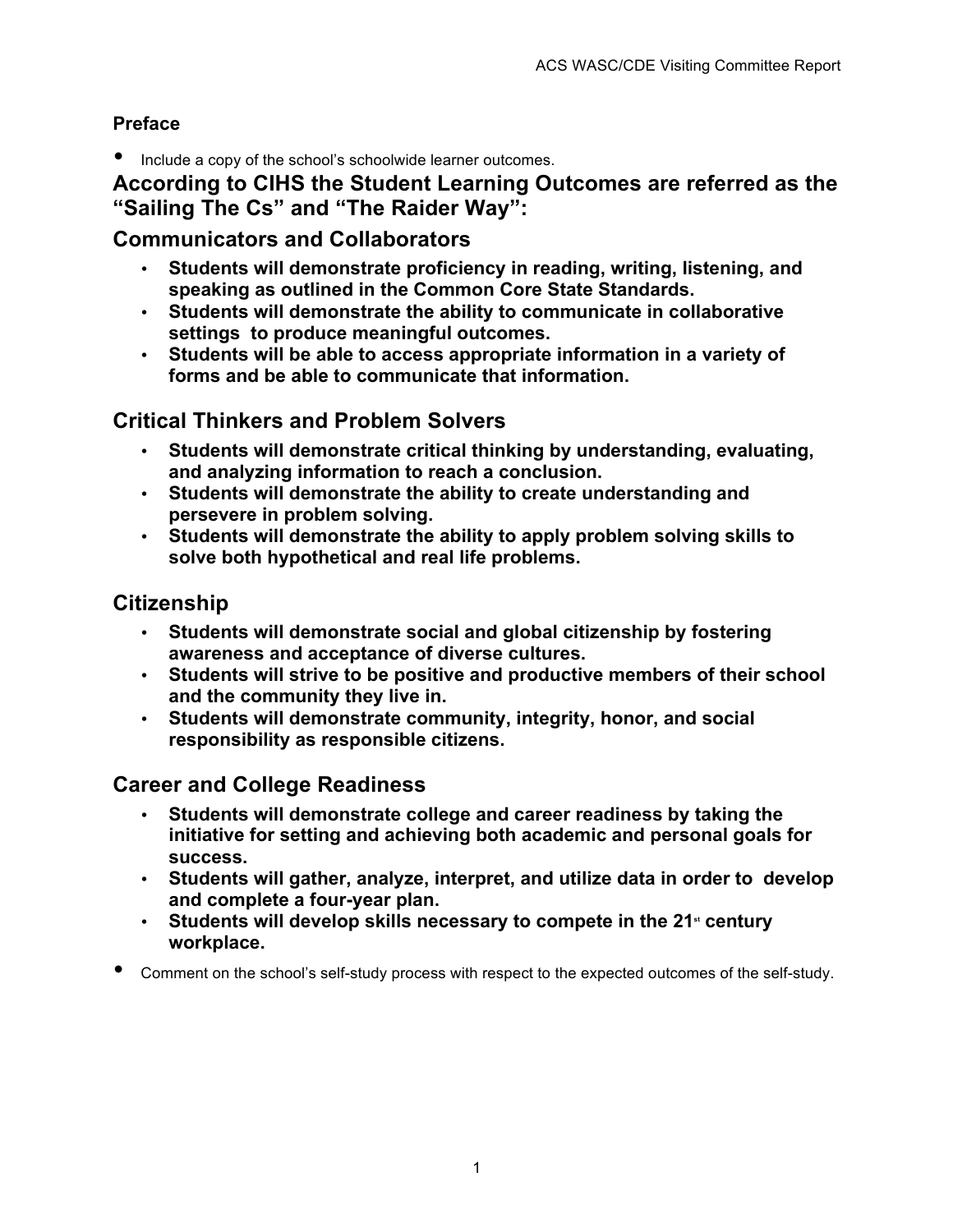- 1. The involvement and collaboration of all staff and other stakeholders to support student achievement.
- 2. The clarification and measurement of what all students should know, understand, and be able to do through schoolwide learner outcomes and academic standards (*note the selected schoolwide learner outcomes examined by the school*).
- 3. The gathering and analyzing of data about students and student achievement.
- 4. The assessment of the entire school program and its impact on student learning in relation to schoolwide learner outcomes, academic standards, and ACS WASC/CDE criteria
- 5. The alignment of a long-range action plan to the school's areas of need; the development and implementation of an accountability system for monitoring the accomplishment of the plan.

Channel Islands High School (CIHS) involves all stakeholders in the Self Study process. The last full visit occurred in 2013 with a subsequent follow up visit in 2016. As evident in the instructional calendar of meetings from May 2017 to March 2019, Channel Islands High School had an ongoing process of Self Study as indicated in part or whole through professional development, collaborative activities and various levels of staff meetings including the Instructional Leadership Team (ILT), departments, and faculty. Stakeholders in this process include district officials, site administration, classified and certificated staff. According to interviews and sign-ins the, while attendance was limited, the ILT made every attempt to include the community, families, parents, and students in a collaborative manner to make findings about the direction of the school.

In the last nine months, along with interviews, PD agenda's, and sign-ins the faculty and staff reviewed, revised, and updated the mission, vision, and goals of the school as well as the Student Learning Outcomes based on the current environment in education. Further, student achievement was reviewed in the context of the Smarter Balanced Assessment Consortium (SBAC) assessments in English Language Arts and Mathematics. The school program is annually reviewed with Single Plan for Student Achievement (SPSA) and the Action Plan developed in a collaborative manner with input from most stakeholders. The goals of the Board of Governors for the district, Single Plan for Student Achievement, Local Control and Accountability and Action Plan were reviewed to guide the process to ensure that the school has the capacity and resources to fulfill these plans with the involvement of stakeholders. Ultimately, the alignment of a long-range action plan has been developed to meet school's areas of need. In an effort to ensure the long -range plan is fully implemented and monitored, the leadership, and stakeholders will have to monitor periodically to ensure the plan is accomplished.

# **Chapter I: Progress Report**

Since the last self-study:

- Comments on the school's major changes and follow-up process.
- Discuss how the school through its action plan has accomplished each of the critical areas for followup, including the impact on student learning.

#### **Significant Developments**

Since the last full WASC visit in 2013 and the three-day visit in 2016, several significant developments within the Channel Islands community have transpired. First and foremost, there were significant **Administrative Leadership and Staff changes**; The Oxnard Union High School District experienced a major change in administration with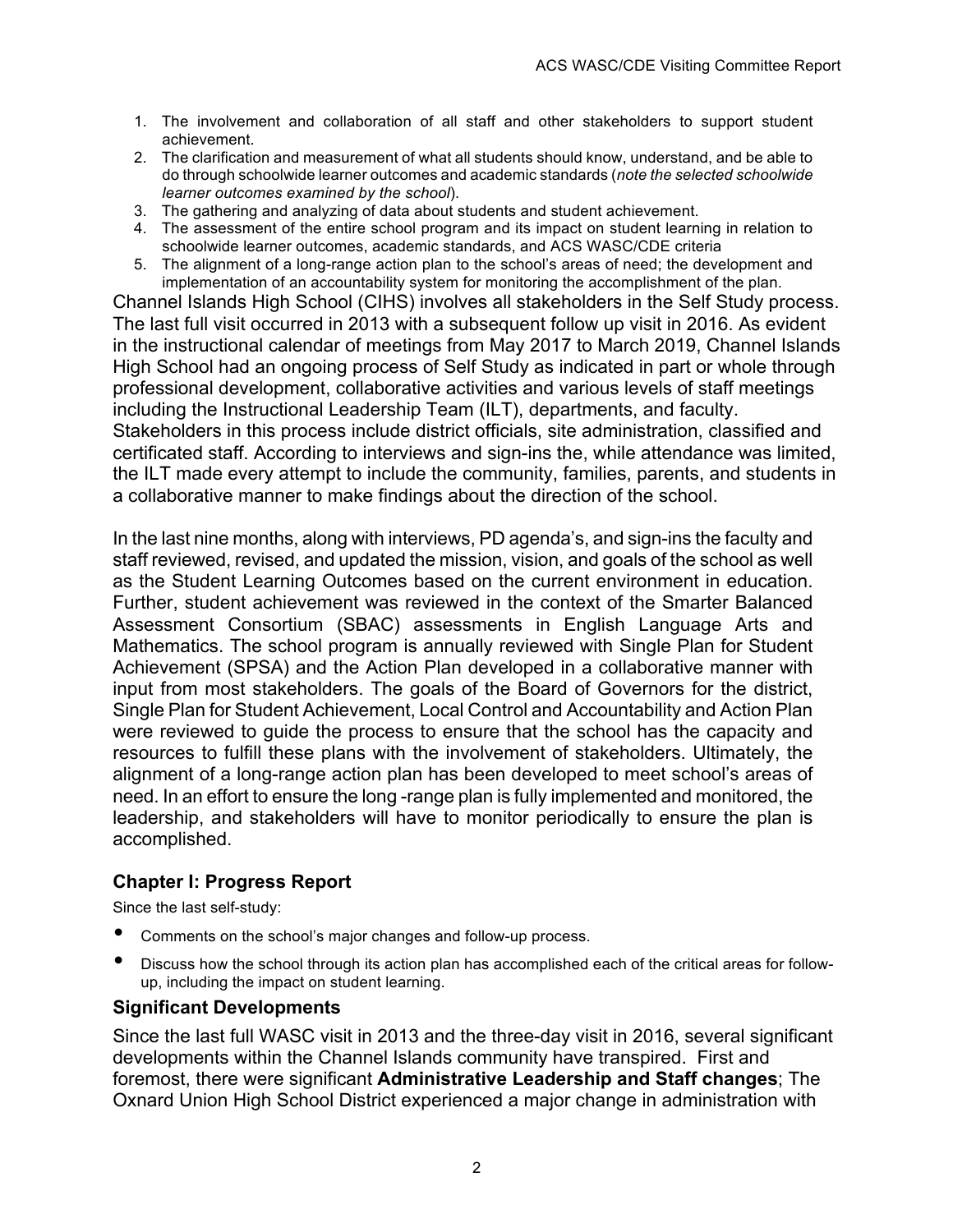Superintendent Dr. Gabe Soumakian stepping down in fall of 2015, after four years. Dr. Soumakian was temporarily replaced with Dr. Trudy Arriaga, who was present during the mid-term visitation and served until a replacement was found. During the 2016-2017 school year, Dr. Penelope DeLeon began her tenure as the Superintendent of Oxnard Union High School District. Dr. DeLeon implores her philosophy of equity and access to all students through the strong vision of "High Expectations and Powerful Futures for *Every* Student." In particular, Dr. DeLeon's leadership promotes an expectation of career and college readiness for all students of the OUHSD. The philosophy brought forth by Dr. DeLeon through district administration influenced the direction of Channel Islands High School's revision of the mission, vision and student learning outcomes guiding our focus as educators.

Most importantly, the Principal position is the most significant change, since the last visit several administrative changes occurred at the school site level. During the initial visit in the 2012-2013 school year, Maricruz Hernandez was principal. Principal Hernandez left CIHS at the beginning of the 2015-2016 year to step in as Director of  $21<sup>st</sup>$  Century Learning at the district office. OUHSD veteran, Dr. Ray Senesac, was appointed to the position of principal and sought to guide staff into the midterm visitation. However, at the start of the 2018-2019 school year, Roger Adams was appointed principal of Channel Islands High School. Mr. Adams was formerly a Dean of Student Achievement at Hueneme High School, an Assistant Principal at Pacifica High School and most recently, the inaugural Principal at Rancho Campana High School in the OUHSD.

Further, there were significant changes in the support staff at Channel Islands High School since the 2016 mid-cycle visit. The most notable changes are with the Assistant Principals at Channel Islands, except for Randy Ortiz, a Channel Islands graduate. After the mid-term visit, Oscar Verdin transferred to Oxnard High School and was replaced by Ramona Villavicencio. Leticia Carabajal was moved to Oxnard High School during the summer of 2018 and replaced by Shannon Houston Scott, formerly an AP at Oxnard High School. At the mid-term visit in 2015-2016 Marianne Ramos joined the administrative team. Mrs. Ramos accepted the role of Director of Instructional Support Services in September of the 2018-2019 school year. She was replaced by interim Assistant Principal James Edwards until Blanca Mendieta accepted the position. In the counseling department key changes include two new counselors: Michel Lara, a Channel Islands graduate, and Diego Lopez. Prior to the start of the 2018-2019 school year, Melina Sand, Daisy Arellano, and Carlos Campos joined the counseling staff as well. The 2018-2019 school year also saw the implementation of the Intervention Specialist led by the district Certificated Teacher of the Year, Ivan Kozin. Prior to this new position, Ivan served as the Mentor Counselor. The important responsibilities of Mentor Counselor are now shared by Shirley Fernandez and Santa Coria. The office staff has had new additions as well; however, the Principal's secretary Estrella Manriquez and administrative secretaries Susan Robles and Diana Cortez have remained constant figures in the main office.

#### **From the last visit the following Critical Areas were expected for Follow-up:**

In preparation to resolve all or most of the Critical Areas addressed from the last visit,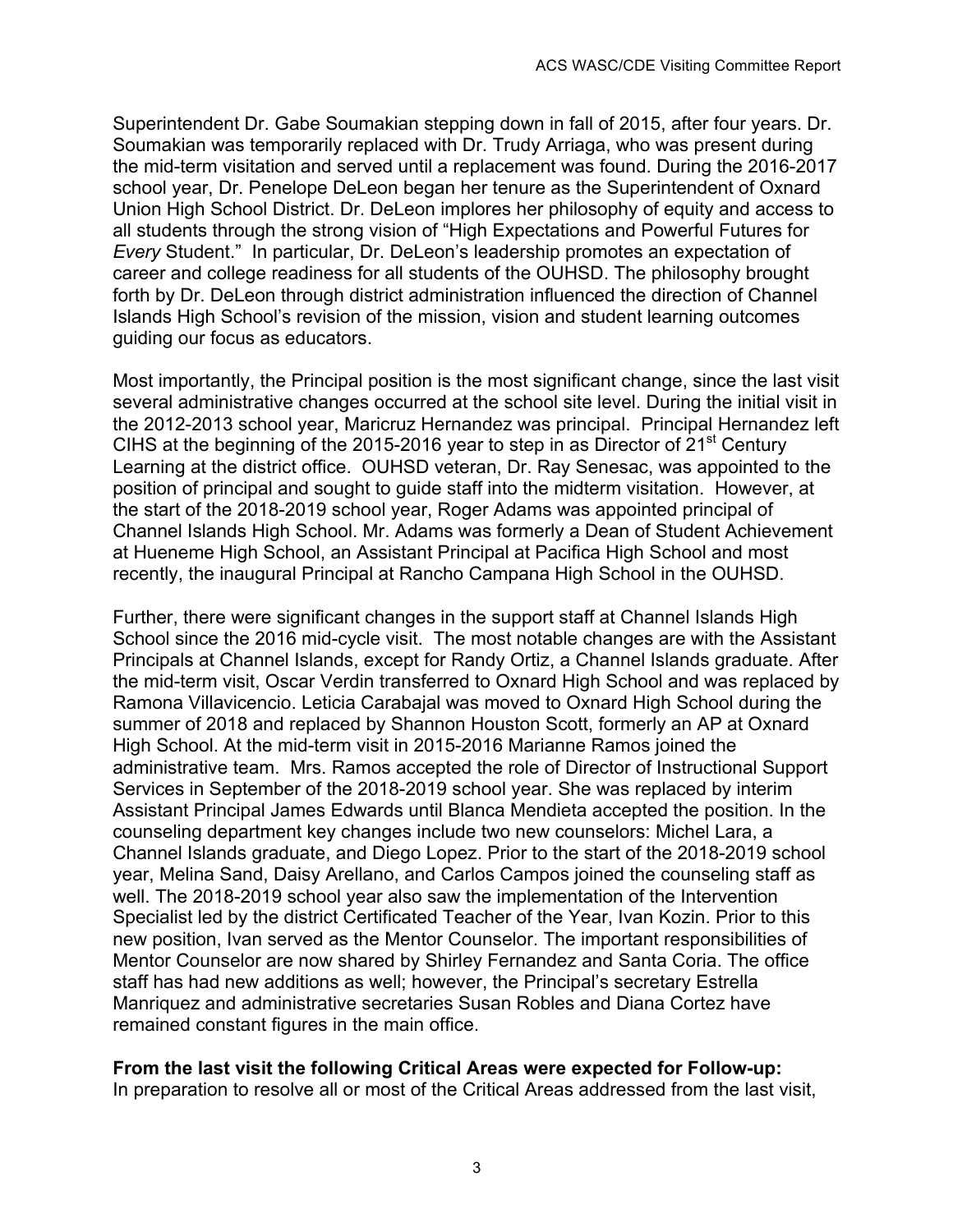the School Site Council (SSC) along with the principal re-aligned priorities strategically to fund each critical area by aligning the school's LCAP, SPSA and WASC Action plans. In the time since CIHS' last full WASC visit in 2016, the school has made significant progress in the aforementioned areas of critical areas for follow-up. Including but not limited to the following:

# **Critical Area 1: Reading and Writing Across the Curriculum**

- Develop and implement a systematic approach for reading and writing across the curriculum
- Work with district and professional development leaders to address Common Core Standards

### **Develop and implement a systematic approach for reading and writing across the curriculum**

Over the last several years coupled with leadership changes, CIHS made every attempt to make progress in the area of reading and writing across the curriculum. With the implementation of CCSS standards, teachers attempted to collaborate vertically and horizontally across the departments in order to align curriculum. Written from the last visit, academy teachers were to work with students across particular grade levels in order to provide a more consistent approach to reading and writing. Further, teachers in academies were to work by subject and grade level to create a continuum of crosssectional literacy. And, through the use of academy cohorts in which teachers have a common prep period, teachers are able to create continuity across the curriculum. Although, based on evidence, classroom visits and interviews, writing across the contents has not been launched with fidelity.

Another program improving since the last visit is AVID. Through the AVID curriculum, students are taught a uniform system of note taking. Cornell notes are used in their academic core classes. Several AVID strategies, mainly Cornell notes, are utilized by non-AVID teachers. As an attempt to address writing across the curriculum, additional subject areas, specifically science, have incorporated Cornell notes in their interactive notebooks as part of initiating the writing process. Some math classes requires students to use mathematical reasoning to explain the problem solving process orally or in writing in order to justify their answer. In general, the core content areas work collaboratively to increase written responses to the material that is presented where appropriate.

# **Critical Area 2: Student Achievement**

- Demonstrate consistent growth in all content areas including CST, CAHSEE, EAP, and AP passing rates
- Increase academic rigor in some classes and incorporate instructional strategies for higher level thinking
- Academy programs will need continued District support and financial resources to sustain success
- Future development of academy pathways requires development and collaboration with college campuses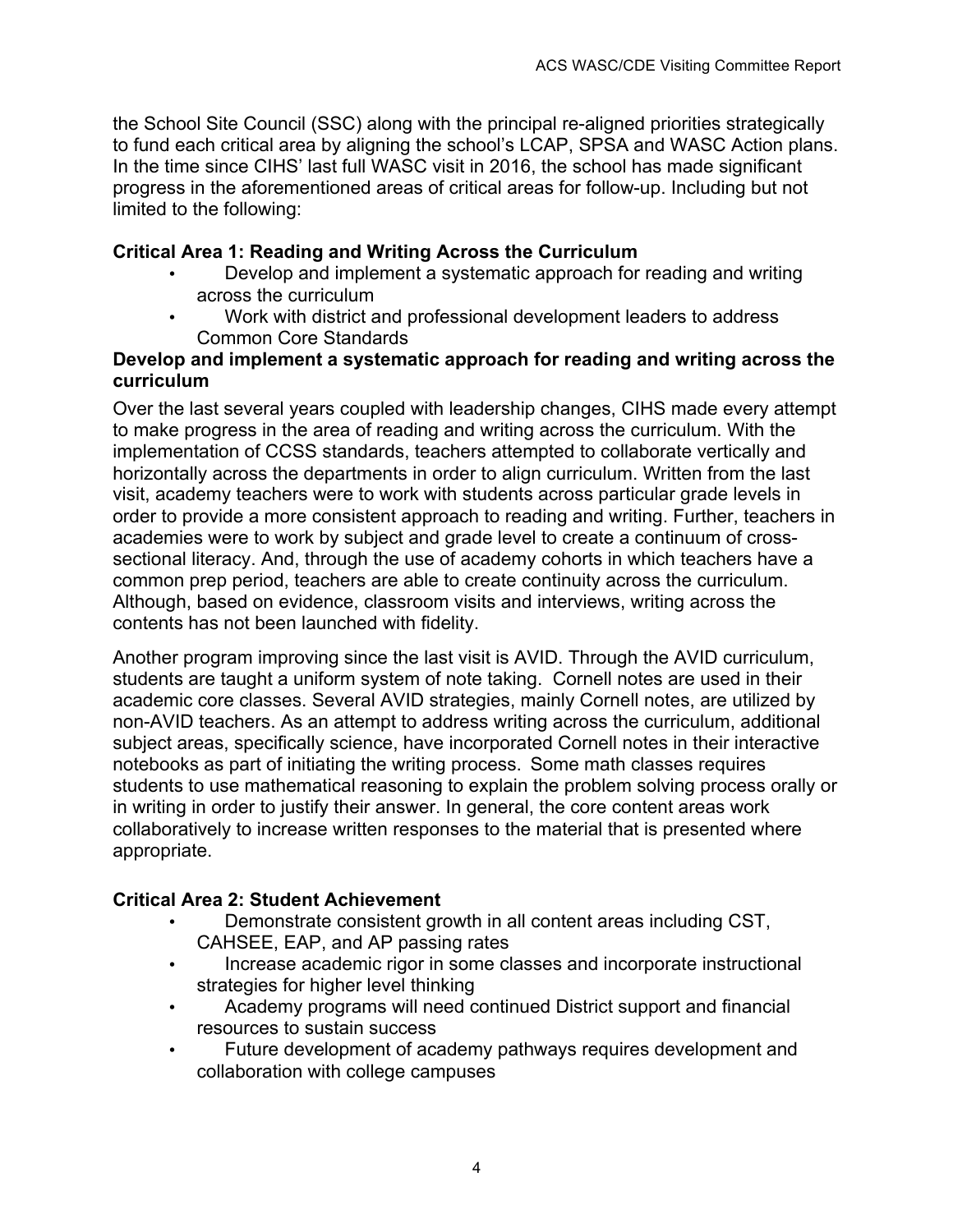• Academy structure should be clearly articulated and organized in a formal course matrix, identifying sequence and outcomes for emerging academies

# **Demonstrate consistent growth in all content areas including CAASPP, EAP, and AP passing rates**

Since the last visit, Channel Islands High School has made efforts to make adequate progress on mandated standardized testing on SBAC, EAP and AP's. The district, site administration, and teachers evaluated the results of the base line data in 2014 and used it as an opportunity to improve the test-taking environment along with test taking skills. According to interviews, this process was invaluable in regards to setting up the infrastructure needed to provide proper implementation of the annual SBAC. Since 2014-2015 school year, the 11<sup>th</sup> grade class participated in the annual SBAC test for both English and Math, which provided data on how the school along with students were adapting to the state mandated assessment. The English Language Arts and Math departments continue to develop a systematic approach to increase student achievement through the use of Job-Alikes, collaboration, and District provided professional development. As a result, SBAC scores from its inception, has shown a decline in both ELA and math over three years.

In addition, the Math and English Departments are using the CAASPP Interim Block Assessments (IAB) biannually to assess student learning in various CCSS strands. The IABs are given to 9th-11th grade students in order to help prepare for the final summative assessment (SBAC) given in the spring of their junior year. From this data, the English Language Arts and Math departments, with the support of the Learning Design Coach and site Instructional Coach and Content Leads, identify projected goals for growth for student achievement.

Further, as part of addressing both ELA and math results, Channel Islands attempted to make and attempt to addresses the need for increased rigor and higher order thinking skills in the classroom. Based on observations, some teachers, not all require more reading, writing, listening, and researching of material that requires critical thinking. After observing classrooms and meeting with teachers, rigor has not been clearly defined and varies at different levels. Nevertheless, there have been several district opportunities to participate in professional development so that teachers may connect their curriculum to the rigor of CCSS.

#### **Future development of academy pathways requires development and collaboration with college campus:**

Based on the counselor interviews and college center staff, CIHS supports career pathways that include collaboration with college campuses. One of CIHS partners in collaboration is Ventura County Community College District, most notably Oxnard College, which is in close proximity to CIHS. Other student services are provided through the Early Academic Outreach Program (EAOP), with Coordinator Griselda Sanchez, and CIHS College and Career Center, with Career Technician Will Martin, and LNESC Upward Bound Channel Islands (UBCI) and CI Dream, Director Maria Elena Cruz, PhD. These programs are designed to work as liaisons between colleges/universities and CIHS to guide students on the path to a college and career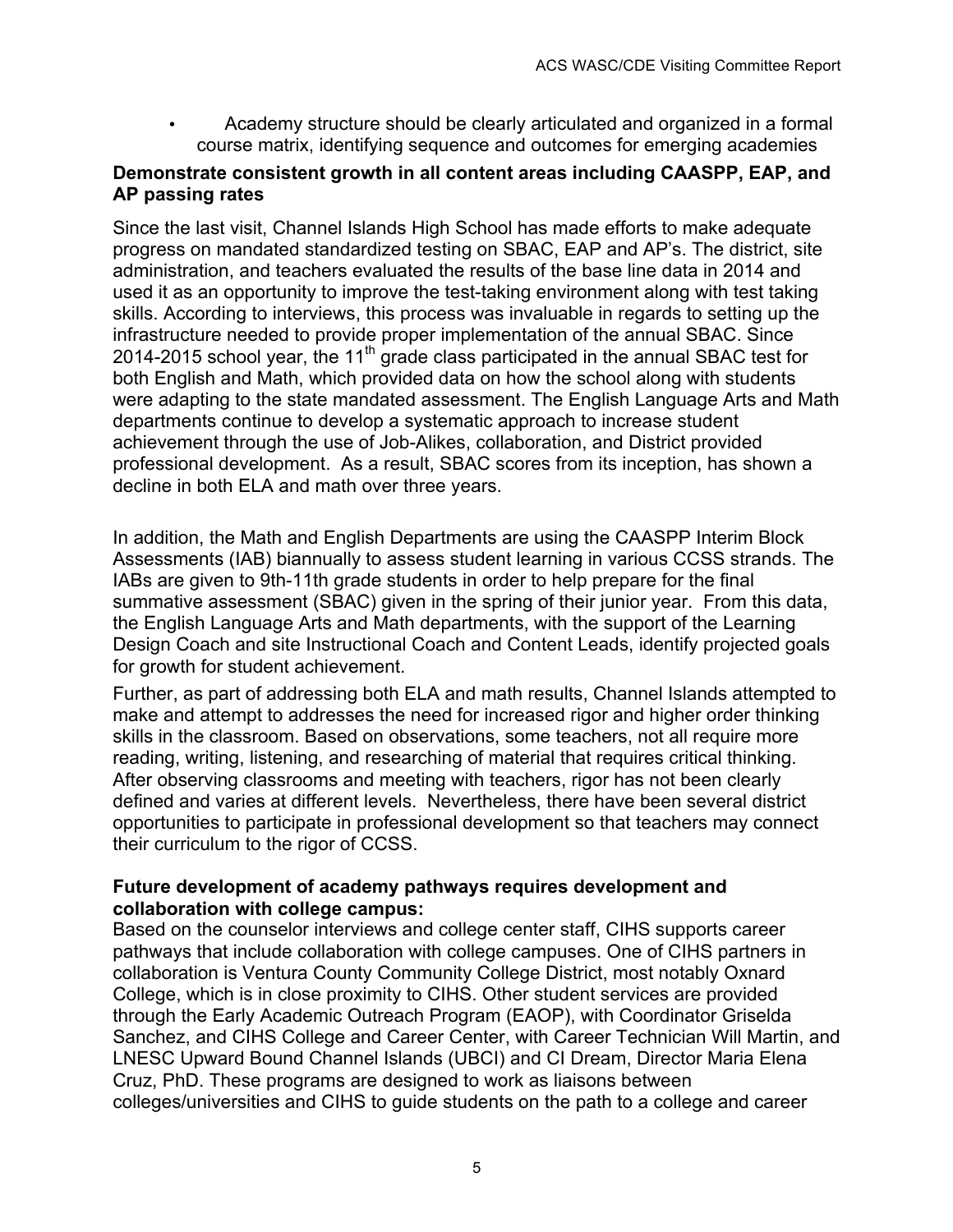plan after high school. According to interviews, this guidance is done with close collaboration with the counseling department in order to provide assistance in financial aid, this is evident by documents of informational parent meeting flyers, purchased field trips, and archived presentations both inside and outside of the classroom to better prepare both parents and students in planning for life after high school. According to agenda's and archived flyers some presenters from CSU, UC, private schools as well as various post-secondary programs are regular guests on campus providing information to students about post-secondary options.

Further, CIHS collaborates with the UC, CSUs, and private universities in order to create pathways to college for CIHS students. EAOP works in coordination with the UC and CSU schools in particular, to help students fill out applications online, including assistance with Common App for private institutions in addition to assisting students on an individual basis with personal insights and college essays. Most senior students receive guidance and computer lab time to complete college applications and scholarship essays. Financial aid workshops are offered during the school day and in the evenings, providing all seniors and their families with the opportunity to hear from various higher education representatives as well as receive assistance for applications.

 The EAOP provides information about the PSAT, SAT, ACT, ASVAB and other college assessments that students may need. With the implementation of the School Day administration of the PSAT and SAT, EAOP coordinates with the counseling staff to provide workshops for students to access, review and understand scores in order to prepare for the next testing opportunity. The workshops consist of information on how to create College Board account and connect PSAT and SAT scores to Khan academy to create personalized practice plans. EAOP also conducts an SAT Academy where students are provided workshops after school and on Saturdays. The focus of outreach is not limited to seniors; EAOP works with all grade levels to act as a conduit to higher education. UBCI and CI Dream work with a growing cohort of students in order to connect them to college and career programs. STEM, engineering, and robotics programs are integrated into the UBCI and CI Dream program giving students opportunities to visit schools, companies, leaders in the professions as well as guidance on college and financial aid applications.

#### **Academy structure should be clearly articulated and organized in a formal course matrix, identifying sequence and outcomes for emerging academies:**

During the 2018-2019 school year, the district office strove to create a directed approach to information the community, students, families, and staff regarding all Academy and Pathway options at all sites. Each school website has details regarding options for students (https://www.channelislandshigh.us/academics/career-education/). The district page (https://www.oxnardunion.org/career-education/) links all school information in one place.

According to the master schedule, academies are 3-4-year programs that include a CE pathway and a prescribed program of academic courses. This model is a school within a school, perfect for small learning communities and students at risk of not completing high school. Ultimately, students will graduate with workplace skills and experience,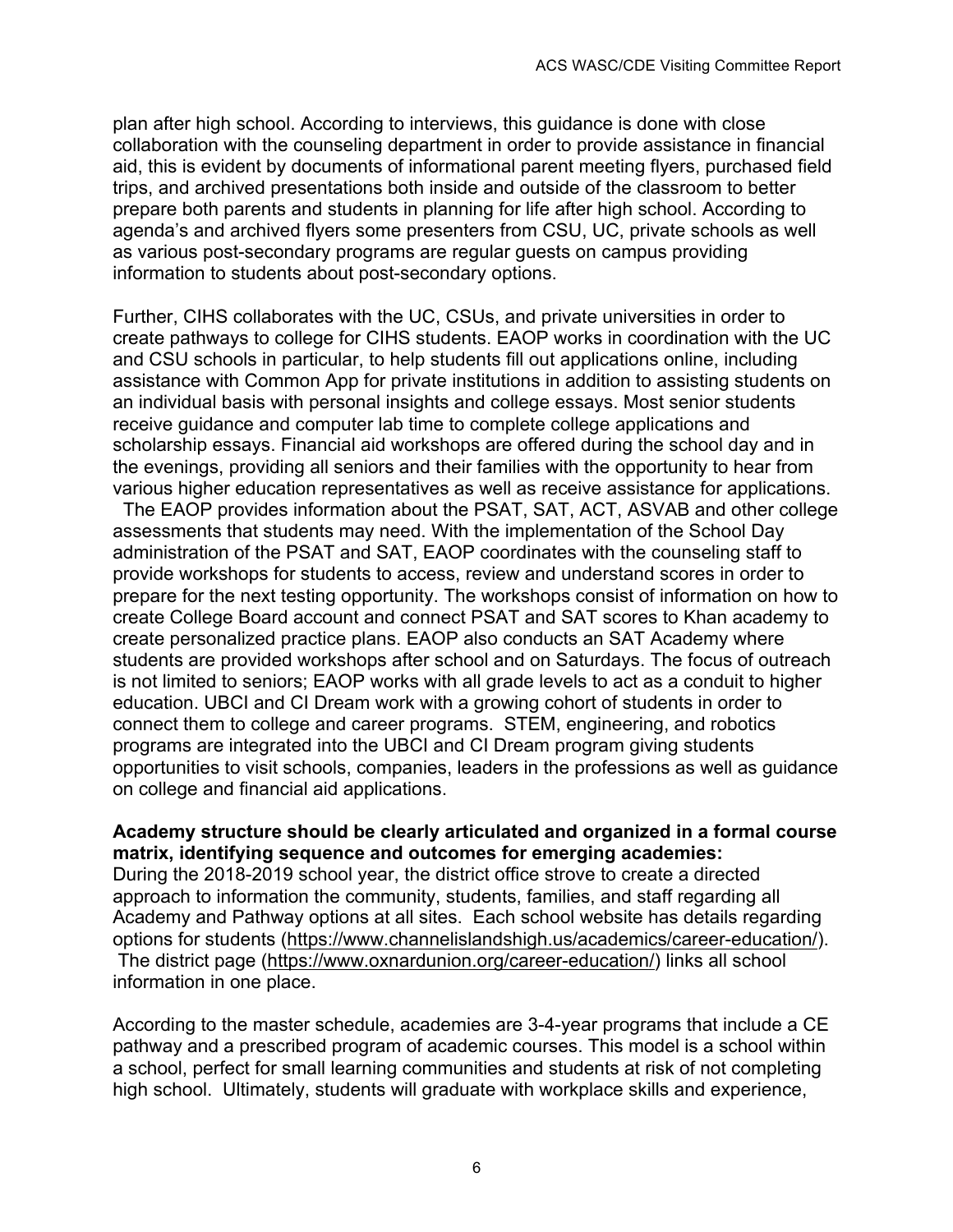while completing requirements to attend their college of their choice. Students stay together for 3-4 periods a day throughout the life of the academy and will stay in this sequence until graduation. Academic programs are to be rigorous by UC standards, thus utilizing Project-Based Learning (PBL) activities and CE themes blended into academic coursework. Although, based on evidence of student PBL work, the scope of completion was narrowed to one or two academies.

Pathways are 2-3 years of a single industry-based class that apply academia and career skills training for a rich student experience of project-based coursework. The goal is to have students graduate with workplace skills and experience, while completing requirements to attend the college of their choice. Some students, not all, have indicated they have the freedom to choose other academic courses, allowing them to take University of California (UC) compliant Advance Placement (AP), World Language, Math, and English based on their skill level. Students are encouraged to complete pathways but can choose another course of study if they desire. Includes a number of Work-Based Learning (WBL) opportunities and experiences, including guest speakers, mock interviews, field trips, job shadowing, internships, and top students can earn an apprenticeship with local businesses.

# **Critical Area 3**: **Parent Involvement/ Communication**

- Increase parent involvement (counselors & parent liaison addressing this)
- Continue to increase communication between teachers, students and parents to maintain a common understanding of expected rigor school-wide
- Continue to expand opportunity and access for parent monitoring of student grades and progress through ParentVue
- Increase awareness of post-graduate requirements (including A-Gs, test offerings, career pathway readiness)

#### **Increase Parent Involvement/Communication**

It is evident CIHS has made parent involvement and communication a vital component to the success of all student. As a benefit, many alumni of CIHS are part of the teaching, coaching, and support systems of the school. Synergy is a key method of communicating student information to both the parent and student through the ParentVue and StudentVue App. Through the app parents and students can view grades, attendance, notes, as well as connect directly to teachers through email. Current updates for the 2018-2019 allowed viewers to see grade trends, recent assignment updates, updated attendance views, etc. ParentSquare was adopted district-wide as a means to communicate to more families in multiple ways and languages. Complete implementation of this app will allow for increased communication with data regarding the success of emails, texts, phone calls, etc. in order to push for updated student contact information. Parents are welcomed to be active members of the PFSO, SSC, ELAC and DELAC meetings. According to parent interviews, even though there is a strong push to communicate vital school information that pertains to their children, most have indicated that parents still do not attend scheduled meetings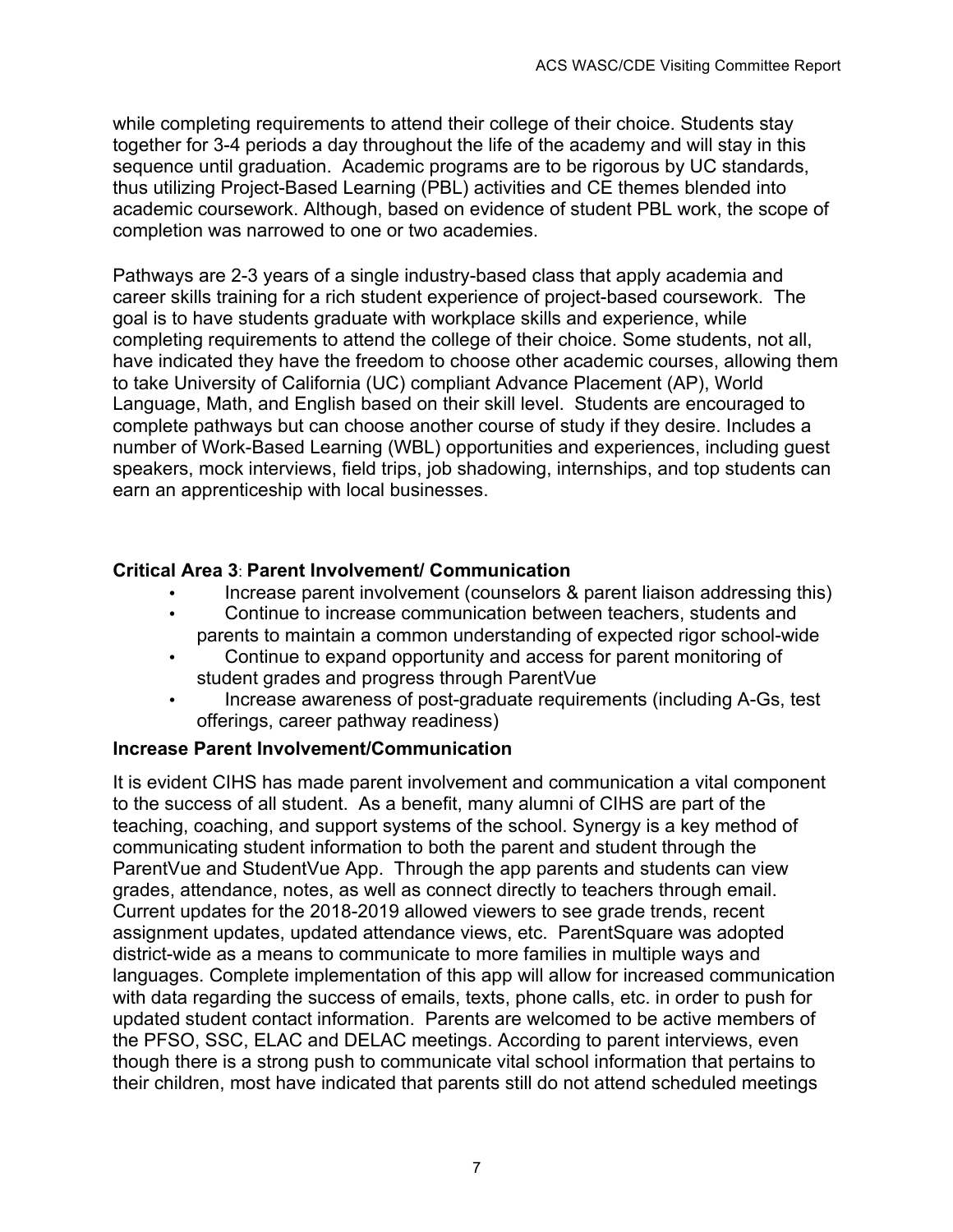and continue to prefer the face-to-face method when discussing their children's educational future.

Upon arrival it was evident, new principal, Roger Adams, has made increasing parent and staff involvement a priority. CIHS is making an effort to increase PFSO membership. Teachers are encouraged to join and to reach out to parents for them to join. As a result of this PFSO campaign, teacher membership in the PFSO has not made a steady increase as predicted. Another part of the outreach campaign is through multimedia communication such as CI Live which informs students daily about important issues and encourages students to have their parents sign up for the PFSO. At both Back to School Night and Open House the PFSO president addresses the faculty and parents in the gym to recruit new members to the PFSO. The PFSO is a consistent and visible presence at both academic, athletic, and extra-curricular events. This endeavor is commendable, although it will need to be continued with vigor in the years to come. As evident, membership has declined over the last four years:

|                             | 2015-16 | $2016 - 17$ | <u>  2017-2018   2018-2019</u> |    |
|-----------------------------|---------|-------------|--------------------------------|----|
| <b>Total Number Members</b> | 34      | 26          | 10                             | 18 |
| <b>Staff Members</b>        | 23      | 6           |                                | ク* |

### **Continue to increase communication between teachers, students and parents to maintain a common understanding of expected rigor school-wide**

CIHS continues its efforts to increase involvement and open lines of communication among the members of the school community to ensure support for students and to foster a sense of community for all. CIHS offers parents various opportunities to participate in the activities of the school. Technical infrastructure is improving to better involve parents by keeping them informed of school activities as well as their student's individual progress. The district, school, and library websites are sources of information for the policies, procedures, highlights, and resources of both CIHS and the District. Parents and students have access to StudentVue and ParentVue for up to date information regarding grades and attendance as well as a means to communicate with teachers. A new program called Parent Square allows staff, students, and parents to stay informed regarding school updates and information via text messages, emails, and voice messages. Parent Square is a 21st Century School-Home Communication Platform to designed to connect parents to the school community. For example, all-calls are sent out inviting parents to events such as Back to School Night, Open House, College Night, Parent Project, SSC and ELAC Meetings, etc. These events as well as others provide an opportunity for parents to attend various student performances, purchase food in a festive environment (RaiderFest), and communicate with teachers. ParentSquare can also be used to provide emergency information to parents. Case in point, during the Thomas Fire in 2017-2018 and Woolsey and Hill Fires in 2018-2019 all-calls, emails, and text messages proved to be critical in providing all stakeholders information about school closings.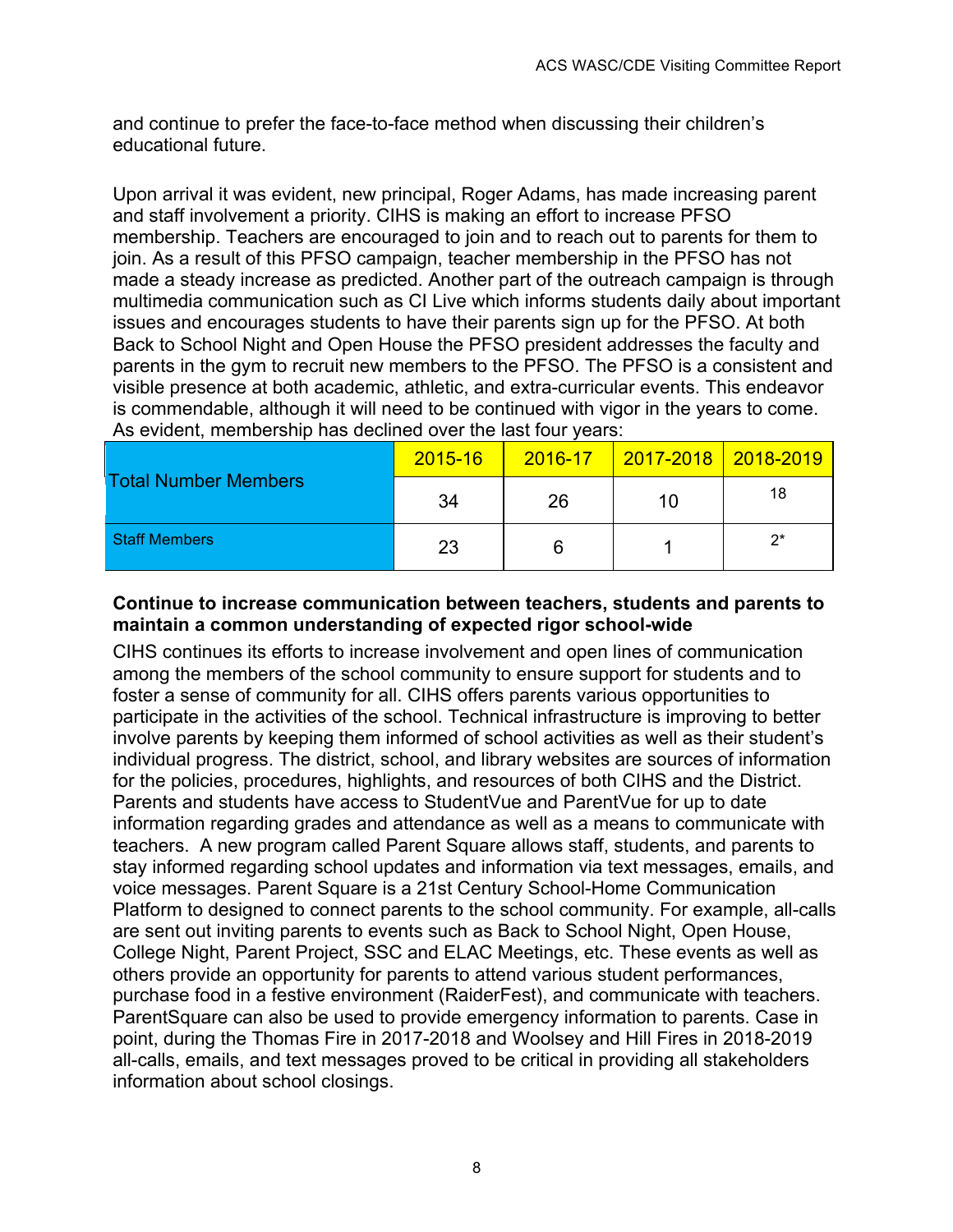CIHS continues to pursue the goal of increased communication among teachers, students, and parents in creating a common understanding of expected rigor schoolwide. Teachers employ a number of ways to open the lines of communication with parents. One of the traditional ways of communicating rigor is Back to School Night in the fall and Open House in the spring. Channel Islands continues to have the traditional Back to School Night while using Open House to also encourage incoming students and parents from feeder schools to explore all the programs that are offered. Both of these occasions provide an opportunity for teachers to present information about the curriculum to parents in their respective disciplines. The school has remained vigilant in communicating to families, although "rigor" as a topic of discussion will need to be further examined to ensure everyone including parents, students and teacher are on the same understanding. Coincidently, CIHS also offers an AVID parent night to provide a nexus that allows for further communication and for creating relationship**s** among parents, teachers, and students to support students' academic achievement.

CIHS counselors continue to maintain and enhance programs that facilitate communication with parents regarding their student's progress toward academic and social goals. According to counselor interviews, there is some evidence of a coordinated effort to target opportunities for parents to obtain specific information about a variety of topics. The Migrant Program and ELAC Meetings are coordinated by special programs counselor Carlos Campos who engages in ongoing outreach with parents and students. This program provides essential contact staff at the school to address their needs. The Migrant Program offers many services to parents including parent and family workshops, monthly parent meetings, awards nights, and is a general conduit for parents to access information about events that are happening on campus. There are also Mixteco and Spanish translators to accommodate parent's language needs.

Counseling staff host Parent Nights at least once per semester to provide information to parents and to answer questions and concerns they may have. More importantly, this creates on-going face-to-face relationship that encourages parent involvement. Counselors hold additional workshops to advise parents on topics such as attendance, college and career, graduation requirements, FAFSA, and the college admissions process.

#### **Continue to expand opportunity and access for parent monitoring of student grades and progress through ParentVue:**

Synergy, including ParentVue and StudentVue, is instrumental in expanding the opportunity for both parents and students to monitor grades and progress. There are varied levels of implementation of ParentVue by administration, counselors, teachers, and students. CIHS Guidance Tech, Fabiola Sanchez, assists parents through various parent nights and on an individual basis with the activation of ParentVUE accounts. The Synergy program connects stakeholders at all layers of the school organization. Synergy provides a platform where teachers can submit information and administrators and counselors can access up-to date information. Synergy supplies a database of information that allows for strategic goal setting in student, parent, and administrative conferences. In conferences with parents, this information allows administrators and parents to observe the overall progress of the students as opposed to a singular event.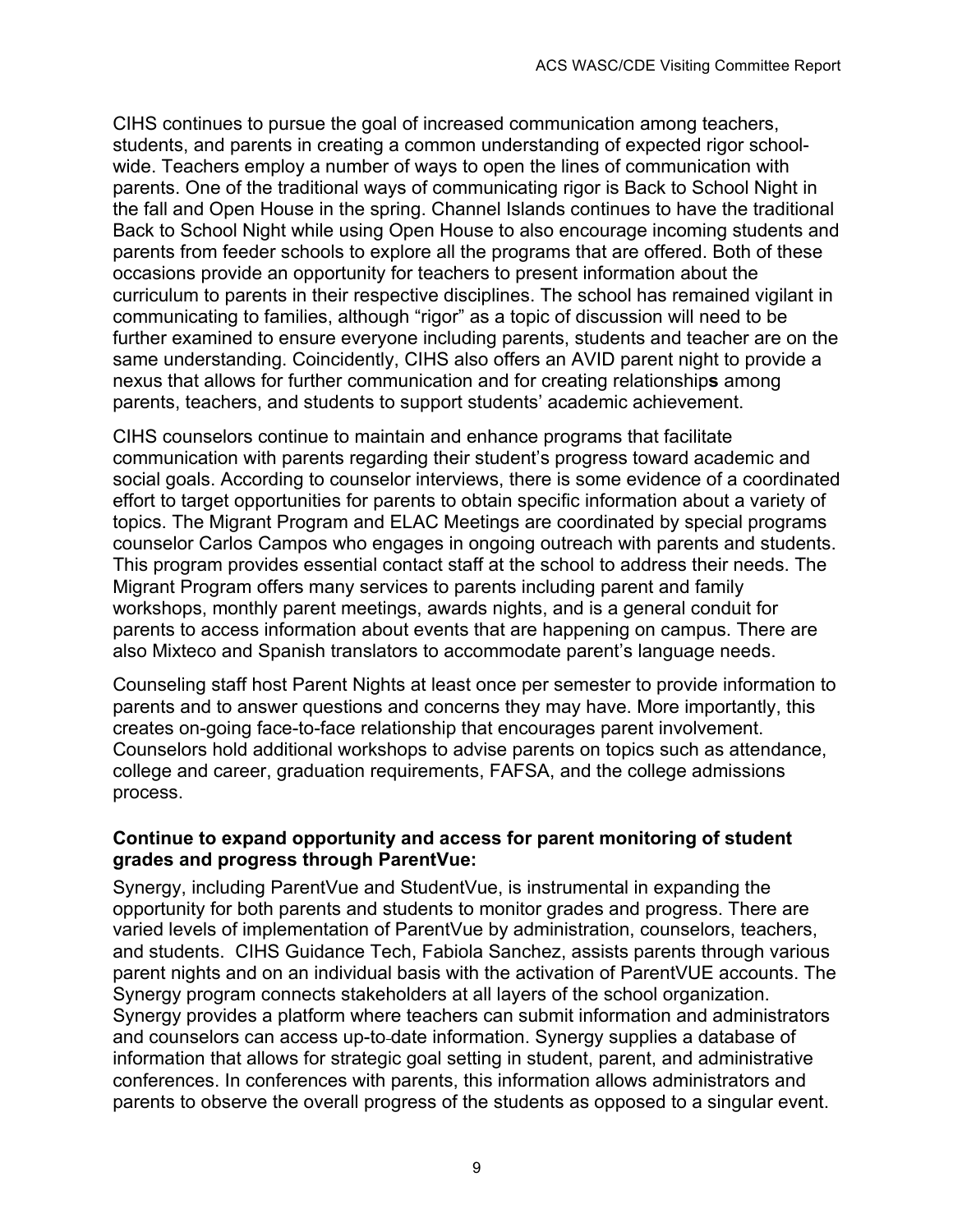Synergy also allows for access to various student test scores, including but not limited to PSAT, CELDT/ELPAC, CAASPP; however, at this time, this is mainly accessible by administration and the platform doe not allow for student IEP information to be accessed on by staff.

One of the fundamental indicators of student progress is attendance. Through Synergy, attendance is monitored in real time to provide information to parents. Teachers have increasingly used Synergy to not only post grades, but also to include comments that can be private (only the teacher can see it) or public (all stakeholders can see it). Among the comments that are recorded are student-teacher conferences, parent phone calls, and other notes. Channel Islands also uses Synergy to create a paperless referral used by educators to submit discipline incidents as well as to access information on a student's discipline history. The increased use of Synergy by teachers, parents, and administrators provides information in a holistic manner to help address student needs.

Teachers and parents are able to communicate at varied levels of technological proficiency and language preference**s**. All teachers have e-mail that is easily accessible through ParentVue so that parents can ask questions and clarify expectations. Teachers have computer-linked telephones in their rooms that they can use to call parents and receive calls and messages that are sent to email. Synergy provides a plethora of information about students and their families including the home language of the student. This is an extremely helpful tool that allows teachers and staff to prepare for bilingual parent phone conferences. According to interviews, a constant challenge is the need to communicate in the home language of our student's families which include but are not limited to: Spanish, Mixteco, and Tagalog. While not all teachers are bilingual, many faculty members and office staff telephone calls to parents in their home language. Other methods of increasing communicating in the home language include the website being translated into various languages and the ParentVue App both allowing families to choose the language in which they recieve notifications and staff to translate messages into Spanish. One way that teachers overcome the language barrier is using Google Translator. Google Translator allows teachers to create written letters in the home language. Although, the translated communication may be skewed from its original intent, thus the need for a translator becomes paramount to ensure the correct message is sent out.

**Increase awareness of post-graduate requirements (including A-Gs, test offerings, career pathway readiness)** CIHS has addressed the needs of students and parents by increasing awareness of post-graduate opportunities focusing on college and career readiness which is reflected in the increase of CIHS graduates who are college and career ready. One visual example of the attention to A-G requirements is the placement of posters in teacher's classes as a daily reminder. A leading force in this process are the counselors who review A-G requirements with each student individually in a goal setting process from their first contact with incoming freshman. To stress the importance of A-G requirements, counselor and student create a four-year plan that can be monitored. Counselors also inform students of the tests that they should take as requirements to be admitted in the CSU, UC, or private school of their choice. Students and parents are advised about the PSAT, the SAT, ACT, and AP Tests and their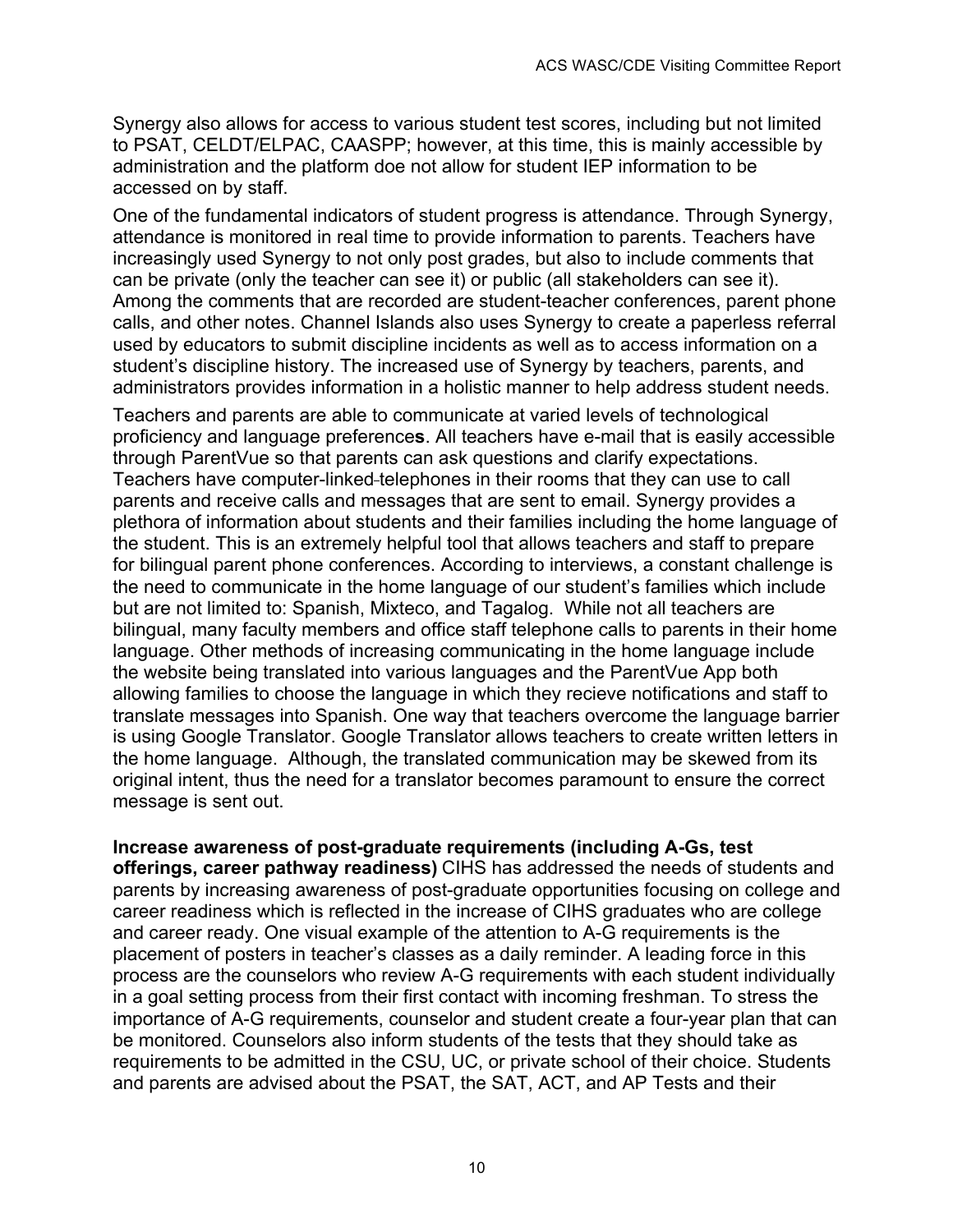importance. In this process, counselors provide information about waivers that students can take advantage of to offset costs.

CIHS has both the Early Academic Outreach Program (EAOP) and LNESC Upward Bound Channel Islands (UBCI) who counsel students in a variety of ways to provide information and advice. The programs provide presentations to students with information on the many aspects of college and career readiness as an ongoing process throughout the year to all grade levels. These programs work with the counseling department, parents, and students to support students in writing effective personal insights, college, and scholarship essays, letters of recommendation, and FAFSA/DreamAct application completion. Each program holds various parents meetings to facilitate the process of filling out the proper paperwork that leads to admission into any system of higher education along with guidance to find the financial support needed to attend a college or university. While the school has made tremendous strides to increase A-G awareness for parents, attendance to workshops continues to be small not large.

Further, Mr. Martin, the College and Career Technician, provides work permits to students who have a 2.0 GPA reinforcing A-G requirements. Students are encouraged to enroll in the Work Experience class to further their hands-on knowledge of the world of work and earn credits. Mr. Martin also provides information about the ASVAB test, which shows aptitude for military service. In addition, CIHS has an annual career fair in which professionals from the community present information about various careers. Teachers help students accomplish college and career readiness goals by creating assignments that are aligned to the College and Career Readiness Standards.

#### **Critical Area 4: Safety and Attention to Discipline**

- Based on truancy rate data, there is a need to find a strategy to increase in-class seat time
- The suspension rate is higher than both the district and the state average and there is a concern to lower this statistic
- The numbers indicate that there is a need to lower the suspensions due to bodily injury and disruption of school activities or willful defiance

#### **Based on attendance data, there is a need to find a strategy to increase in-class seat time:**

CIHS addresses safety and attention to discipline by creating a positive learning environment and school climate fostering respect. One of the avenues that CIHS has taken to address the issue of truancy is by increasing parent contacts to improve attendance. CIHS has put intervention procedures in place to increase student attendance. Parents are informed in a timely manner about the absence of their students through a daily all call process as well as evening callers that contact parents outside of the school hours. CIHS has an attendance advisor who contacts parents about students' attendance and meets with them to provide options for both students and parents to follow. Administrators, the intervention specialist, and counselors work in conjunction with the attendance advisor to review attendance issues and create SSTs to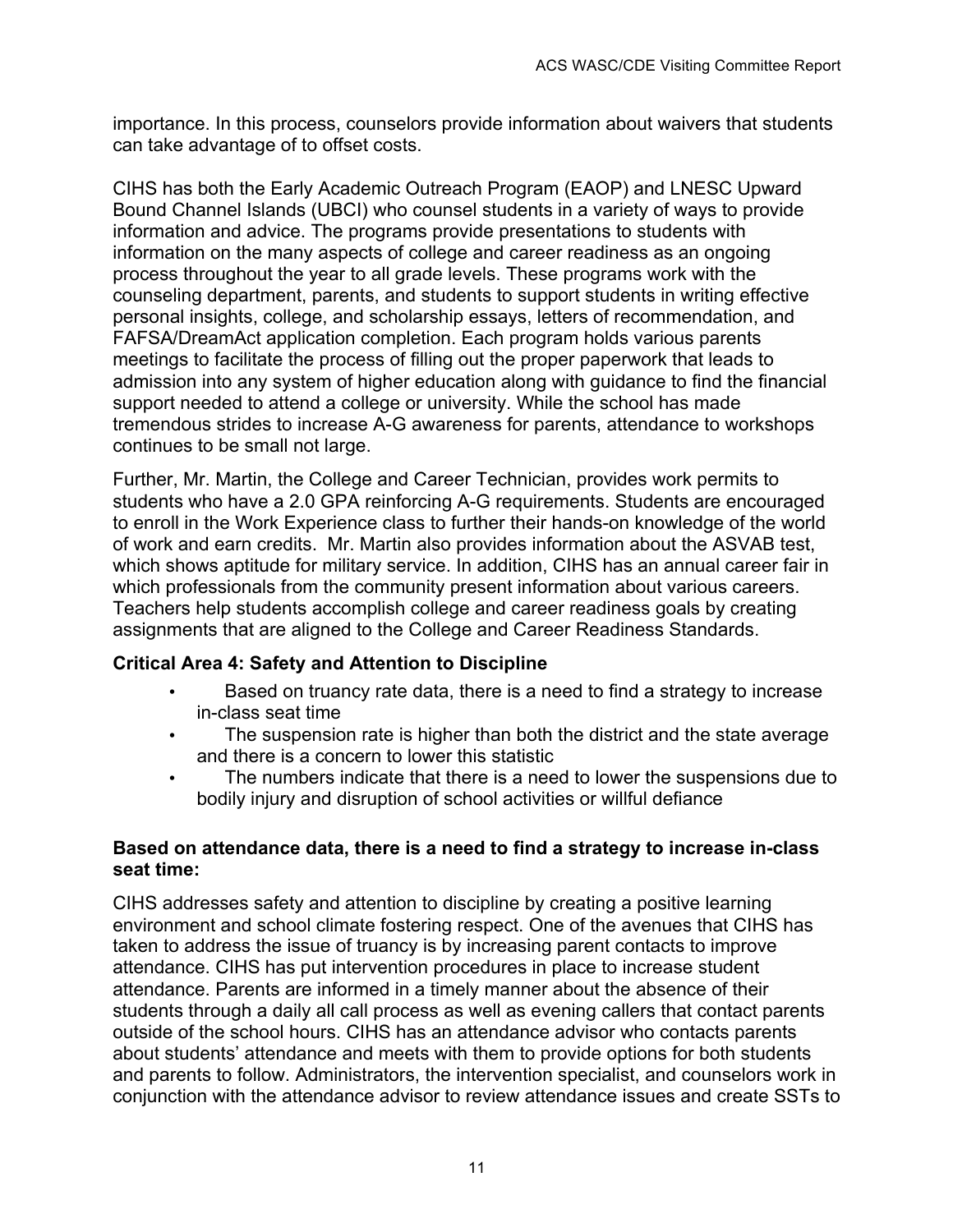provide support in this area. One of the intervention procedures is having parents escort their student to the front office daily to have them sign their student in and out. Parents are also sent letters home after their student has been truant to inform the parent in writing, requesting them to monitor their student's attendance. Students that are still not attending school in this stage of the process are referred to the SART process. This process is led by the District Attorney for further action. The District Attorney has appeared on CI Live to explain this process and to inform students of the importance of attending school as well as the consequences of not attending school. Based on data from the last four years, CIHS has made strides to change the direction of chronic absenteeism, although the data fluctuates year to year:

|                                     | 2014-2015 | 2015-2016 | 2016-2017 | 2017-2018 | 2018-2019<br>(As of 12/20/18) |
|-------------------------------------|-----------|-----------|-----------|-----------|-------------------------------|
| <b>Chronically</b><br><b>Absent</b> | 328       | 397       | 357       | 350       | 308                           |
| <b>Severely</b><br><b>Chronic</b>   | 127       | 153       | 152       | 247       | 183                           |

### **Chronic Absenteeism (School Innovations & Achievement; A2A)**

These numbers reflect total number of students designated as chronically absent (misses 10% or more of student instructional days) and severely chronic (misses 20% or more of student instructional days).

In addressing the issue of truancy, CIHS has continued to create programs to support students and parents. CIHS provides parenting classes to provide support to parents in monitoring their student's progress. A program that has been a positive intervention is the continued implementation of AEST (Academic Enrichment Saturday Tutoring) which allows for a Make-Up Saturday (MS). Parents and students are offered the opportunity to excuse absences by attending this program. Students are given the opportunity to make up work and receive tutoring during this period of time. A positive effect of this program is that even students who do not have attendance problems come voluntarily to access support from teachers and tutors. Data for the AEST program was not accessible therefore actual numbers to validate its success could not be confirmed.

Through interviews with administrators and the PBIS counselor since the implementation of PBIS, students have become more engaged class and motivated to attend to school. PBIS students are engaged through the use of Golden Tickets, which are positive reinforcement for positive behavior. Expectations of teachers are used as part of the curriculum with students to increase motivation. Students have a greater incentive to attend school when they have positive and caring relationships with their teachers. A program attached to PBIS is Link Crew/Freshman Orientation which is implemented to create connectedness for incoming freshman students using this positive reinforcement model. In recent years, students receive Perfect Attendance awards to recognize perfect attendance every quarter. According to student attendance data, in the last three years, attendance has declined slightly: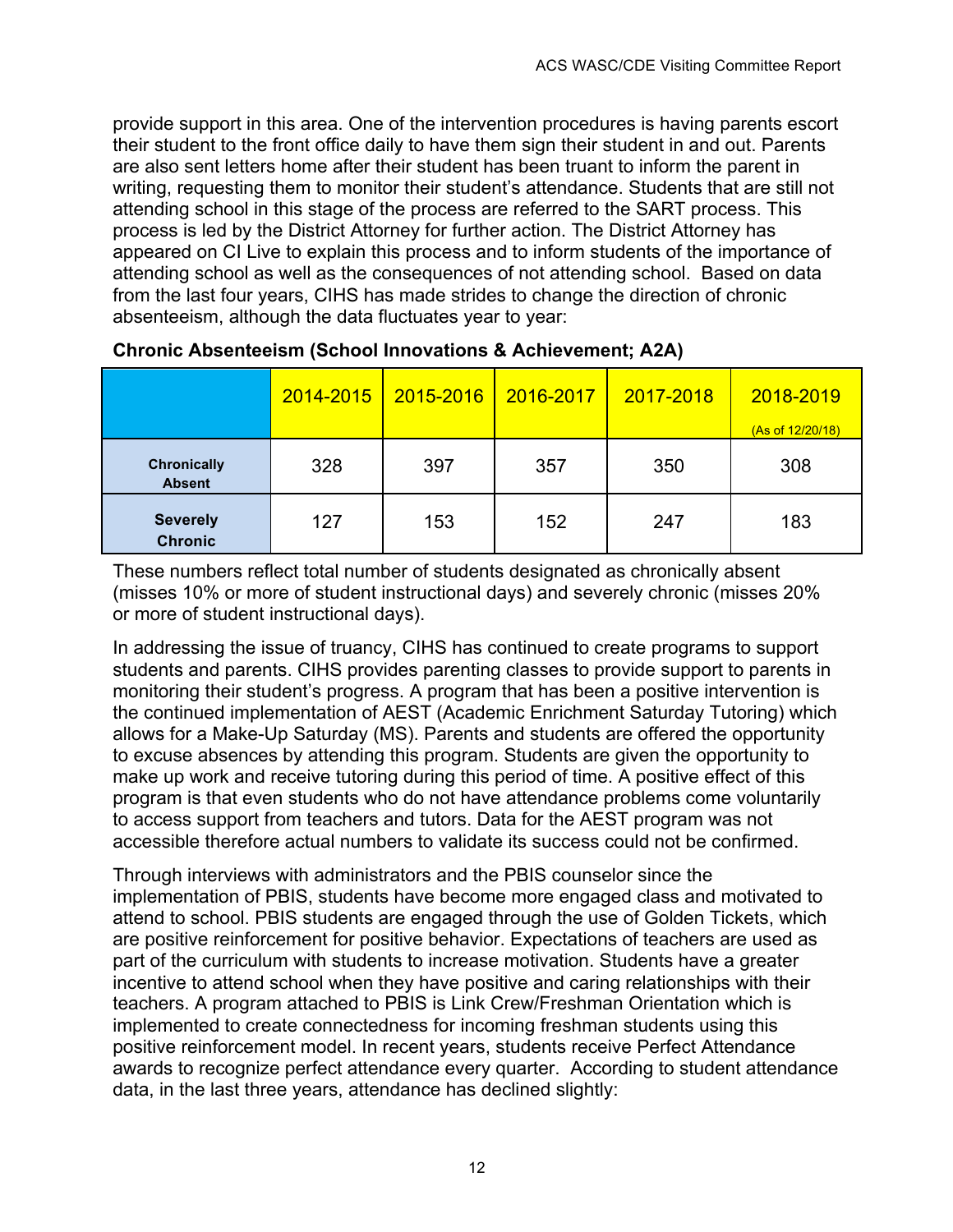| <b>Site</b> | 2012-13 | 2013-14 | 2014-15 | 2015-16 | 2016-17 | $2017 - 18$ |
|-------------|---------|---------|---------|---------|---------|-------------|
| <b>CIHS</b> | 93.37   | 94.09   | 94.34   | 94.59   | 94.55   | 93.46       |

CIHS has interventions in place to increase student attendance, decrease suspension rate, and address safety on school grounds. The social-emotional needs of students are addressed with therapy from an agency and support groups. Clinicas Del Camino Real comes to our site to provide individual therapy for students with social-emotional issues. Also, City Impact provides two support groups, Anger Management and Positive Choices, that address teen issues and help them make positive choices. After interviewing parents, teachers and counselors it is the consensus of the need to provide additional wrap around services at the school site to ensure students are provided social and emotional opportunities for personal growth.

# **The suspension rate is higher than both the district and the state average and there is a concern to lower this statistic:**

|                                    | $2013 -$<br>2014 | $2014 -$<br>2015 | $2015 -$<br>2016 | $2016 -$<br>2017 | $2017 -$<br>2018 |
|------------------------------------|------------------|------------------|------------------|------------------|------------------|
| <b>Total Students</b><br>Suspended | 204              | 158              | 199              | 315              | 208              |
| <b>Suspension Rate</b>             | 5.7%             | 6.0%             | 5.9%             | 8.1%             | 5.8%             |
| <b>Students Expelled</b>           | 13               | 10               | 14               | 4                | 2                |
| <b>Expulsion Rate</b>              | .48%             | .38%             | .54%             | .15%             | .07              |

# **Discipline Data**

As evident by the data, CIHS has made efforts to decrease suspension rates over time as a school and in comparison to district and state averages. Since the last visit CIHS has made strides in reducing the number of suspended students. In the 2012-13 school year 221 students at a percent of 7.7 were suspended. In the 2013-2014 school year 157 students were suspended at a percentage of 5.7. In the school year 2014-2015 school year, 158 were suspended at a percentage of 6.0. Since the last visit, suspensions have increased, especially during 2016-2017 school year. Unfortunately the numbers are still high than the district average. Expulsions at CIHS are at the lowest with a decrease from 14 in 2015-2016 to 2 in 2017-2018.

In addressing suspension rates, CIHS has taken on the goal of increasing student engagement and motivation. One of the key reasons for the decrease in suspensions has been and continues to be, the institutional implementation of Positive Behavior Intervention and Support (PBIS). The rationale behind this approach is that when students are engaged and motivated they are less likely to exhibit behaviors that will result in suspension. Teachers participate in ongoing training in the use of PBIS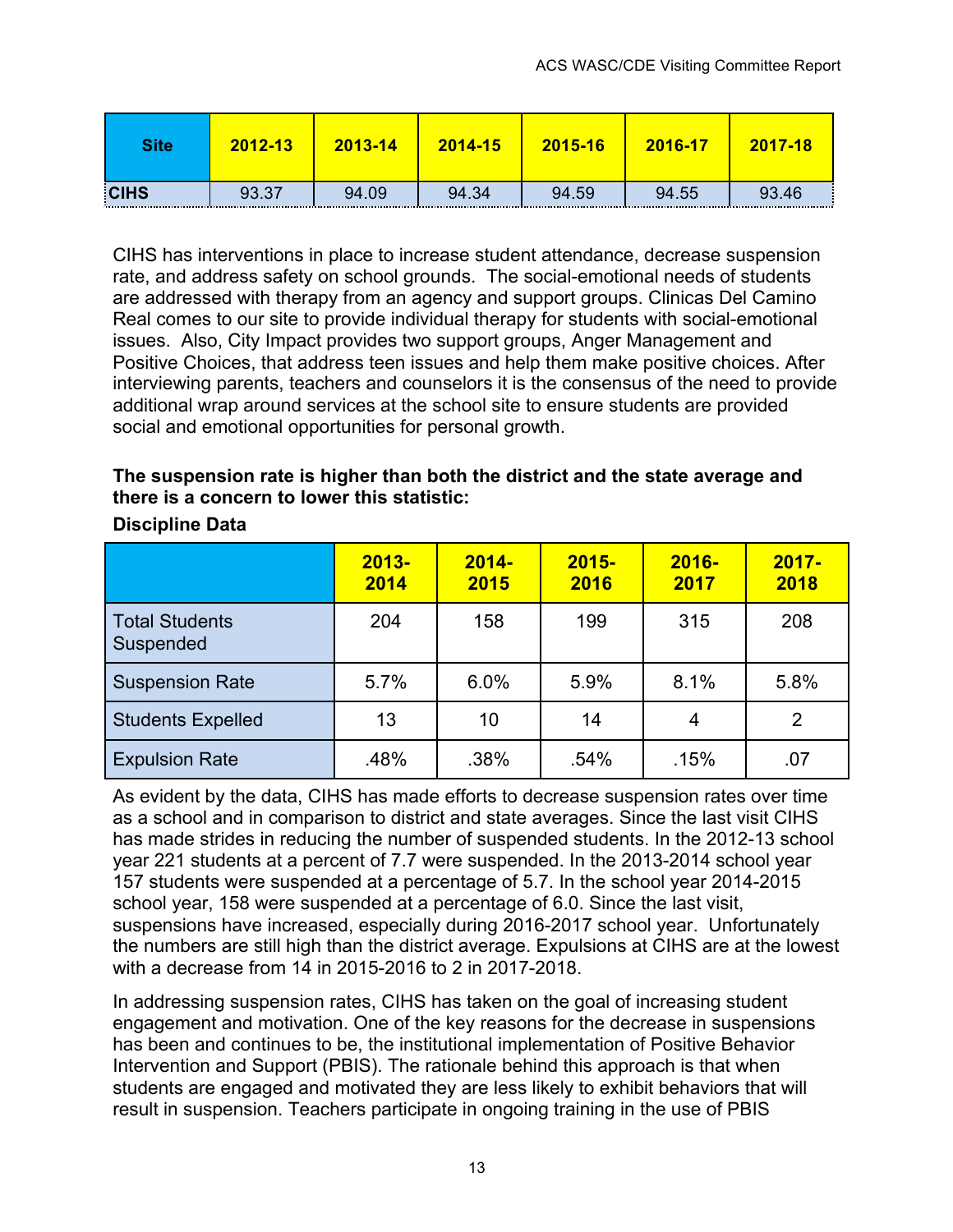strategies to diffuse conflict in the classroom. By using the PBIS model to affect social behavior it helps promote academic behavior. PBIS is based on a matrix of positive behavior expectations where students provide input. The matrix has four components: **C**ommunity, **I**ntegrity, **H**onor, and **S**ocial Responsibility. The PBIS team and faculty work with students to establish expectations for each area, demonstrating appropriate behavior in different settings as evident with posted signs, banners and flyers.

According to the administers, teachers have been given ample opportunities to attend training to reinforce positive behavior and mitigate negative behavior within class. One of the positive areas in this regard is the implementation of providing Golden Tickets to students who exemplify these behaviors. As evident on the screen, once a week Golden Tickets are raffled off for different CIHS items of apparel on CI Live and given to students. The public recognition that students receive in front of their peers on "television" has contributed greatly to the general climate of the school. The Blue Ticket system is geared to recognize when staff members exhibit PBIS strategies including but not limited to: standing at the door during passing periods, demonstrating Community-Honor-Integrity-Social Responsibility, etc. Coincidently, this is also a follow-up in recognizing and rewarding staff to encourage a positive environment.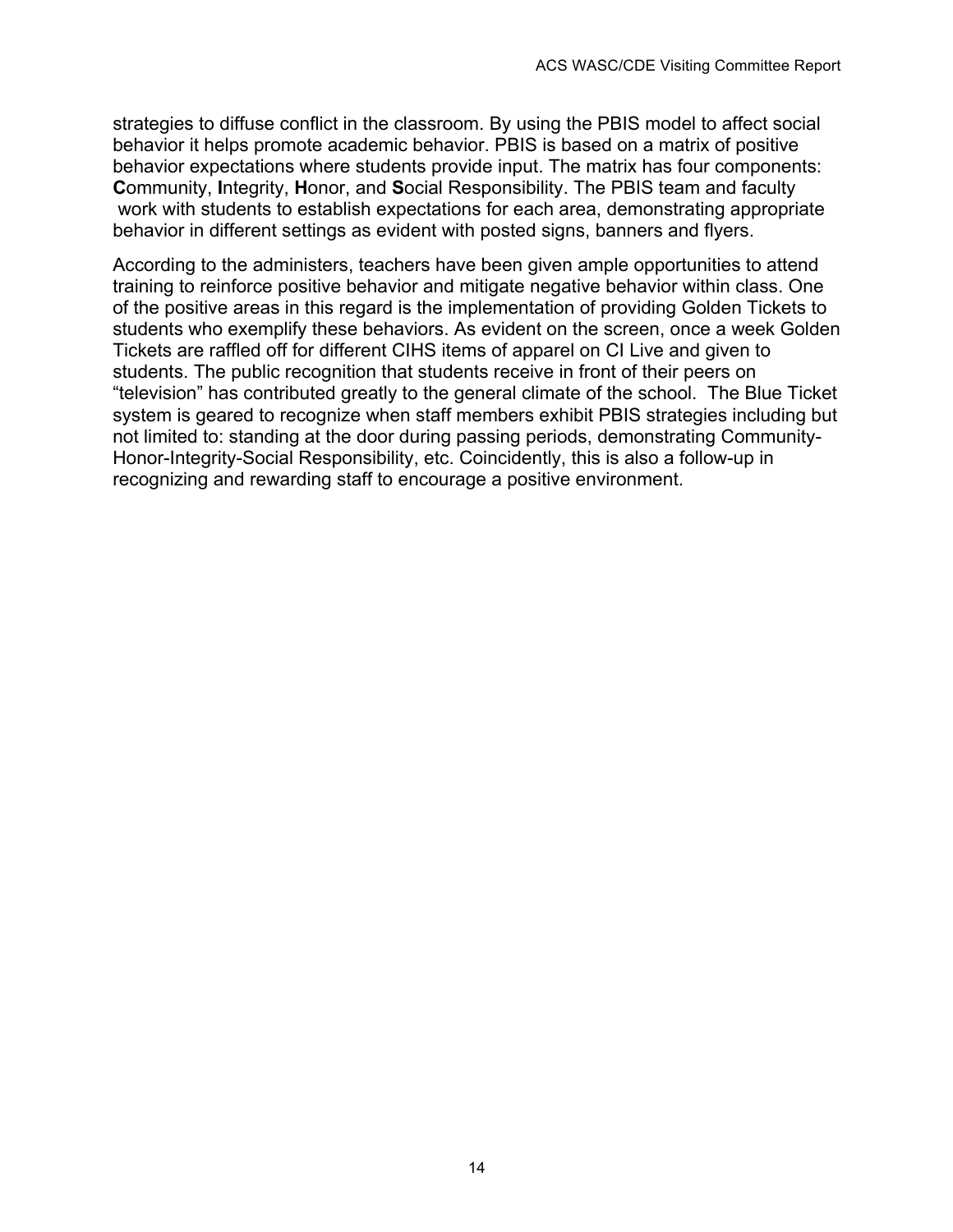# **Chapter II: Student/Community Profile**

Briefly summarize the most critical information from the student/community profile that impacts the school. Include the following:

• **Brief description of the students and community served by the school.**

# **Channel Islands Community Profile**

Channel Islands is a comprehensive high school serving the community of south Oxnard since 1966, and we recently commemorated the  $50<sup>th</sup>$  Anniversary in 2016. Channel Islands High School (CIHS) is proud to offer a rigorous and relevant curriculum with the intent of meeting all students' needs. CIHS is one of soon to be eight comprehensive high schools in the Oxnard Union High School District. The current enrollment for the 2018-2019 school year is 2,569 students (as of Jan 2019). CIHS serves a community primarily dependent upon agriculture and the military (www.ci.oxnard.ca.us). The staff is committed to sustaining a strong community partnership so that there is a collaborative effort to nurture excellence from the students it serves. Additionally, CIHS is successful in fostering familial relations among all stakeholders. CIHS is proud that about 40 of the current faculty and staff are CIHS alumni, including two administrators.

Due to socioeconomic demographics, CIHS is designated as a Title I school and receives Title I funds. The school is an ethnically diverse campus. The breakdown of the student demographics from 2017-2018 data is as follows: (total enrolled 2,559) 89.1% Hispanic, --6.0% Filipino, 2.3% White, .8% African American, --.4% Asian-American, and less than --1% Pacific Islander and American Indian (www.CDE.ca.gov/dataquest). Overall student enrollment of approximately 2550 students has remained stable over the last few years with some fluctuation.

Student demographics indicate a diverse student body, enrollment shows a large decrease from 2014-with 715 EL to only 470 in 2017. While most other subgroups maintain, there is a spike in the Homeless Youth population. There was an increase in students labeled McKinney-Vento during the 2017-2018 school year. Further, there was a slight increase of Students with Dissabilities.

| <b>Subgroup Enrollment</b>        | 2014-2015 | 2015-2016 | 2016-2017 | 2017-2018 |
|-----------------------------------|-----------|-----------|-----------|-----------|
| <b>English Learners</b>           | 715       | 632       | 679       | 470       |
| <b>Foster Youth</b>               | 11        | 10        | 11        | 11        |
| <b>Homeless Youth</b>             | 6         | 19        | 33        | 142       |
| <b>Migrant Education</b>          | 95        | 62        | 58        | 42        |
| <b>Students with Disabilities</b> | 302       | 282       | 294       | 318       |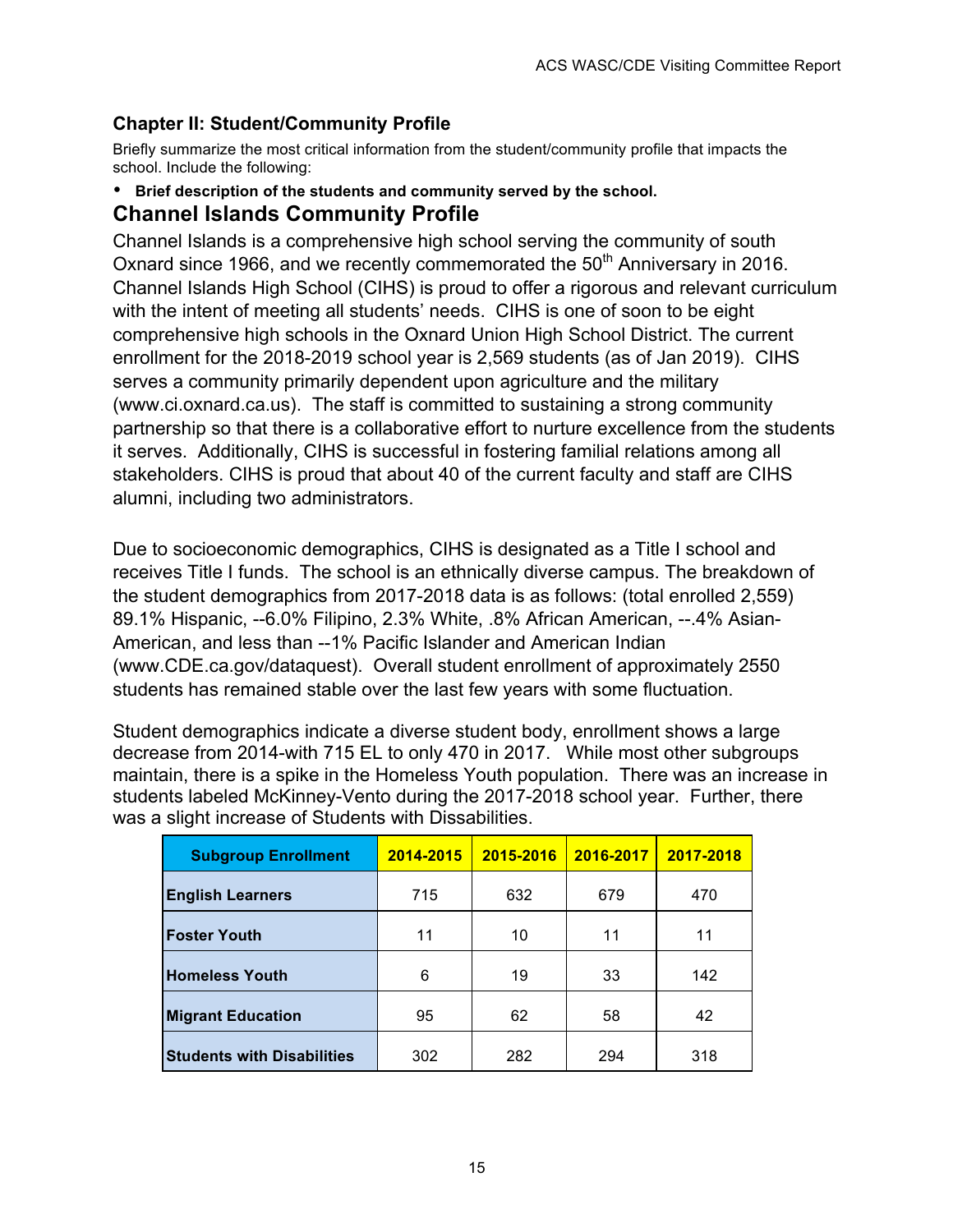| Socioeconomically<br><b>Disadvantaged</b> | 2128 | 1972 | 2114 | 2183 |
|-------------------------------------------|------|------|------|------|
| <b>All Students</b>                       | 2531 | 2433 | 2482 | 2559 |

• **School's analysis of student achievement data (e.g., SBAC, AP, college SAT, and graduation rates***).*

Based on the data scores from the CAASPP since 2016 have declined in the exceeds and met standards with notable increase in the not met especially in Math. There is also a downward trend in the EAP scores. This trend will drive Goal 1 in the Action Plan. According the CA Dashboard, CIHS has increased the percentage of graduates who are considered Career and College Ready.

# **CAASP Scores from 2016 to 2018**

| <b>ELA-- All Students</b> | 2016 | 2017  | 2018  |
|---------------------------|------|-------|-------|
| Exceeded                  | 20   | 14.1  | 13.0  |
| Met                       | 39   | 31.1  | 25.62 |
| <b>Nearly Met</b>         | 22   | 26.58 | 29.45 |
| Not Met                   | 19   | 28.21 | 31.93 |

| <b>Math-- All Students</b> | 2016 | 2017  | 2018  |
|----------------------------|------|-------|-------|
| <b>Exceeded</b>            | 4    | 5.46  | 3.04  |
| <b>Met</b>                 | 16   | 15.66 | 14.07 |
| Nearly Met                 | 30   | 23.50 | 25.19 |
| Not Met                    | 50   | 55.37 | 59.70 |

#### **CAASPP EAP – College Ready/Conditional from 2016 to 2018**

| <b>CAASPP EAP</b> | 2016<br><b>ELA</b> | 2017<br><b>ELA</b> | 2018<br><b>ELA</b> | 2016<br><b>Math</b> | 2017<br><b>Math</b> | 2018<br><b>Math</b> |
|-------------------|--------------------|--------------------|--------------------|---------------------|---------------------|---------------------|
| <b>College</b>    |                    |                    |                    |                     |                     |                     |
| <b>Ready</b>      | 20                 | 14.1               | 13                 | 4                   | 5.46                | 3.04                |
| <b>Conditiona</b> |                    |                    |                    |                     |                     |                     |
|                   | 39                 | 31.1               | 25.62              | 16                  | 15.66               | 14.07               |
| <b>Total</b>      | 59                 | 45.2               | 38.62              | 20                  | 21.12               | 17.11               |

AP data shows an increase in the number of students participating in AP classes. The number of AP exams has increased from 2014; however, participation in AP exams has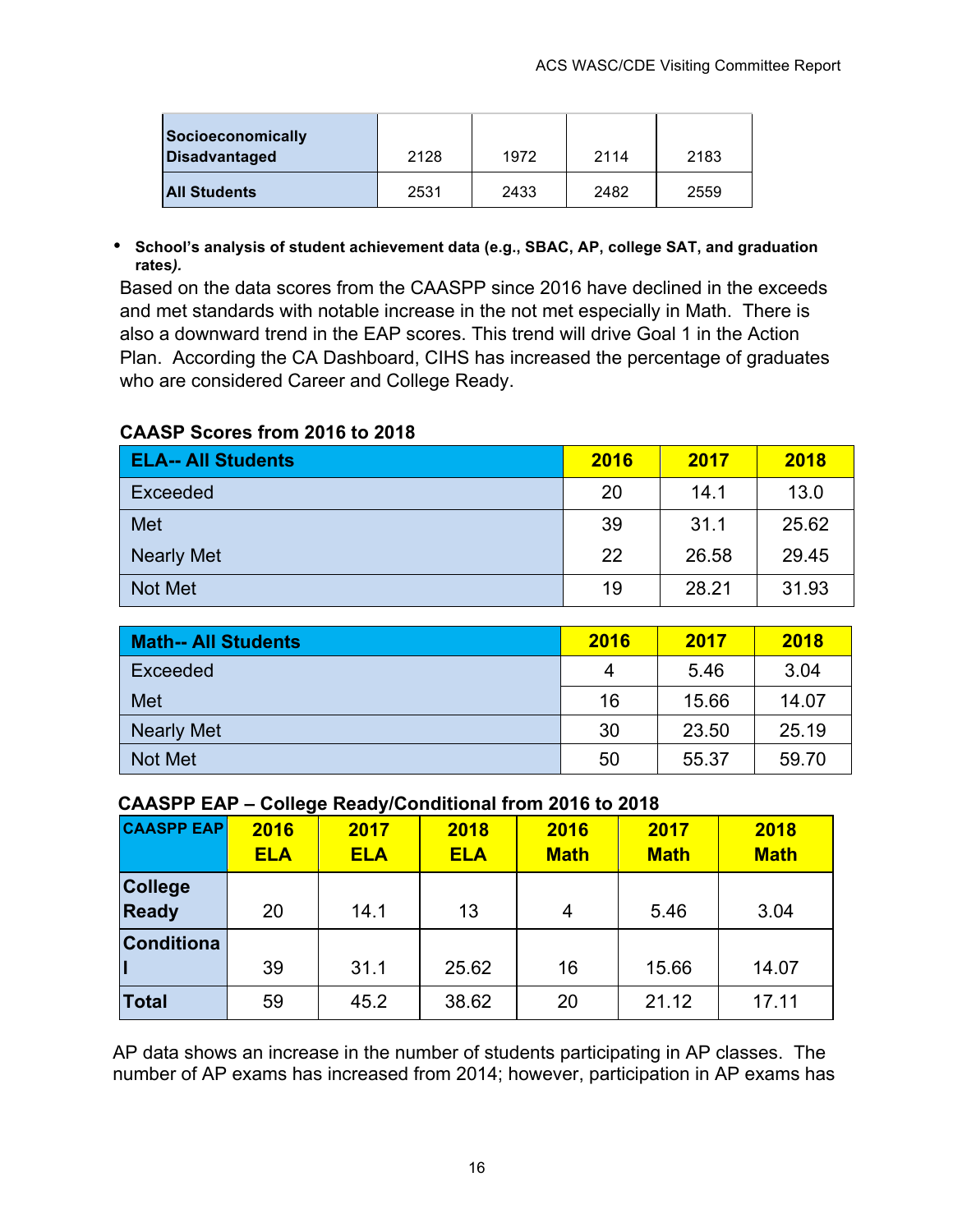decreased since a notable peak in 2015. Students have access to more AP classes and are performing on the AP exams at a better rate.

|                                    | 2014 | 2015 | 2016 | 2017 | 2018 |
|------------------------------------|------|------|------|------|------|
| <b>Total AP</b><br><b>Students</b> | 223  | 295  | 338  | 345  | 379  |
| Number of<br><b>AP Exams</b>       | 551  | 750  | 706  | 567  | 628  |
| Total 3+<br><b>Scores</b>          | 85   | 120  | 138  | 172  | 183  |
| $%$ of $3+$<br><b>Scores</b>       | 38.1 | 40.7 | 40.8 | 49.8 | 48.3 |

### **AP Exams from 2014 to 2018**

Data derived from the school day administration of the PSAT and SAT show that scores are increasing on average for each class cohort from one year to the next. The success of the school day administration is also reflected in the YouthTruth survey analysis that reflects more students are aware of and creating goals for the college entry tests.

|                   |             | <b>PSAT 8/9</b><br>1440 Scale |             | <b>PSAT 10</b><br>1520 Scale |             | <b>PSAT NMSQT</b><br>1520 Scale |             | <b>SAT:JR</b><br>1600 Scale |             | <b>SAT:JR</b><br>1600 Scale |
|-------------------|-------------|-------------------------------|-------------|------------------------------|-------------|---------------------------------|-------------|-----------------------------|-------------|-----------------------------|
|                   | <b>CIHS</b> | <b>OUHSD</b>                  | <b>CIHS</b> | <b>OUHSD</b>                 | <b>CIHS</b> | <b>OUHSD</b>                    | <b>CIHS</b> | <b>OUHSD</b>                | <b>CIHS</b> | <b>OUHS</b><br>D            |
| Clas<br>s201<br>9 | n/a         | n/a                           | 796         | 847                          | 822         | 882                             | 864         | 916                         | 883         | 930                         |

CIHS graduation rate is also gradually increasing. A percentage of students are graduating UC A-G ready and with accomplishments like the Seal of Biliteracy and Seal of Merit. Although CIHS has a relatively low A-G "C" or better graduation rate from 28% to 36% in the last two years, although based on interviews and programs there is a concerted effort to increase in all areas in order to give students more chances for success.

#### **Graduation Rates from 2014 to 2018**

| 2014  | 2015  | 2016  | 2017  | 2018 |
|-------|-------|-------|-------|------|
| 90.1% | 89.7% | 93.1% | 88.9% | 89%  |

| 2016-17<br>2017-18<br><b>Graduation</b> |  |
|-----------------------------------------|--|
|-----------------------------------------|--|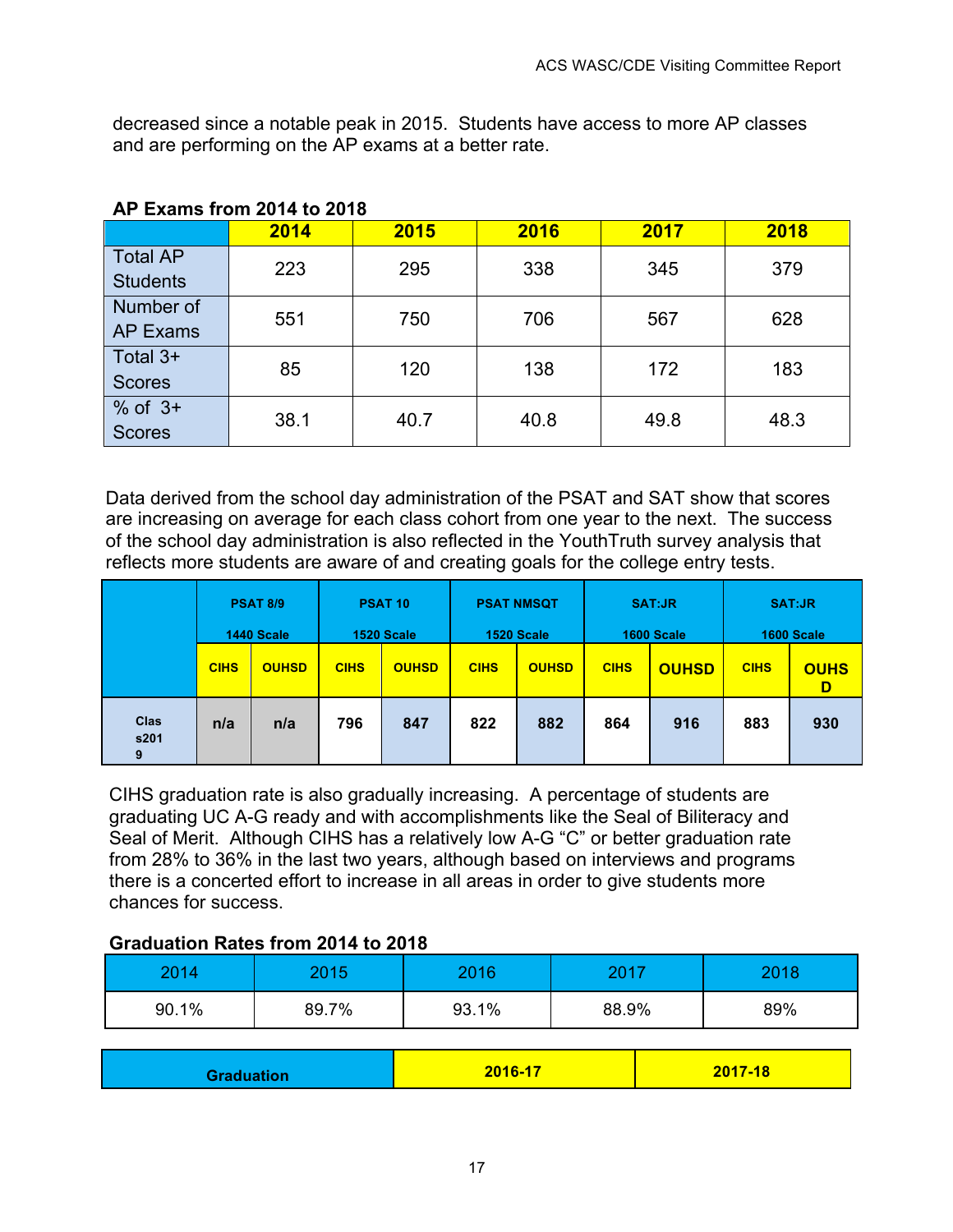| <b>Class Size</b>              | 532         | 547         |
|--------------------------------|-------------|-------------|
| <b>Graduates</b>               | 473         | 487         |
| <b>Met UC/CSU Requirements</b> | 136 (28.7%) | 178 (36.5%) |
| <b>Seal Of Biliteracy</b>      | 48          | 46          |
| <b>Golden State Seal Merit</b> | 108         | 133         |

Dropout rates have shown a notable decrease since 2013-2014 where the rate was 2.2% and in 2016-2017 the rate was 1.7%. Although, both Hispanic and English Learners remain slightly higher than all other subgroups.

# **Grade 9-12 Dropout Rates by Ethnicity**

| <b>Graduation Rates</b><br><b>Ethnicity</b> | $2013 - 14$    | 2014-15        | 2015-16        | 2016-17        |  |  |  |  |  |
|---------------------------------------------|----------------|----------------|----------------|----------------|--|--|--|--|--|
| <b>Enrollment</b>                           | 2221           | 2222           | 2178           | 2203           |  |  |  |  |  |
| <b>CIHS Dropout Rate (%)</b>                | 2.2%           | 1.3%           | 1.7%           | 1.6%           |  |  |  |  |  |
| <b>OUHSD Dropout Rate</b><br>$(\%)$         | 3%             | 2.5%           | 2.5%           | 2.1%           |  |  |  |  |  |
| <b>State Dropout Rate (%)</b>               | 3.1%           | 2.8%           | 2.6%           | 2.4%           |  |  |  |  |  |
| <b>CIHS Dropout Data Breakdown</b>          |                |                |                |                |  |  |  |  |  |
| <b>English Learners</b>                     | 37             | 18             | 16             | 15             |  |  |  |  |  |
| <b>Migrant Education</b>                    | 6              | $\overline{0}$ | $\overline{2}$ | 3              |  |  |  |  |  |
| <b>African American</b>                     | $\overline{0}$ | 0              | 1              | 1              |  |  |  |  |  |
| <b>American Indian</b>                      | $\overline{0}$ | 0              | $\overline{0}$ | $\overline{0}$ |  |  |  |  |  |
| <b>Asian</b>                                | $\overline{0}$ | 0              | 1              | $\overline{0}$ |  |  |  |  |  |
| <b>Filipino</b>                             | 5              | $\overline{2}$ | $\overline{2}$ | $\overline{0}$ |  |  |  |  |  |
| <b>Hispanic</b>                             | 49             | 29             | 37             | 35             |  |  |  |  |  |
| <b>Pacific Islander</b>                     | $\overline{0}$ | $\overline{0}$ | $\overline{0}$ | $\overline{0}$ |  |  |  |  |  |
| <b>White, not Hispanic</b>                  |                | $\overline{2}$ | $\overline{2}$ | $\overline{0}$ |  |  |  |  |  |
| 2 or more races                             | $\overline{0}$ | 0              | $\overline{0}$ | 1              |  |  |  |  |  |

• **Other pertinent data** *(e.g., attendance rates, size of EL/LEP population, teacher credentialing, class size, programs for students).*

Based on attendance data, there is a need to find a strategy to increase in-class seat time, as indicated with a slight dip in the last two years.

#### **Attendance Data Trenda for the last six years.**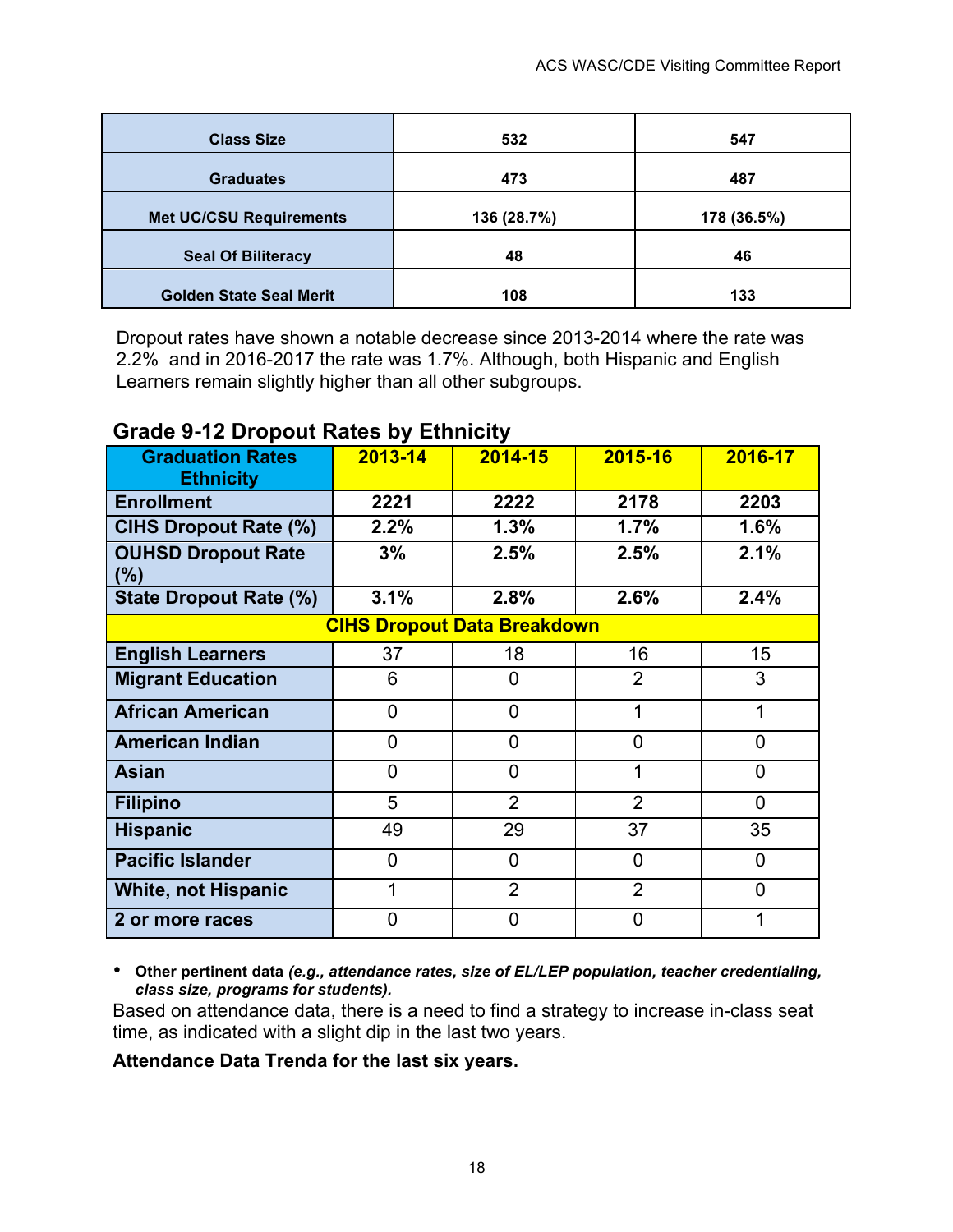| <b>Site</b> | 2012-13 | 2013-14 | $2014 - 15$ | 2015-16 | 2016-17 | 2017-18 |
|-------------|---------|---------|-------------|---------|---------|---------|
| <b>CIHS</b> | 93.37   | 94.09   | 94.34       | 94.59   | 94.55   | 93.46   |
|             |         |         |             |         |         |         |

CIHS is aslo making attempts to reduce chronic absenteesm. The numbers below reflect total number of students designated as chronically absent (misses 10% or more of student instructional days) and severely chronic (misses 20% or more of student instructional days).

# **Chronic Absenteeism**

|                                     | 2014-2015 | 2015-2016 | 2016-2017 | 2017-2018 | 2018-2019<br>(As of 12/20/18) |
|-------------------------------------|-----------|-----------|-----------|-----------|-------------------------------|
| <b>Chronically</b><br><b>Absent</b> | 328       | 397       | 357       | 350       | 308                           |
| <b>Severely</b><br><b>Chronic</b>   | 127       | 153       | 152       | 247       | 183                           |

Since 2014 CIHS has seen the English Only population dipped during 2015 and 2016, and then rose to 552 in 217. The EL population has dramatically decreased from 715 in 2014 to 470 in 2017. Although the Fluent English Proficient numbers are lower than 2014, the Redesignated Fluent English population increased from 1082 in 2014 to 1429 in 2017.

# **Enrollment by English Language Acquisition Status**

| <b>Group</b>                                                   | $2014 -$<br>2015 | $2015 -$<br>2016 | $2016 -$<br>2017 | $2017 -$<br>2018 |
|----------------------------------------------------------------|------------------|------------------|------------------|------------------|
| <b>English Only EO</b>                                         | 564              | 502              | 510              | 552              |
| <b>English Language</b><br><b>Learners EL</b>                  | 715              | 632              | 679              | 470              |
| <b>Fluent</b><br><b>English</b><br><b>Proficient</b><br>(IFEP) | 161              | 128              | 103              | 91               |
| Redesignate<br>d Fluent<br><b>English</b>                      | 1082             | 1169             | 1190             | 1429             |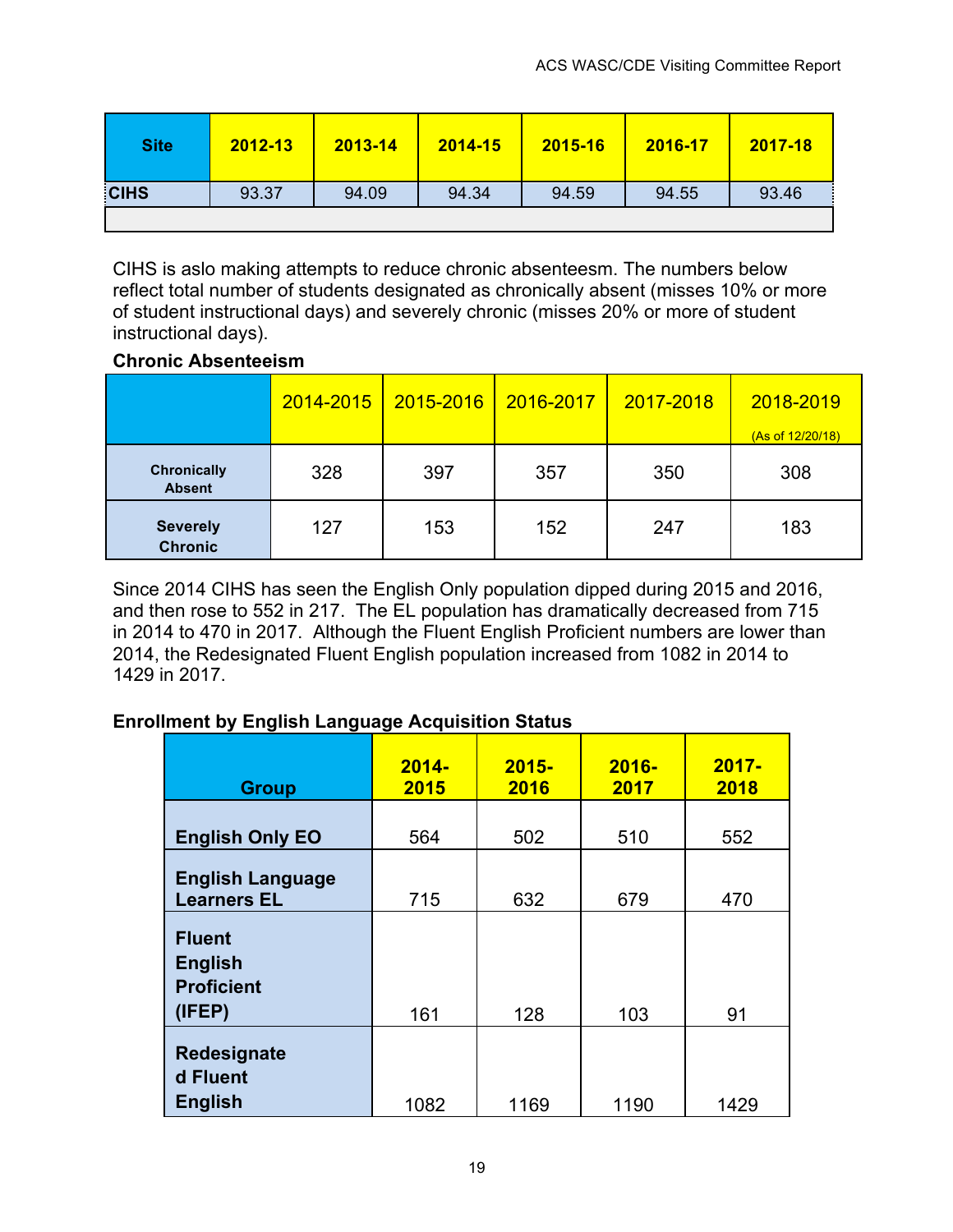| <b>RFEP</b> |  |  |
|-------------|--|--|
|             |  |  |

# **Channel Islands Faculty and Staff Profile**

The faculty and staff are primarily made up of products of Ventura County, Oxnard, and the OUHSD. Several staff members have worked at CIHS for more than 10 years. Several staff members are not only graduates of CIHS themselves, they have students currently enrolled in either CIHS our another OUHSD school. The number of teachers have remained steady in the last four years. Although as of late, CIHS has had an increase of the number of first and second year teachers.

| reducy rionic by School Edinnoity and Experience<br>Year | 2014-2015      | $\overline{2015}$ -2016                  | 2016-2017      | 2017-2018      |  |  |  |  |  |
|----------------------------------------------------------|----------------|------------------------------------------|----------------|----------------|--|--|--|--|--|
| Gender                                                   |                |                                          |                |                |  |  |  |  |  |
| <b>Male</b>                                              | 51             | 49                                       | 51             | 53             |  |  |  |  |  |
| Female                                                   | 56             | 52                                       | 54             | 53             |  |  |  |  |  |
| Total                                                    | 107            | 103                                      | 105            | 106            |  |  |  |  |  |
|                                                          |                | <b>Ethnicity</b>                         |                |                |  |  |  |  |  |
| <b>American Indian/Alaska</b>                            |                |                                          |                |                |  |  |  |  |  |
| <b>Native</b>                                            | $\overline{2}$ | $\overline{2}$                           | $\overline{2}$ | $\overline{2}$ |  |  |  |  |  |
| Asian                                                    | $\overline{4}$ | 4                                        | $\overline{7}$ | 5              |  |  |  |  |  |
| <b>African American</b>                                  | $\mathbf 0$    | 1                                        | $\overline{2}$ | $\overline{2}$ |  |  |  |  |  |
| Filipino                                                 | 3              | 3                                        | 3              | 5              |  |  |  |  |  |
| <b>Hispanic/Latino</b>                                   | 10             | 27<br>24                                 |                | 26             |  |  |  |  |  |
| <b>White</b>                                             | 87             | 63                                       | 67             | 65             |  |  |  |  |  |
|                                                          |                | <b>Average Years Teaching Experience</b> |                |                |  |  |  |  |  |
| <b>District</b>                                          | 8              | 11                                       | 11             | 11             |  |  |  |  |  |
| <b>School</b>                                            | 10             | 11                                       | 11             | 11             |  |  |  |  |  |
| <b>1st Years</b>                                         | 25             | 5                                        | 10             | 13             |  |  |  |  |  |
| <b>2nd Years</b>                                         | $\overline{2}$ | 8                                        | 4              | 4              |  |  |  |  |  |

# **Faculty Profile by Gender Ethnicity and Experience**

Class size has remained relatively within District norm averages, thus affording students better learning opportunities within teacher to student ratios.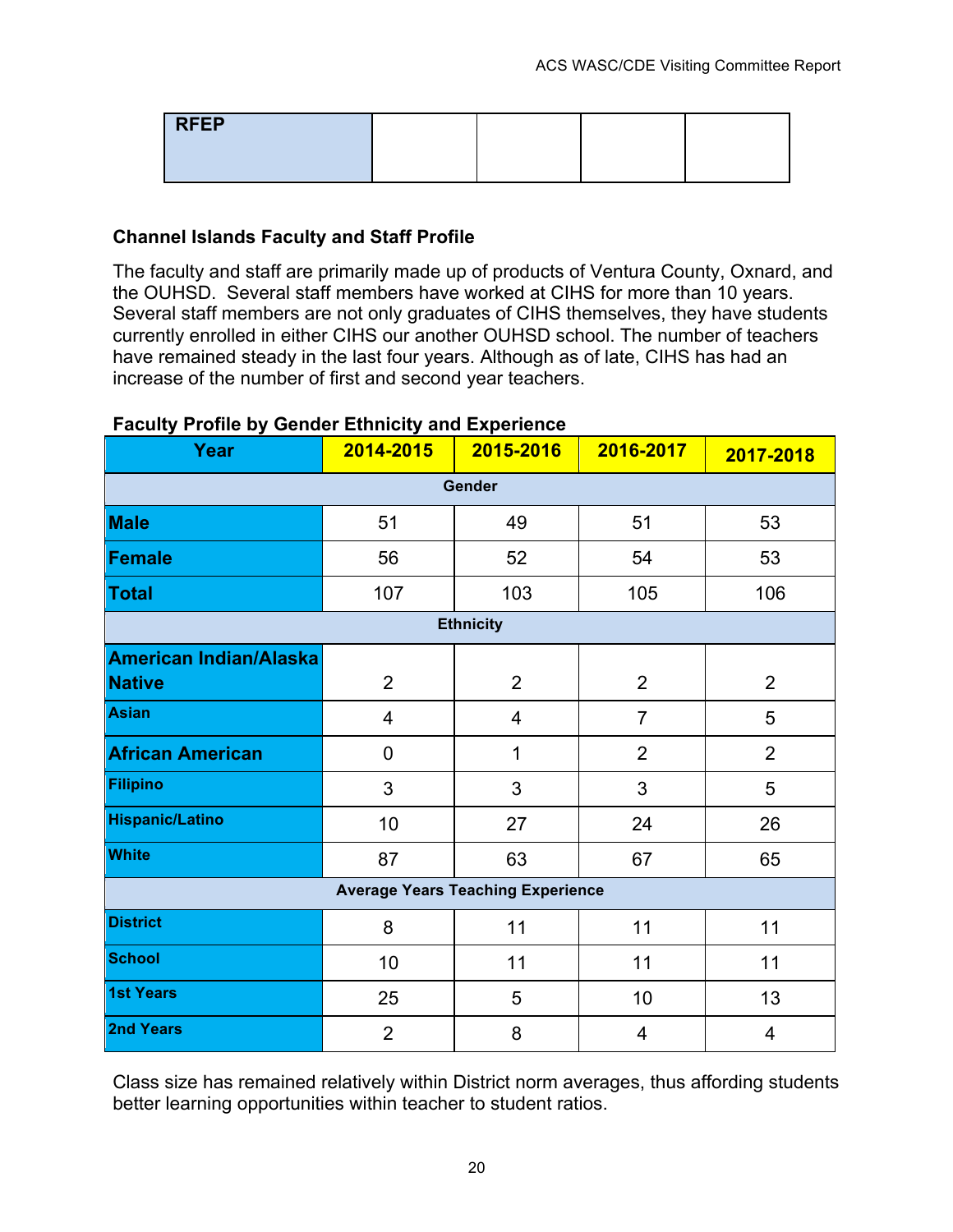| Subject                         | 2016-2017            |                             |       |               | 2015-2016   |          |                                | 2014-2015 |               |                 |                                |       |
|---------------------------------|----------------------|-----------------------------|-------|---------------|-------------|----------|--------------------------------|-----------|---------------|-----------------|--------------------------------|-------|
|                                 | Avg.<br><b>Class</b> | <b>Number of Classrooms</b> |       | Avg.<br>Class |             |          | Number of<br><b>Classrooms</b> |           | Avg.<br>Class |                 | Number of<br><b>Classrooms</b> |       |
|                                 | <b>Size</b>          | $1 - 22$                    | 23-32 | $33+$         | <b>Size</b> | $1 - 22$ | 23-32                          | $33+$     | <b>Size</b>   | $1 - 22$        | 23-32                          | $33+$ |
| English                         | 31                   | 15                          | 30    | 49            | 30.1        | 21       | 38                             | 44        | 30            | 18              | 35                             | 46    |
| <b>Math</b>                     | 32                   | $\overline{7}$              | 20    | 46            | 32.9        | 9        | 24                             | 45        | 32            | $6\phantom{1}6$ | 24                             | 44    |
| Science                         | 31                   | 8                           | 17    | 44            | 32.6        | 12       | 25                             | 38        | 30            | 11              | 26                             | 36    |
| <b>Social</b><br><b>Science</b> | 32                   | 7                           | 23    | 40            | 33.3        | 12       | 20                             | 46        | 31            | 8               | 24                             | 41    |

# **Teaching Class Distribution and Class Size for the last three years.**

• Appropriateness of identified critical learner needs and their linkage to schoolwide learner outcomes.

CIHS has made a concerted and collaborative effort to develop its school wide learner outcomes that reflect the needs of students, staff and parents. Further, the overarching headings of the ESLO's are aslo aligned to the schools LCAP and SPSA goals, thus giving the school ample opportunity to strategically implement with fidelity.

- $\checkmark$  Communicators and Collaborators
- $\checkmark$  Critical Thinkers and Problem Solvers
- $\checkmark$  Citizenship
- $\checkmark$  Career and College Readiness

# **CATEGORY A. ORGANIZATION: VISION AND PURPOSE, GOVERNANCE, LEADERSHIP, STAFF, AND RESOURCES**

#### **A1. Vision and Purpose Criterion**

To what extent a) does the school have a clearly stated vision and mission (purpose) based on its student needs, current educational research, the district LCAP, and the belief that all students can achieve at high academic levels?

To what extent is the school's purpose, supported by the governing board and the district LCAP, further defined by schoolwide learner outcomes and the academic standards?

Channel Islands High School community believes that all students can and will learn and also that the school as a community will pursue rigorous and diverse curricula in a safe, ethical environment as they challenge the future. This is helps guide the school's daily practices.

The School-wide Learner Outcomes for Channel Islands High School state that graduates will be collaborative communicators, critical thinkers and problem solvers,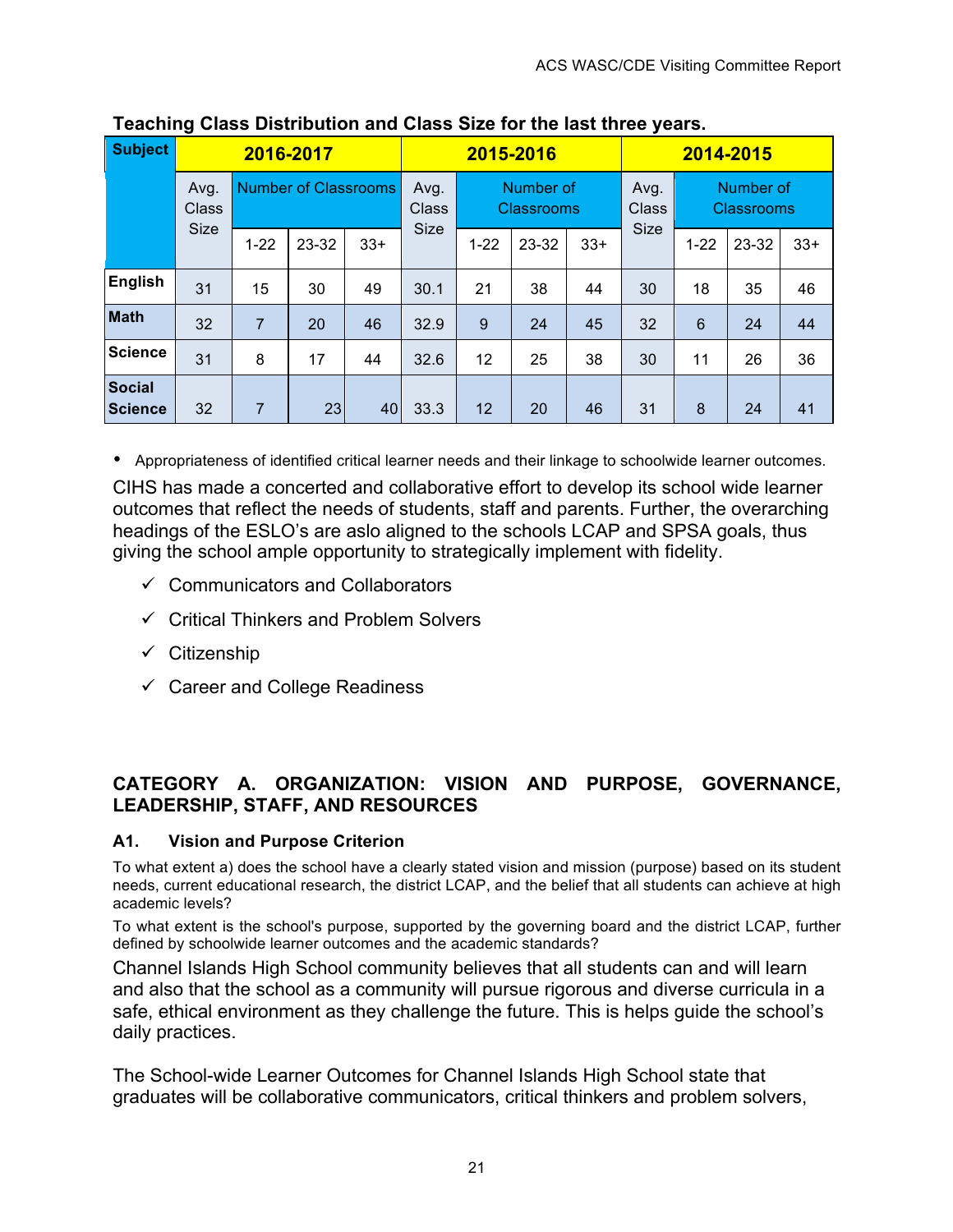practice citizenship, and aspire to become career and college ready.

The school's core values are the following:

\* Instruction –The school has a strong focus on A-G courses and is planning on moving into all students having access to technology and teaching students how to use it effectively.

\*Parent, Family, reflects the need to focus on citizenship-CIHS is focused on building stronger relationships with students and their families to work together to create a safer environment that holds the students to a higher standard of citizenship.

\* College & Career Ready –CIHS has programs and A-G courses place to help students work towards college and career readiness. CIHS is working to ensure that the rigor of those courses and programs is meeting the needs of their students to truly be college and career ready.

\* Positive Behavior, Intervention, and Support-CIHS have some good programs in place to help support students academically and to hold them to a higher standard of behavior and citizenship. CIHS s in the process of making sure that those programs are used effectively to help students that are not following the positive behavior model and also for students that are not meeting academic requirements.

An extensive process was implemented for the stakeholders to examine the school's mission and purpose, school-wide learner outcomes, and core values, and that process resulted in important updates to those seminal documents, including updates to the document itself, which were ratified by using community input from staff, students, and parents. The OUHSD is in the process of developing and aligning the LCAP with the Single Plan for Student Achievement, WASC action plans, and the SPSA in the refinement and refocusing of the school SLOs, mission, and vision.

The school would benefit from a more frequent review of the school's mission and vision as it relates to the overall district mission and vision, especially in the areas of technology and facilities. In addition, the school would benefit from a more creative way to involve local community members and students in the implementation of the Channel Islands mission and vision.

- ILT Meetings
- Faculty Meetings
- Department Meetings
- SSC
- LCAP Meetings
- Job alikes

**INDICATORS**: Use the following indicators as a guide to ensure all key aspects of the criterion are addressed. Add any additional reflections based on the criterion.

**Vision – Mission – Schoolwide Learner Outcomes – Profile**: The school has established a clear, coherent vision and mission (purpose) of what students should know and demonstrate; it is based upon high-quality standards and is congruent with research, practices, the student/community profile data, a belief that all students can learn and be college and career ready, and aligned with district goals for students.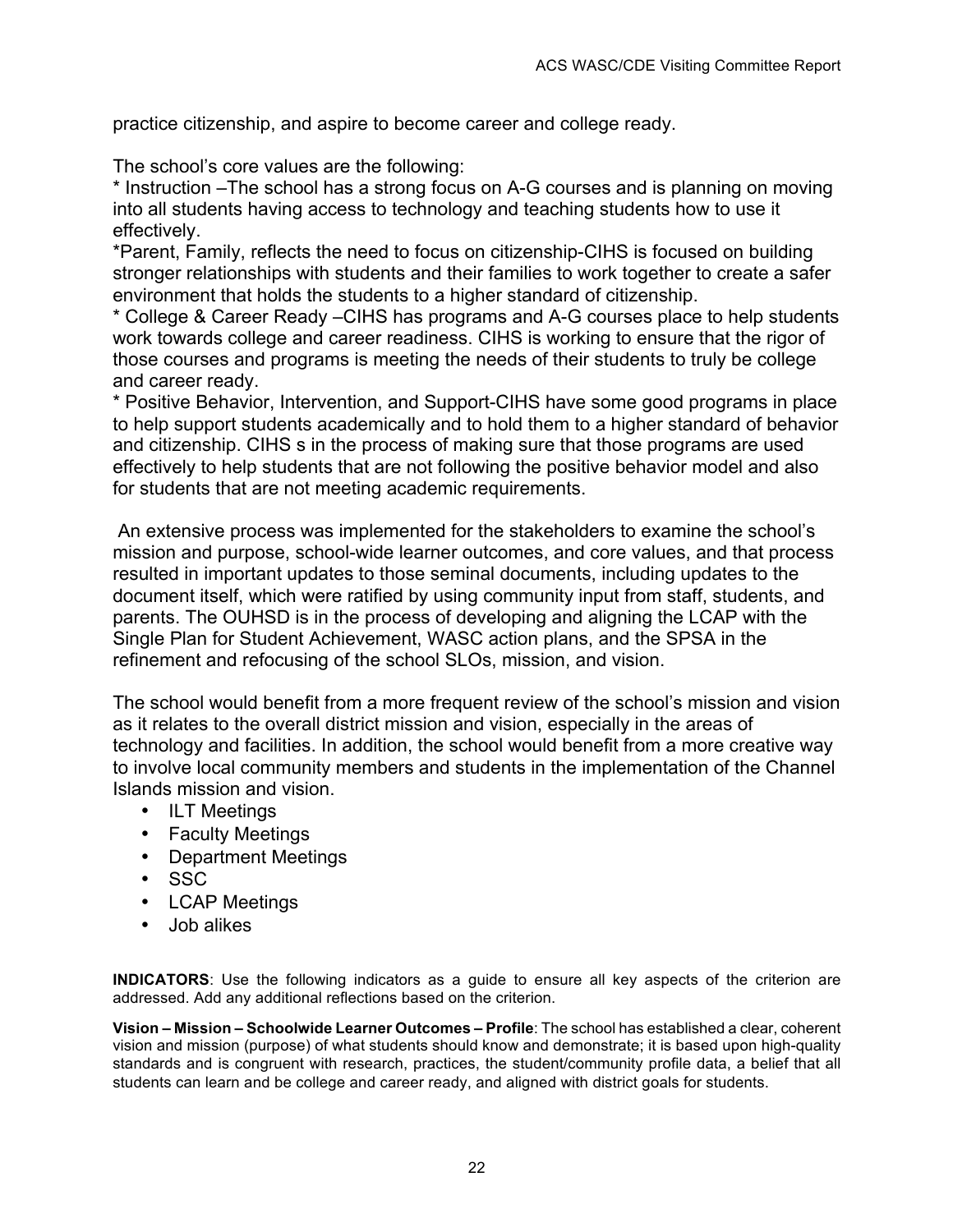**Development/Refinement of Vision, Mission, Schoolwide Learner Outcomes**: There are effective processes in place to ensure involvement of all stakeholders in the development and periodic refinement of the vision, mission, and schoolwide learner outcomes.

**Understanding of Vision, Mission, Schoolwide Learner Outcomes, District LCAP**: Students, parents, and other members of the school and business community demonstrate understanding of and commitment to the vision, mission, the schoolwide learner outcomes, and the district LCAP.

#### **A2. Governance Criterion**

To what extent does the governing board a) have policies and bylaws that are aligned with the school's purpose to support the achievement of the schoolwide learner outcomes, academic standards, and collegeand career-readiness standards based on data-driven instructional decisions for the school?

To what extent does the governing board delegate implementation of these policies to the professional staff? To what extent does the governing board monitor results regularly and approve the single schoolwide action plan and its relationship to the Local Control and Accountability Plan?

As such, the Oxnard Union School District Board of Trustees serves as the governing body of Channel Islands High School and is responsible for all revisions to the CIHS document. The board is comprised of six publicly elected officials who serve in their position for four-year terms representing the Oxnard Union School District. All program planning, facility planning, personnel action, and budget expenditures recommended by the CIHS are subject to pre-approval.

In order to adequately service the needs of the school, the board has exclusively devoted one meeting per month to CIHS and the other schools in the district. At this board meeting, faculty, staff, and students report on recent happenings and developments at Channel Islands as well as the other schools in the district. To further service of the needs of the school site, the Board has appointed a School Site Council and ELAC that brings further guidance and direction to the school and staff in the area of instructional planning. The make-up of the SSC attempts to be representative of all school stakeholders; therefore, it is made up of students, parents, faculty, support staff, and administration.

The members of the SSC and ELAC govern themselves using bylaws established and approved by the school board. Annually, the two groups are charged with the development and revision of the Single School Plan for Student Achievement, a Safe Schools Plan for each campus, and the Channel Islands Local Control and Accountability Plan (LCAP). Additionally, they have both been a part WASC self-study processes.

Administratively, the Board of Trustees and district superintendent delegate the responsibility of the daily and ongoing operation of the school to the high school principal, and the teachers and support staff of CIHS. The principal reports directly to the superintendent and is responsible for overall oversight of the school, including the school budget, student recruitment, revisions to the handbook, and the Local Control and Accountability Plan (LCAP).

School staff is regularly apprised of data regarding student achievement and the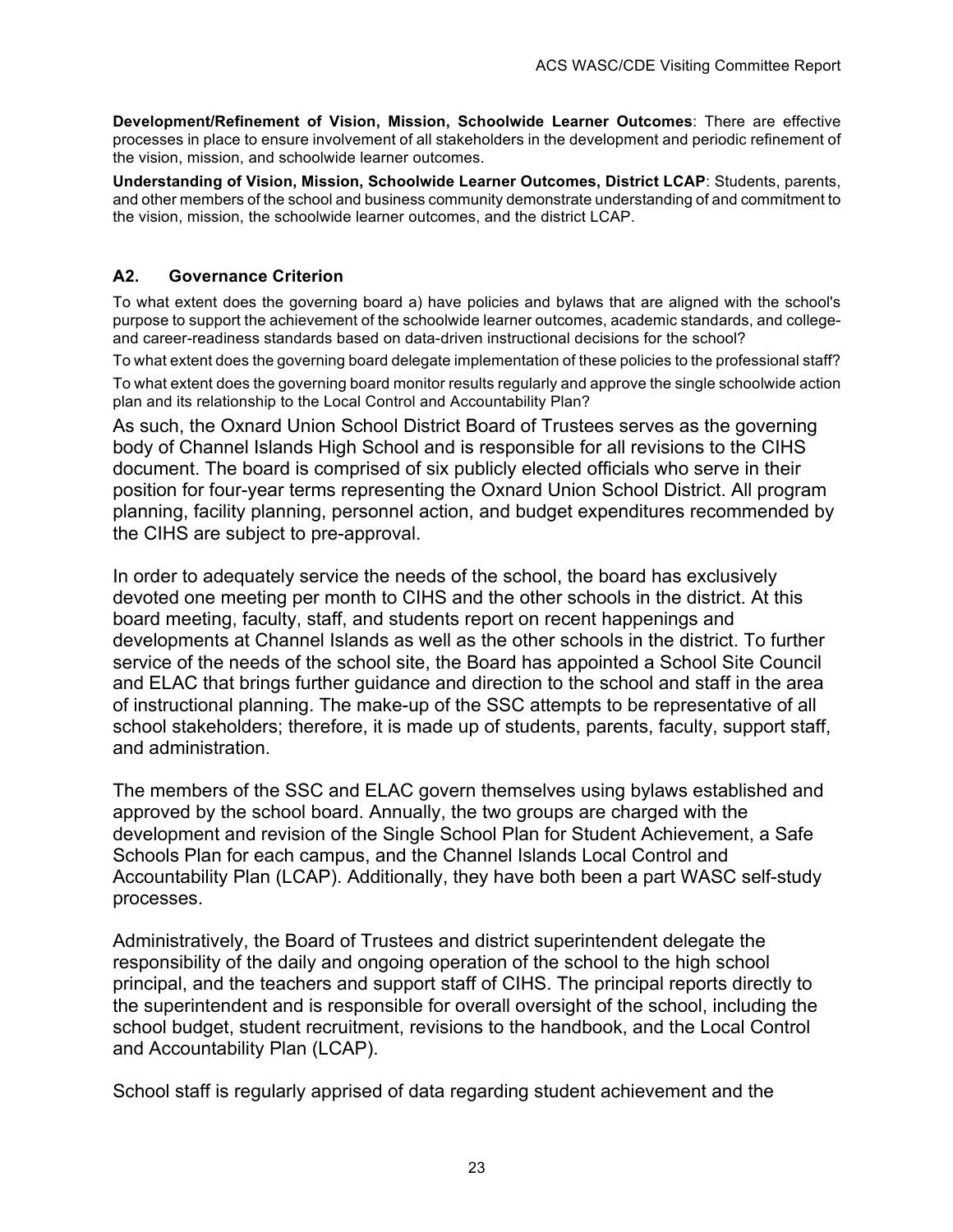attitudes of stakeholders. State and national measures such as the California School Dashboard, CAASPP, AP, PSAT, SAT, and ACT are used to evaluate and improve student achievement.

School climate surveys and the California Healthy Kids Survey provide evidence regarding student attitudes and the learning environment perceived by stakeholders. The data received from these surveys is shared with faculty and staff while also being reviewed and consistently referenced at SSC and ELAC meetings. In addition, the district board of trustees reviews assessment results when it considers and approves the school's Single School Plan for Student Achievement.

- Review of SLOs
- Faculty Meetings
- Department Meetings
- ILT Meetings
- LCAP Faculty Meetings Fiduciary Monitoring (SPSA, LCAP, SARC)
- Academic Monitoring of the Board

**INDICATORS**: Use the following indicators as a guide to ensure all key aspects of the criterion are addressed. Add any additional reflections based on the criterion.

**Governing Board and District Administration**: The district policies and procedures are clear regarding the specific duties and roles of the governing board and district administration in their relationship to the school and staff.

**Governing Board and Stakeholder Involvement**: Parents, community members, staff, and students are engaged in the governance of the school.

**Uniform Complaint Procedures**: The school leadership understands and utilizes the Uniform Complaint Procedures from the district.

#### **A3. Leadership: Empowerment and Continuous Planning and Improvement Criterion**

To what extent based on student achievement data, does the school leadership, parent/community, and staff make decisions and initiate activities that focus on all students achieving the schoolwide learner outcomes, academic standards, and college- and career-readiness standards?

To what extent do the school leadership and staff annually monitor and refine the schoolwide action plan and make recommendations to modify the LCAP based on analysis of data to ensure alignment with student needs?

Channel Islands High School collects and analyzes data at every level to ensure that teachers, students, and parents are able to routinely monitor and assess student progress. CIHS teachers manage their own grading portal on Q (grade progress monitoring system). Students and parents have access to the portal in order to continually monitor progress and completion.

Teachers meet weekly in Professional Learning Communities (PLC) to review student data as well as course curriculum and determine continued direction of student instruction.

At the classroom level, assessments include tests, unit projects, interactive labs, writing, and portfolios. Within departments at CIHS, student progress is monitored among the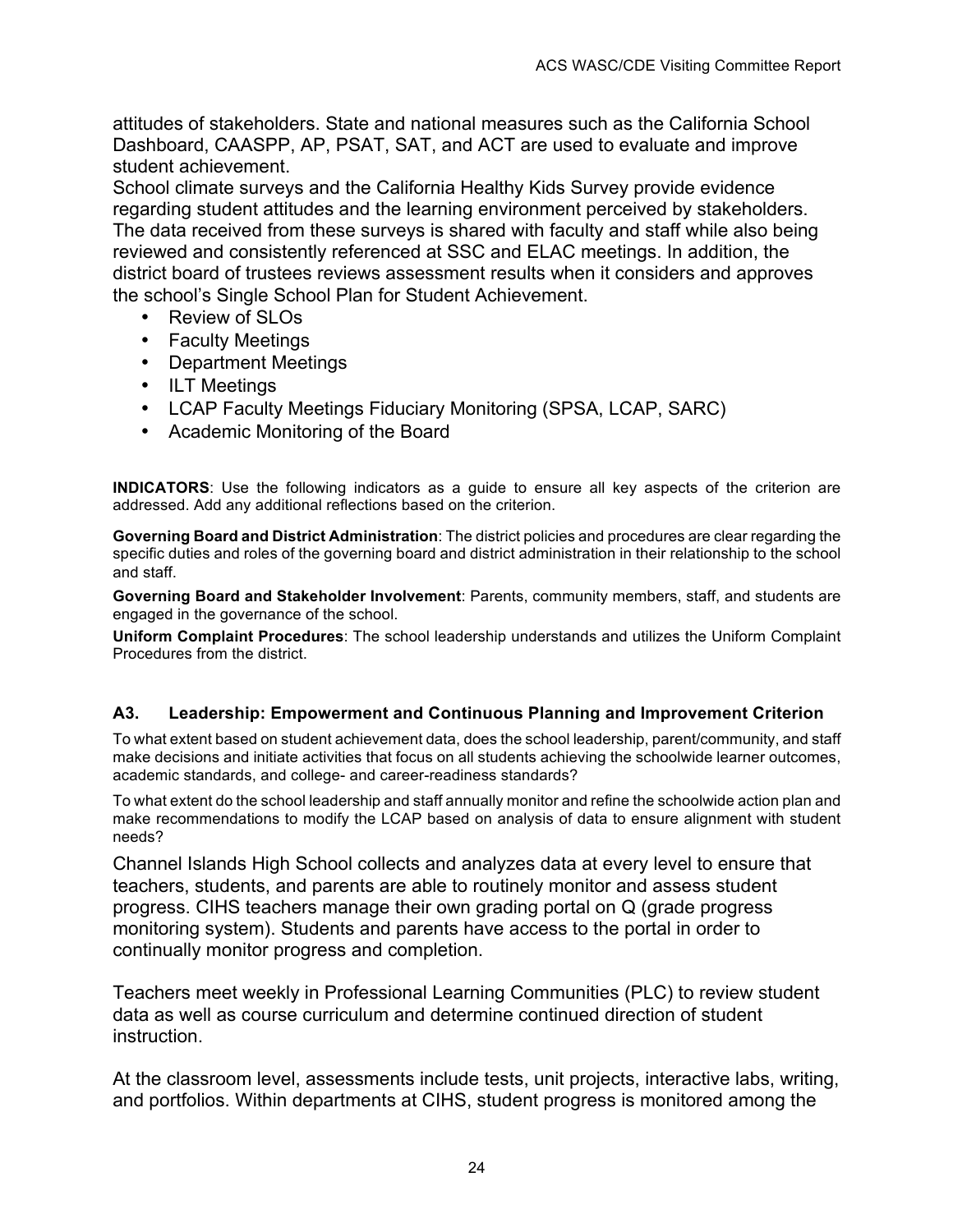different course levels and grades to ensure that students are continually meeting subject standards and SLOs. The Math Department is using CAASPP Interims as well as benchmark assessments that are given to all students at the end of every school year to monitor students' progress and skills development from year to year; these internal findings also will be compared with the results of state and national tests. At the school level student data is analyzed through a variety of assessments such as AP, PSAT, ACT, SAT, CAASPP, and ELPAC, as well as classroom assessments. Incoming ninth grade students are placed based on teacher recommendations. We recommend implementing other placement supports (placement testing, SBAC scores, etc.)

The Single School Plan for Student Achievement (SPSA) is presented and approved to the Board of Trustees annually. The aforementioned SPSA process includes analysis of data, establishment of goals for student achievement and performance, and actions in support of the goals. Faculty makes decisions on course curriculum based on California Common Core State Standards as well as the requirements of the University of California, and College Board.

Staff monitors students' progress in many ways. The demonstration of good citizenship through personal integrity and responsibility is monitored through student awards, the number of positive referrals, and the number of office or detention referrals for inappropriate classroom and campus behavior (currently much too high in these two areas). Implementation and proper use of other model (PBIS) will help to lower student suspensions especially in areas of defiance and other discipline issues that do not usually require suspension. Student progress is monitored through classwork, quarterly and semester grades, and standardized tests such as CAASPP, and PSAT. Real world application of academic knowledge is monitored through CE/ROP coursework, and classroom activities such as project based learning projects and presentations designed to bring real world problems to the classroom to be solved.

Teachers serving as PLC/Department Leads meet monthly with school administration to discuss instructional practices, school programs, school policies, and other pressing topics. These meetings work to refine district articulation as well as explore new initiatives, review current practices, and examine student data.

Quality school culture is of great importance to CIHS staff. There is a great sense of pride and culture at CIHS. Additionally, the teachers that are here consist of many alumni of the school and they are working to continue to carry on that sense of pride, the staff and students would like to see an administration that is going to be staying around and be a part of carrying on that sense of culture and pride.

In considering decisions, the CIHS principal will discuss options with the PLC Leads, who then gather input from their respective departments. As possible, decisions are made via consensus of the Leadership Team and ultimately the staff.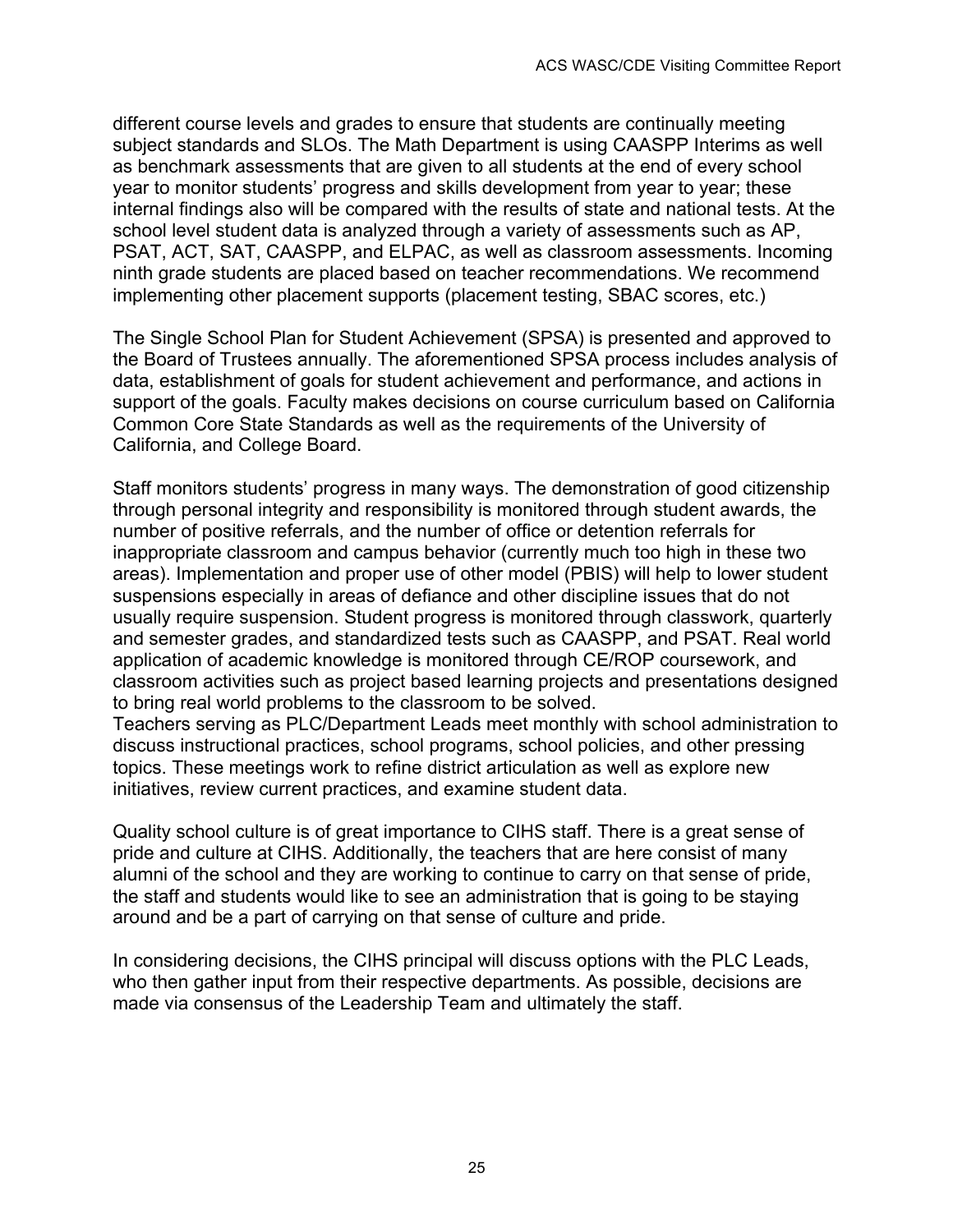**INDICATORS**: Use the following indicators as a guide to ensure all key aspects of the criterion are addressed. Add any additional reflections based on the criterion.

**Broad-Based and Collaborative**: The school's broad-based, collaborative planning process is a continuous improvement cycle that a) assesses data to determine student needs, b) collaboratively determines and implements strategies and actions and c) monitors results and impact on student success.

**Single School Plan for Student Achievement Correlated to Student Learning**: The school's Single Plan for Student Achievement (SPSA) is directly correlated to and driven by the analysis of student achievement data and aligned with district LCAP.

**Staff Actions/Accountability to Support Learning**: The school leadership and staff demonstrate shared decision-making responsibility, and self-reflection on actions and accountability for implementing practices, programs, actions, and services that support student learning.

**Internal Communication and Planning**: The school has effective existing structures for internal communication, planning, and resolving differences.

#### **A4. Staff: Qualified and Professional Development Criterion**

To what extent does a qualified staff facilitate achievement of the student academic standards and the schoolwide learner outcomes through a system of preparation, induction, and ongoing professional development?

To what extent is there a systematic approach to continuous improvement through professional development based on student performance data, student needs, and research?

The Oxnard Union School District Human Resources Department ensures that candidates for teaching and administrative position are highly qualified in terms of credentialing, background, and training. Each year, the CIHS administration and OUHSD Human Resources Department conducts an audit of teacher credentials against what they have been assigned to teach to ensure that no teachers are teaching a course outside of their credentialed areas. Teachers are assigned courses based on credentialed subject, area of expertise and student-driven subject needs. If a teacher is new or is given an assignment for a subject that he/she has not taught before, the District Office offers a week-long orientation for all new staff members but that orientation program in general lacks specific preparation for the assignment of the respective participant. This orientation is helpful for accomplishing administrative needs and for establishing district wide goals and best practices, but does not provide any sitespecific training or orientation. There is a clear need for site-specific training and orientation directed towards familiarization with campus facilities, procedures, staff, policies, adopted technology and amenities. The CIHS administrative team is working to ensure that the teachers receive the proper training and support to be able to deliver the curriculum in an effective way.

The Oxnard Union School District promotes some but needs to promote more professional development through district-wide professional development days, school and departmental collaboration, opportunities for administrators, teachers, and classified employees to receive specialized training in their assignment and areas of interest and the Teacher Induction Program. Veteran teachers can request to attend county workshops, conferences, or other opportunities. Additionally, the district actively explores ways to build capacity and enable employees to become better at what they do. In the area of educational technology, CIHS is rolling out a new plan where all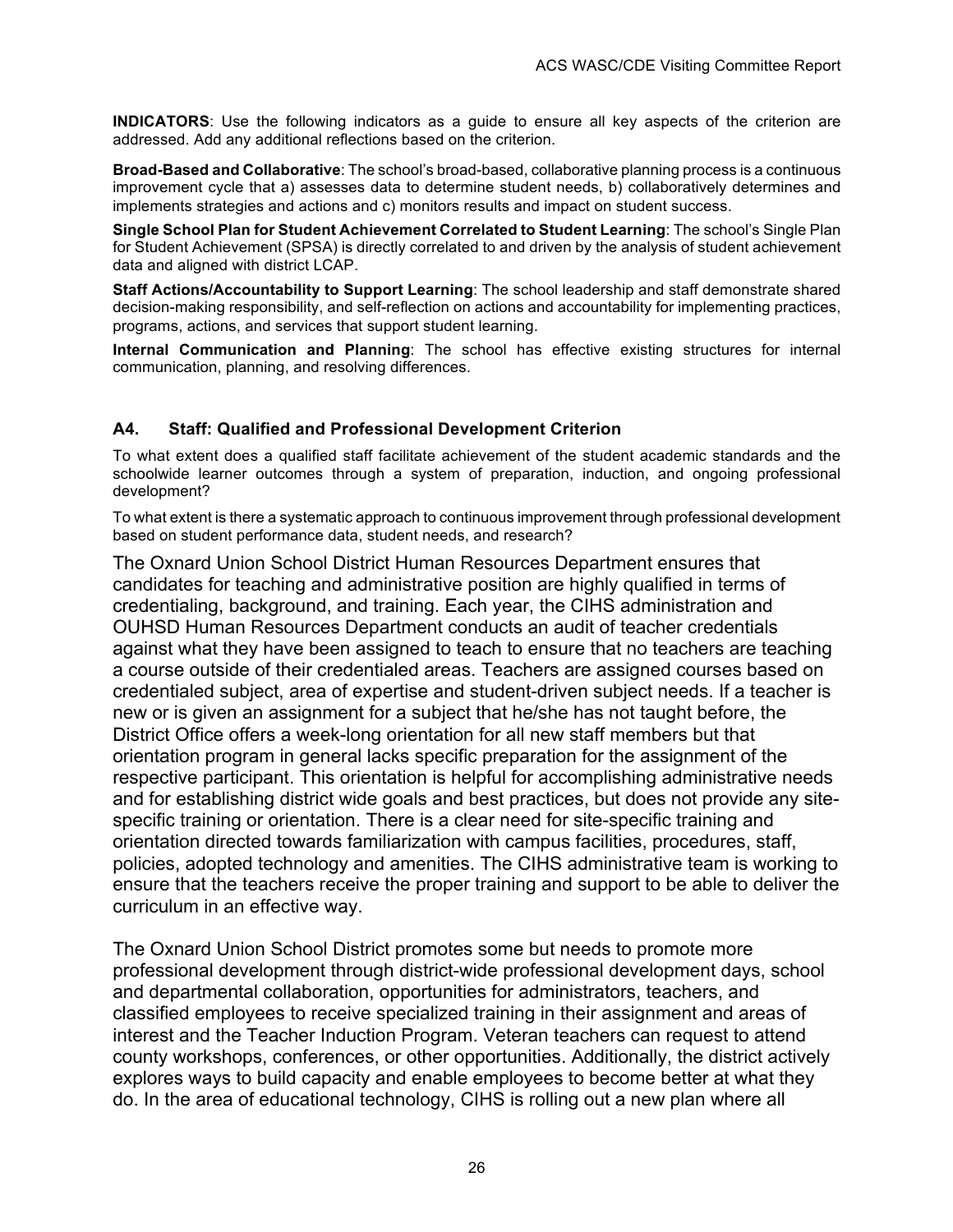students will have access to a Chromebook. It is essentially that staff is trained on how to use those devices effectively so that it doesn't become a three hundred dollar pencil. More site based professional development is also recommended. Classified staff at CIHS needs to be more included in effective Professional Development opportunities.

Teachers are evaluated in an ongoing Teacher Assessment and Support Program (TASP). The joint contract agreement between OUHSD and the Oxnard Federation of Teachers and School Employees (OFTSE) stipulates that teachers will complete a self assessment once a year, indicating goals and objectives that correspond to one of the six domains of the California Standards for the Teaching Profession. Untenured teachers are evaluated annually by administrator observation for two years. Teachers are granted tenure if the administrator certifies that the teacher has met all six domains of the California Standards for the Teaching Profession. In addition to the annual selfassessment, tenured teachers are evaluated on a two or three-year cycle depending on the type of evaluation the teacher chooses. Once a highly qualified teacher has taught for 10 years and has had satisfactory evaluation, the evaluator and teacher may agree to extend the evaluation cycle to every five years.

There is a consensus that the school's supervision and evaluation procedures are insufficient in their ability to promote professional growth and accountability. CASP/TASP is the currently employed procedure for evaluation of staff/faculty and includes a series of options that may be taken by the employee.

**INDICATORS**: Use the following indicators as a guide to ensure all key aspects of the criterion are addressed. Add any additional reflections based on the criterion.

**Qualifications and Preparation of Staff**: The school has confidence in district procedures to ensure that staff members are qualified based on staff background, training, and preparation. The processes to assign staff members and provide appropriate orientation for all assignments maximizes the expertise of the staff members in relation to impact on quality student learning.

**Defining and Understanding Practices/Relationships**: The school implements a clear system to communicate administrator and faculty written policies, charts, and handbooks that define responsibilities, operational practices, decision-making processes, and relationships of leadership and staff.

**Support of Professional Development/Learning and Measurable Effect on Student Learning**: The school effectively supports professional development/learning with time, personnel, material, and fiscal resources to facilitate all students achieving the academic, college- and career-readiness standards, and the schoolwide learner outcomes.

**Supervision and Evaluation**: The school implements effective supervision and evaluation procedures in order to promote professional growth of staff.

#### **A5. Resources Criterion**

To what extent are the human, material, physical, and financial resources sufficient and utilized effectively and appropriately in accordance with the legal intent of the program(s) and LCAP to support students in accomplishing the schoolwide learner outcomes, academic standards, and the college- and career-readiness standards?

School leadership engages with district administration on budget recommendations for the OUHSD Board of Trustees. As possible, school leadership work to be faithful to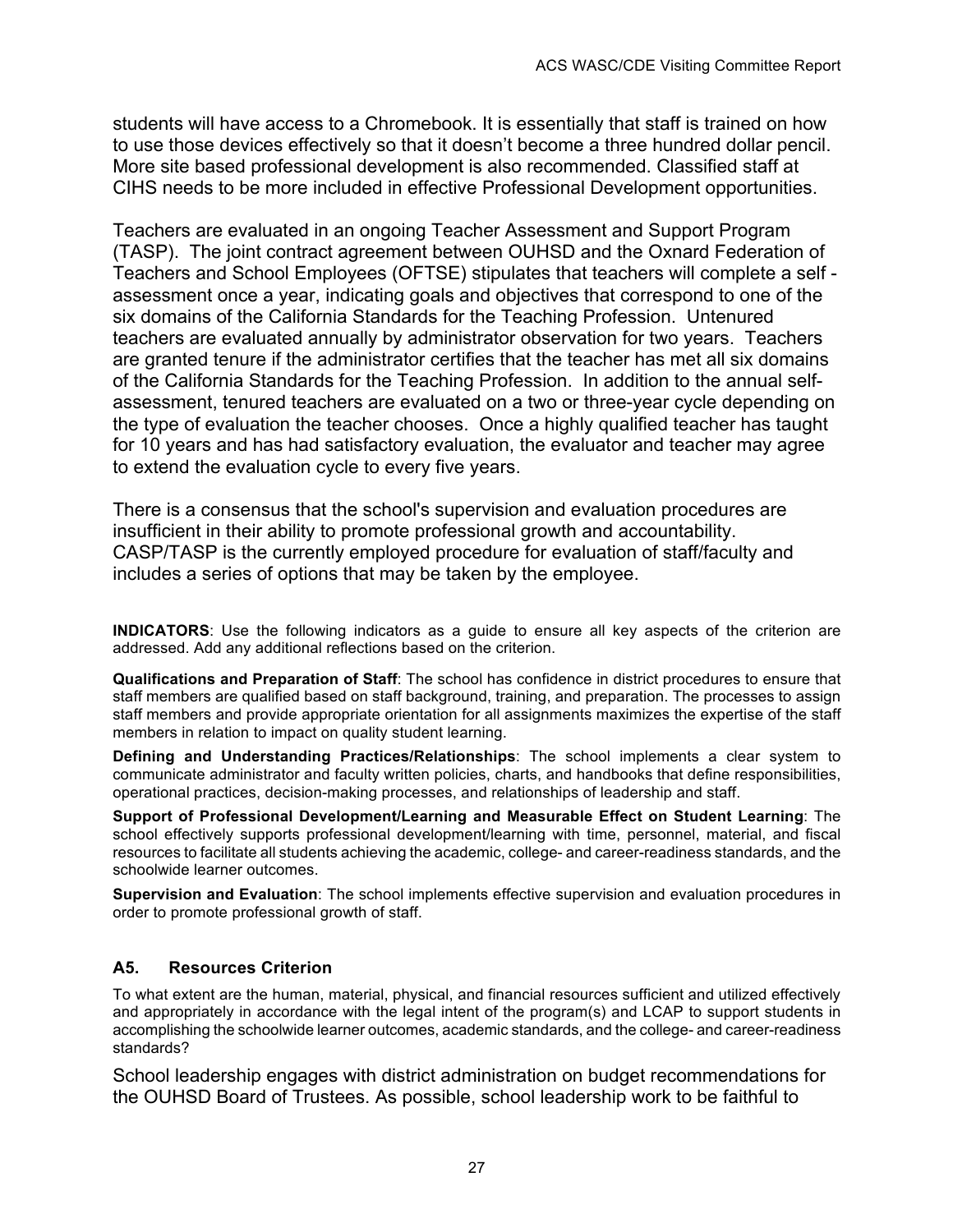input budget priorities they receive from the Channel Islands High School Site Council (SSC) and from school stakeholders. Examples of this included LCAP funding to support additional sections for EL classes, especially with math and math supports. There has also been an Intervention specialist added this year. In both cases, the SSC had articulated a need and the district administration and school board supported this. At other times, budget decisions are not as benign, such as when flattening budget support from the state and rising contributions for employee retirement programs (CalSTRS and CalPERS) can cause projected deficits.

The district's Business Services Department prepares an annual budget and a five-year budget projection. The annual budget and five-year projection assist the school in staying solvent and making sure it can underwrite its mission. Greater transparency in that budget development process might help stakeholders reconcile some misperceptions by stakeholders about staffing decisions, and available resources.

District Business Services staff work with administrators and office staff to ensure that CIHS is adhering to district policies and procedures. Business Services interfaces with auditors and coordinates with staff on reports, exhibits, and other documentation that are required for the audits.

While CIHS has a lot of room, they are in varying states in regards to modernization, and much work needs to be done to make the high school campus truly compatible with the high school students it serves. The fifty seven million dollar bond will allow for many upgrades and all stakeholders need to be involved to ensure that the funding is spent to allow the school to better meet its mission and vision.

The decisions regarding the resources allocations are ultimately decided at the district and site administration based on the district's LCAP. While decisions are made at the administrative level input into these allocations are valued from stakeholders. Purchase orders have a rubric that is connected to the LCAP, SPSA, and WASC goals in an effort to be compliant. School Site Council is an important vehicle for stakeholders to discuss and approve proposed expenditures. Department chairs are given budgets in which they may support student achievement that is specific to the needs of their discipline. Although admin (principal) does have control over the LCAP, the school site council does oversee and control the supplemental federal monies. During the 2018-2019 year SSC is working to better evaluate the transparency of and effect of the programs we spend money on.

The district allocates resources based on needs identified in the LCAP and the SPSA. The resources allocated to the school are adequate. The staff is involved in providing input and the department chair is provided a budget to allocate resources specific to their needs.

The Channel Islands High School Local Control and Accountability Plan (LCAP) are working to become more aligned with both the district vision and with school and site priorities.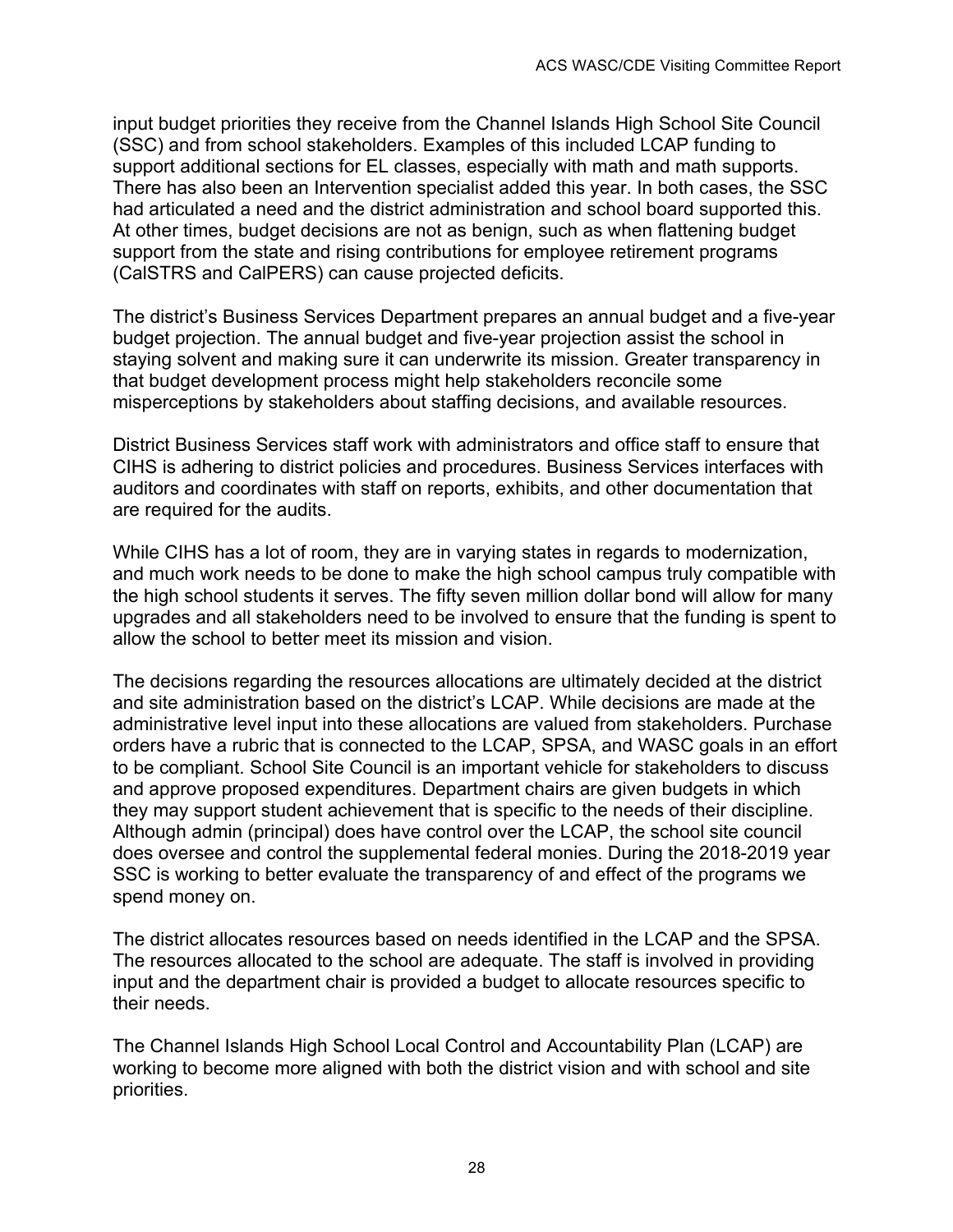The LCAP itself is put together with an eye to addressing stakeholder input to the extent that funding is available. New school administration is currently in the process of getting more stakeholders involved in the approval of LCAP funding as well as in the spending of bond money at Channel Islands High School.

# **CATEGORY B. STANDARDS-BASED STUDENT LEARNING: CURRICULUM**

#### **B1.Rigorous and Relevant Standards-Based Curriculum Criterion**

**To what extent do all students participate in a rigorous, relevant, and coherent standardsbased curriculum that supports the achievement of the schoolwide learner outcomes, academic standards, and the college- and career-readiness standards in order to meet graduation requirements**

**To what extent through standards-based learning (what is taught and how it is taught), are these accomplished?**

All course work has been revised over the last 4 years in order to align with state and federal standards (CCSS/NGSS), AP audit approval and UC ""a-g"" requirements. During this time, there have been several changes to the curriculum in core courses. In some curricular areas, CIHS has integrated and aligned the coursework to the specific program.

Channel Island High School has made progress towards ensuring that all students are receiving a rigorous, standards-based curriculum. They have set a goal that all courses offered will follow the UC ""a-g"" requirements, and classes that do not meet the requirements will be eliminated from the master schedule. Although Core subjects follow state and federal curriculum guidelines, CIHS is in the beginning stages of implementing three year integrated science courses and are continuing to fine tune integrated math.

Collaboration time is provided two days per month and teachers typically meet in small break-out groups based on their specific departmental assignments called job alikes. During this collaboration, teachers adapt and adjust current and upcoming curriculum based on classroom assessment results and pacing calendar needs. ELA teachers report the use of common rubrics and unit plans with a freshman essay and reading test given within the first few days to assist with appropriate placement. Social science has two common assessments, one research paper and one DBQ. Spanish uses a placement test for freshmen and new student with many shared lessons. Science has begun the process of creating common assessments with district support to align with the new integrated science model.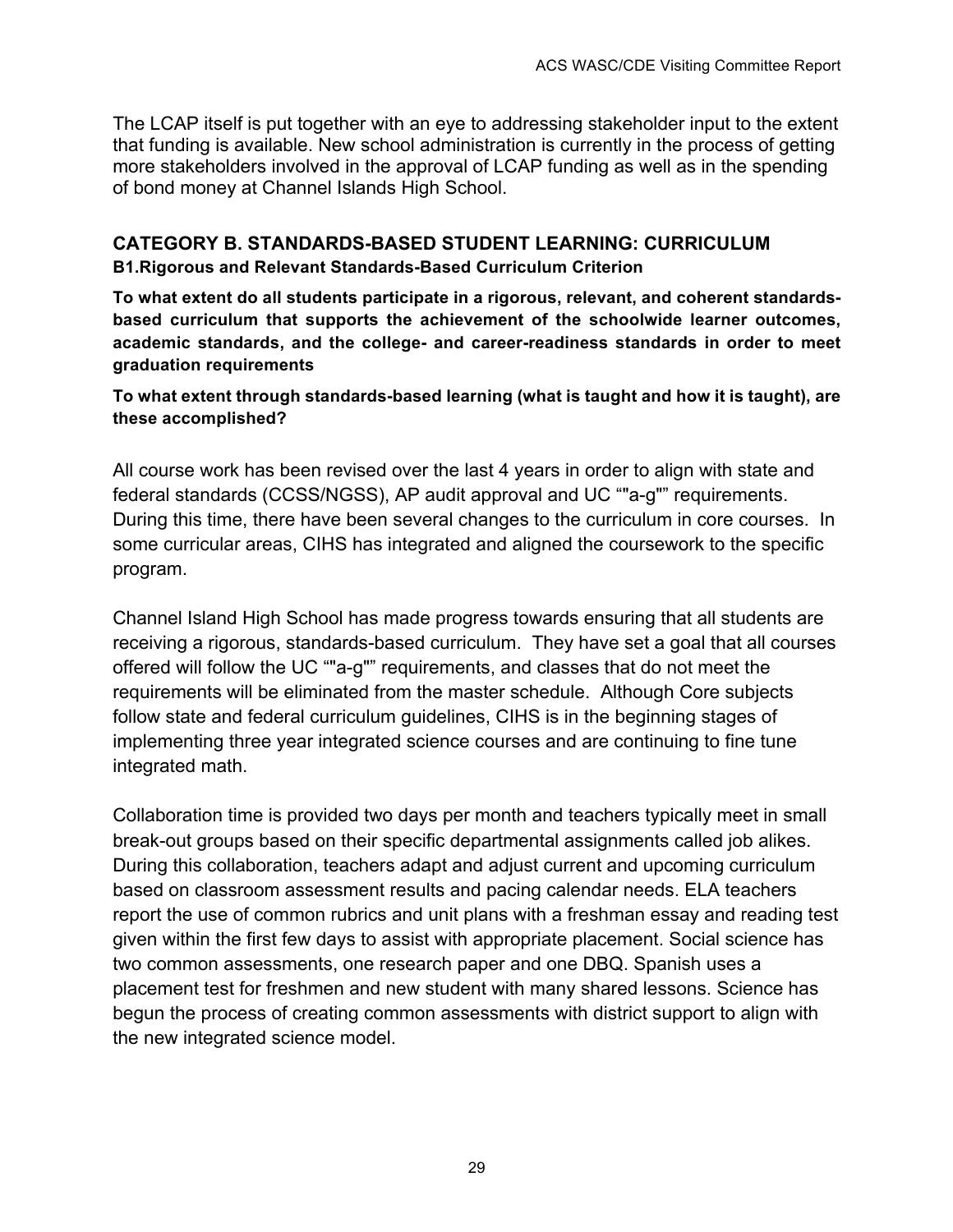Many core teachers use blended learning approaches with Google Classroom, Google Mail, Canvas as well as websites and applications that are student-centered and directed such as ed-puzzle and kahoots. Teachers have access to Computers On Wheels (COWs), the library/media center, and four computer labs provides access to technology. The district is planning to move to 1 to 1 chromebooks and have begun training teachers on their use. Trainings have been voluntary, however, a mandatory training for all teachers is currently scheduled.

During the 2017-2018 school year, CIHS created a collaborative team of AP and Honors teachers. The total number of students taking AP classes has increased and the number of passing scores has increased. The total number of students participating in AP testing increased from 223 in 2014 to 379 in 2018 with number of exams taken rising from 551 in 2014 to 628 in 2018. The percentage of students passing has increased by 10.2% in the last five years from 2014-2018. CIHS has added Computer Science A, Human Geography, Studio Art and Studio Drawing since the last WASC visit.

The AVID program, for students interested in going to college after high school, has about 240 students enrolled. Through the AVID curriculum, students are taught Cornell notes, class success strategies and have the opportunity to visit four colleges. CIHS also offers an AVID parent night to provide a nexus that allows for further communication and for creating relationship**s** among parents, teachers, and students to support students' academic achievement. AVID students received over \$640,000 in 2017 and over \$840,000 in scholarships in 2018 with four students receiving full ride UC scholarships

# **INDICATORS: Use the following indicators as a guide to ensure all key aspects of the criterion are addressed. Add any additional reflections based on the criterion.**

Current Educational Research and Thinking: The school uses current educational research related to maintain a viable, meaningful instructional program that prepares students for college, career, and life.

Academic and College- and Career-Readiness Standards for Each Area: The school has defined academic and college- and career-readiness indicators or standards for each subject area, course, and/or program that meet or exceed graduation requirements.

Congruence: There is congruence between the actual concepts and skills taught, the schoolwide learner outcomes, academic standards, and the college- and career-readiness indicators or standards.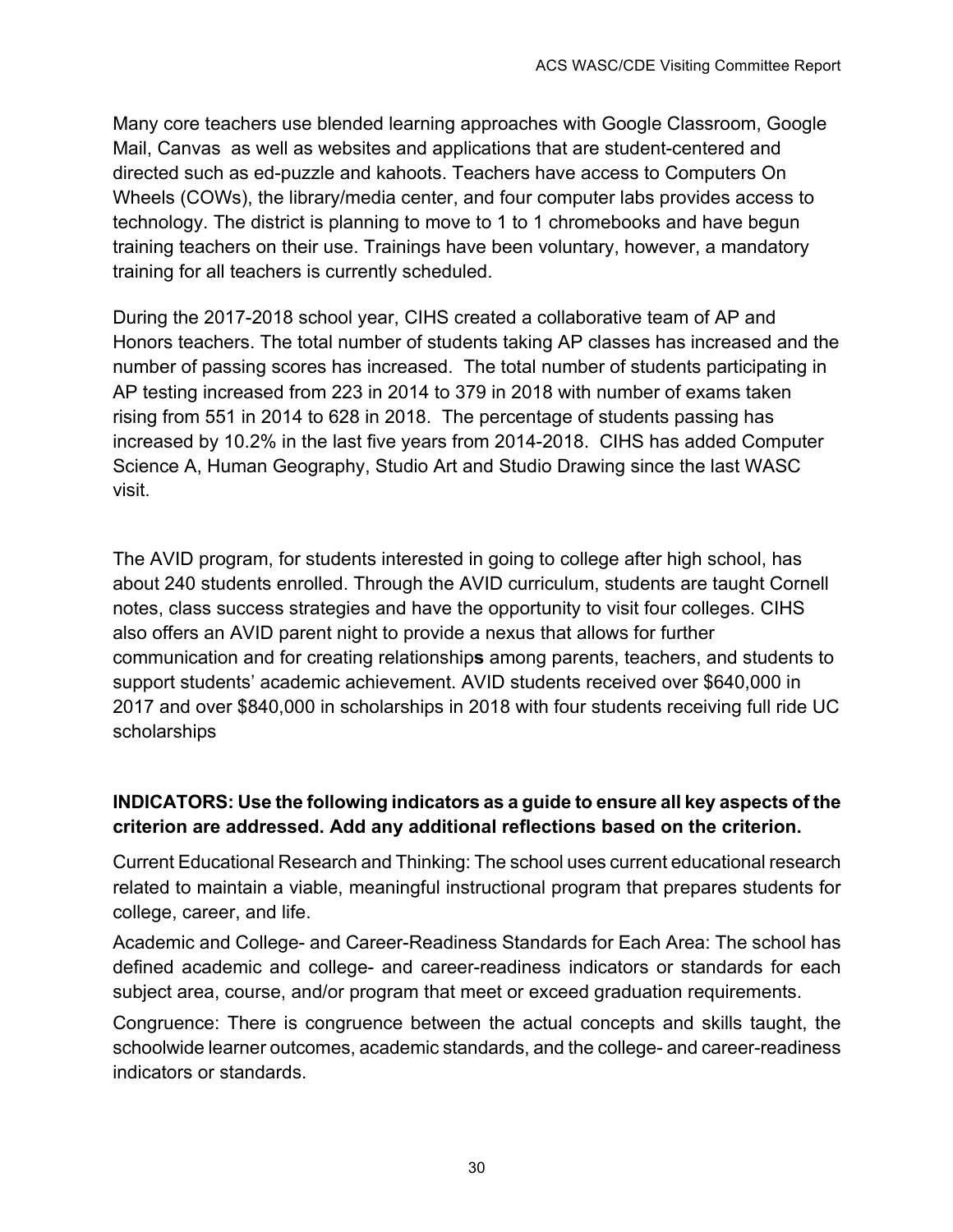Integration among Disciplines: There is integration and alignment among academic and career technical disciplines at the school and where applicable, integration of outsourced curriculum into the program so that curricular integrity, reliability, and security are maintained.

Articulation and Follow-up Studies: The school articulates regularly with feeder schools, local colleges and universities, and technical schools. The school uses follow-up studies of graduates and others to learn about the effectiveness of the curricular program.

Professional development at CIHS is largely driven by teacher "job alike" groups. The district provides two days of professional development that often included teacher choice in what workshop to attend. The are also many opportunities for teachers to attend voluntary trainings as part of pull outs, afterschool and on Saturdays. The Ventura County Office of Education provides induction for new teachers which pairs them with a mentor teacher at the site with the district office providing a week-long orientation for all new staff members establishing district wide goals and best practices, but does not provide any site-specific training or orientation. AVID Teachers are sent to the summer conference to update and refresh strategies for student success.

CIHS has made efforts to improve articulation between feeder schools (students entering) and colleges (concurrent and exiting students). Two areas of articulation are through the Marine Science Academy which includes dual enrollment courses with Ventura College and UCSB and through the Business and Finance Academy which includes dual enrollment courses with Oxnard College and CSU Channel Islands. CIHS has six career pathways in robotics, medical, dance performance, mariachi, automotive technology, and culinary & hospitality that include dual enrollment at Ventura College, Oxnard College, Moorpark College, CSU Channel Islands and California Lutheran University. All the CTE courses are aligned to the CTE and Industry Anchor standards. Additionally, students have the opportunity to gain work experience or internships through one of the academies or pathways on site.

30-35 students participate in the Business Finance Academy with a similar amount enrolled in the Marine Science Academy. CIHS currently does not track the number of students who participate or complete in all pathways.

Other academic programs offered to students are: AVID, LNESC Upward Bound Channel Islands (UBCI), UCSB Early Academic Outreach Program (EAOP).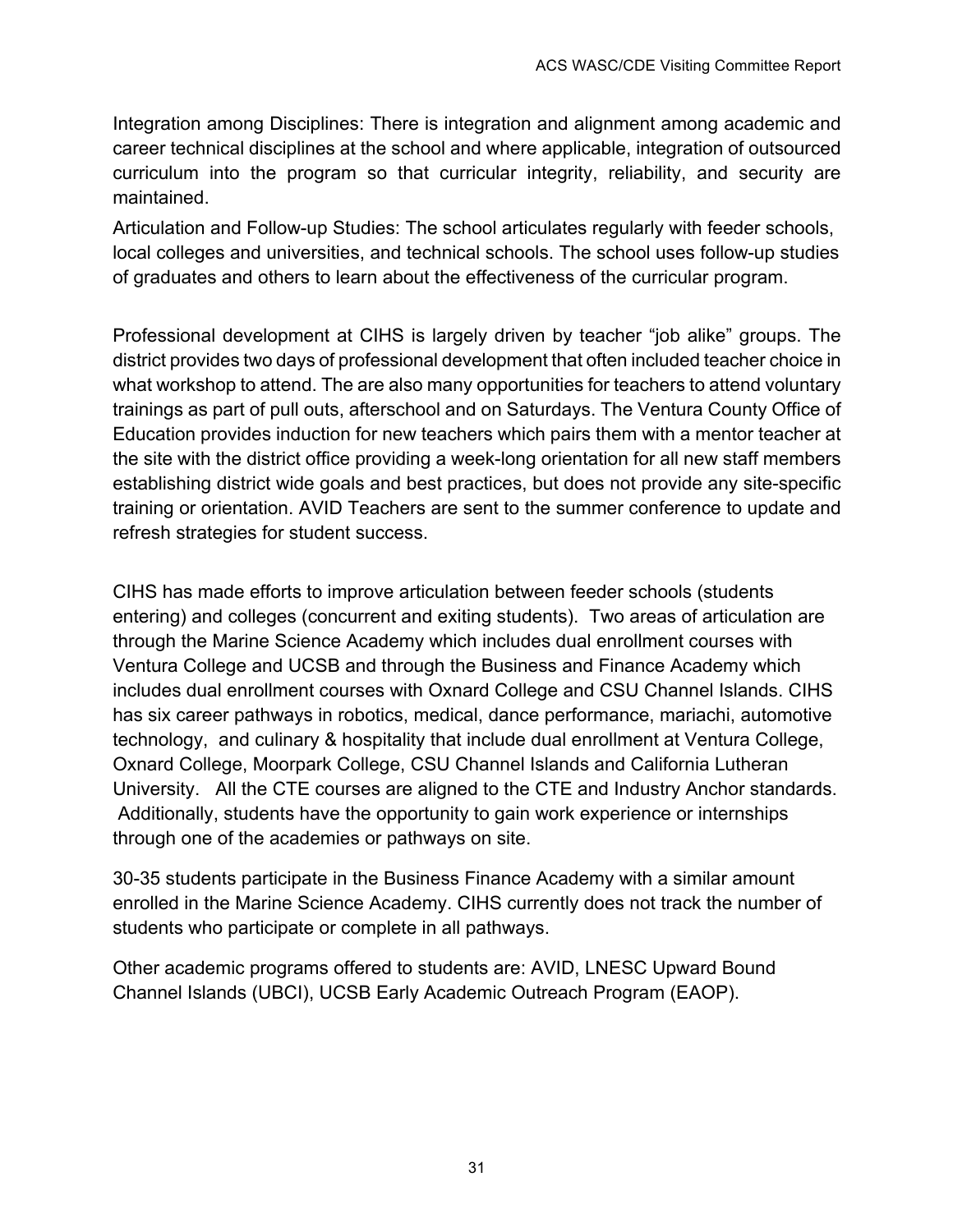### **B2. Access to Curriculum Criterion**

To what extent do all students have equal access to the school's entire program and are provided assistance with a personal learning plan to meet the requirements of graduation and are prepared for the pursuit of their academic, personal, and career goals?

Students at CIHS meet with their counselors one-on-one and develop and/or revise their four year plan one each year. With the College and Career Guidance Initiative, students are able to explore a variety of career options to choose from such as: AP courses, ROP, and CTE courses with two academies and six pathways that are still being developed. Students who need alternative placement CIHS offers CyberHigh School and Edgenuity.

Many of the pathways and ROP courses at CIHS provide students the opportunities to learn career related skills and internships. The rigors of the AP program and AVID courses helps to prepare students to meet the rigors and the demands of postsecondary education. Some CIHS teachers offer after school tutoring. Parents felt that the information about college and career resources were available for those who sought the information. CIHS notifies parents of students progress primarily through the parent portal.

The counseling department uses teacher recommendation, student request and placement test data to program. The guidance counselors work with students for credit recovery and graduation using Cyberhigh.

In the 2018-2019 school year, the Raider response team was formed to help struggling students. Up to 20 teachers will be assigned 5-10 students that they will coach. Interventions will consist of weekly grade checks, missing assignment reviews, study sessions for finals and the development of SMART goals. Currently 120 students are assigned to 19 teachers.

Saturday AEST school has been revamped for the 2018-2019 school year for students to make up absences, missing work or to receive tutoring from teachers or CSU students. The science department offers tutoring at lunch and after school with low attendance by students. Some departments have success strategies that include "no zeros", success contracts and late work.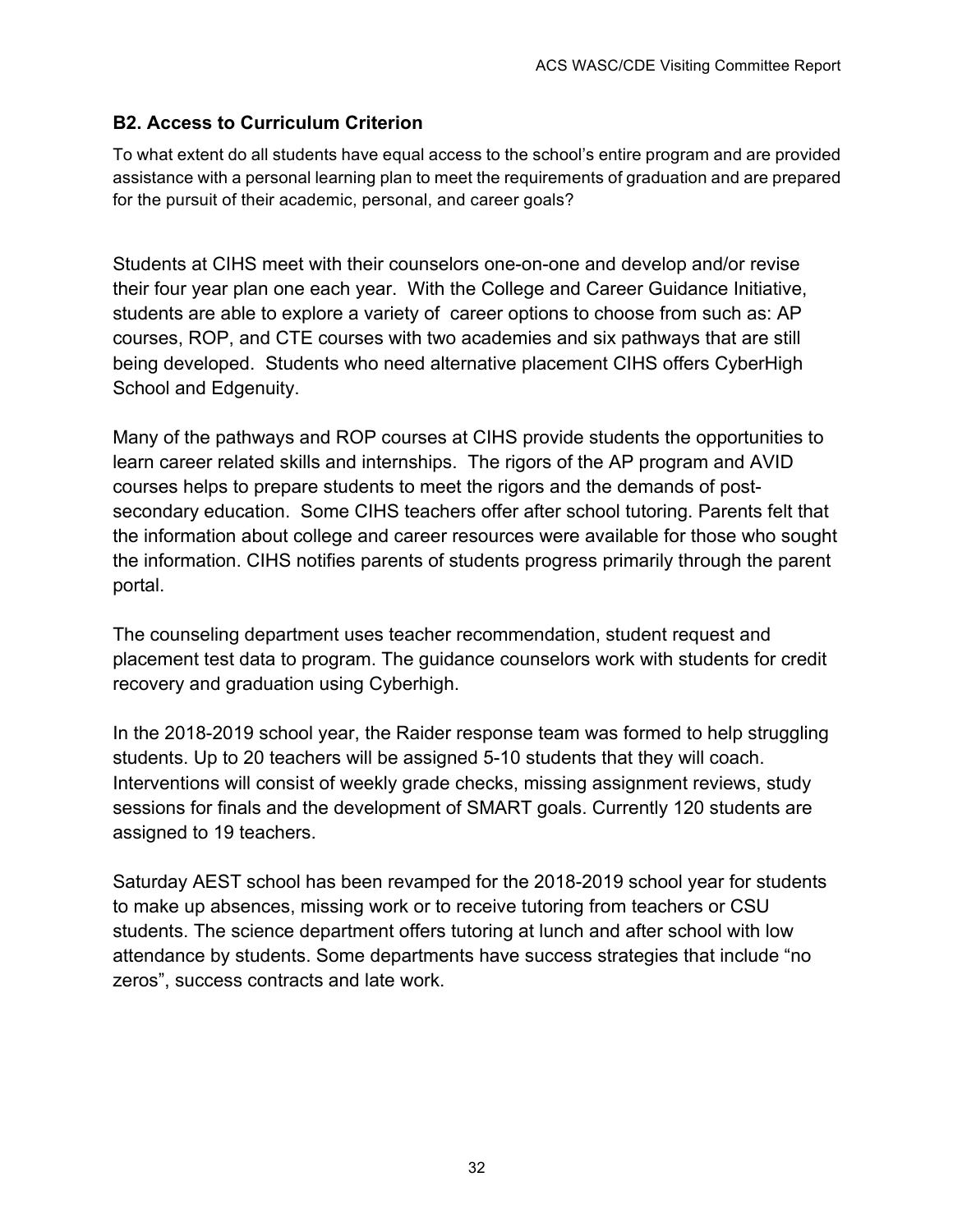#### **INDICATORS: Use the following indicators as a guide to ensure all key aspects of the criterion are addressed. Add any additional reflections based on the criterion.**

Variety of Programs — Full Range of Choices: All students are able to make appropriate choices and pursue a full range of realistic college and career and/or other educational options. The school provides for career exploration, preparation for postsecondary education, and pre-technical training for all students.

Accessibility of All Students to Curriculum, including Real World Experiences: A rigorous, relevant, and coherent curriculum that includes real world applications is accessible to all students through all courses/programs offered.

Student-Parent-Staff Collaboration: Parents, students, and staff collaborate in developing and monitoring a student's personal learning plan and their college and career and/or other educational goals. (This includes the evaluation of whether online instruction matches the student's learning style.)

Post High School Transitions: The school implements strategies and programs to facilitate transitions to college, career, and other postsecondary high school options and regularly evaluates their effectiveness.

Many of the pathways and ROP courses at CIHS provide students the opportunities to learn career related skills and internships. Approximately 15% of the students at CIHS are enrolled in AP courses, with 10% enrolled in a career academy and 10% in the AVID program The rigors of the AP program and AVID courses helps to prepare students to meet the rigors and the demands of post-secondary education.

According to the self study, 20% of all students fail at least one course per semester. Math has a D/F rate of over 30%, English has a D/FCIHS has developed a system to help support students who need additional support with their coursework through credit recovery and informal tutoring.

The 2018 overall review showed (from the 2017 survey)a decrease in student engagement, rigor, school culture, and college and career readiness. The 2018 results maintained the results from 2017 in relationships with teachers and peers. In regards to Engagement, students did desire to do their best at school; however, the were less likely to "enjoy coming to school"

Parents at the meeting report a feeling of inclusion and welcome at CIHS. A recent college trip to CSU Channel Islands included 60 parents as part of the college and career readiness. Some parents expressed a concern about lack of challenging curriculum and teacher engagement. The counseling center provides support for parents in technology to check grades and for college and career programs.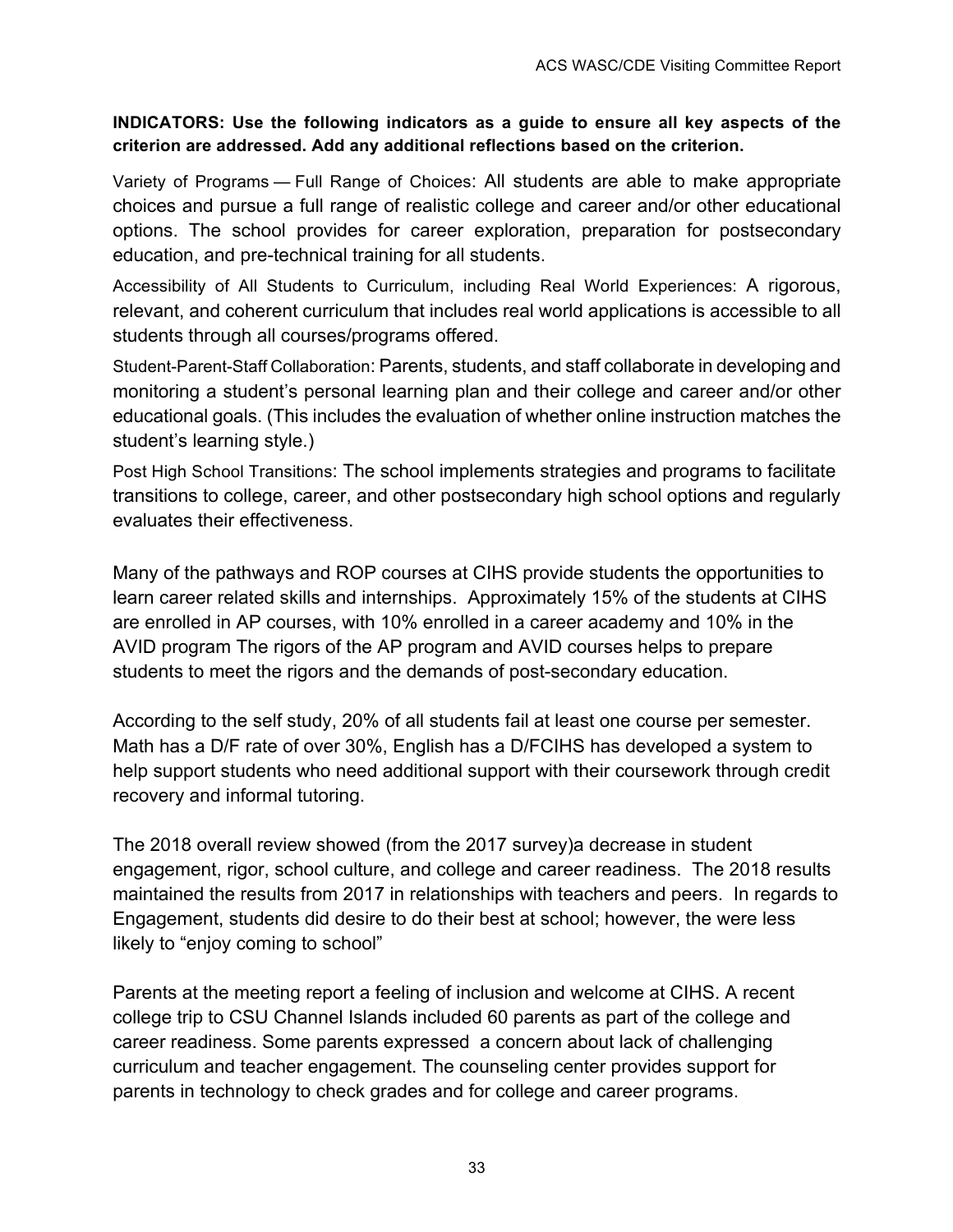CIHS currently has two academies and is working to complete six career pathways. Counselors use a senior survey to determine student plans after high school. ABS and CHIS hold an academic achievement pep rally for students on the Principal list and for CIF distinguished scholars. Counselors and staff host a migrant student achievement celebration and a senior award ceremony.

# **CATEGORY B: STANDARDS-BASED STUDENT LEARNING: CURRICULUM**

# **Areas of strength for Standards-Based Student Learning: Curriculum(if any):**

- 1. Opportunities are available for students to be involved in career-based academies, CTE pathways, and practical vocational experiences.
- 2. Resources are available to help students and parents understand graduation requirements and post-graduation educational options.
- 3. There are a number of electives and world language courses providing students a wide variety of high interest courses.
- 4. CIHS's academies, CTE pathways, and electives allow students to have real world, beyond the classroom experiences, including the use of technology, service-learning, and career research/experience opportunities.

# **Key issues for Standards-Based Student Learning: Curriculum(if any):**

- 1. Increase effectiveness of job alike meetings and department time to ensure implementation of rigorous, standards-based curriculum.
- 2. Staff needs further training and support in how to integrate PBIS strategies into curriculum to meet enrichment and intervention goals for all students.
- 3. Despite changes to the curriculum, student subgroups (ie. EL and SPED) are still not increasing in performance level. There is a need to reevaluate the scaffolding and curriculum across the departments for rigor and depth of knowledge.
- 4. There is an immediate need for a development of D/F interventions within the classroom and support through after school tutoring and parent contact.

There is a clear need for site-specific training on school wide procedures, policies, scaffolding for rigor and depth of knowledge.

# **Important evidence from the self-study and the visit that supports these strengths and key issues include the following:**

- Master Schedule
- CTE Pathway and Academy
- ROP Classes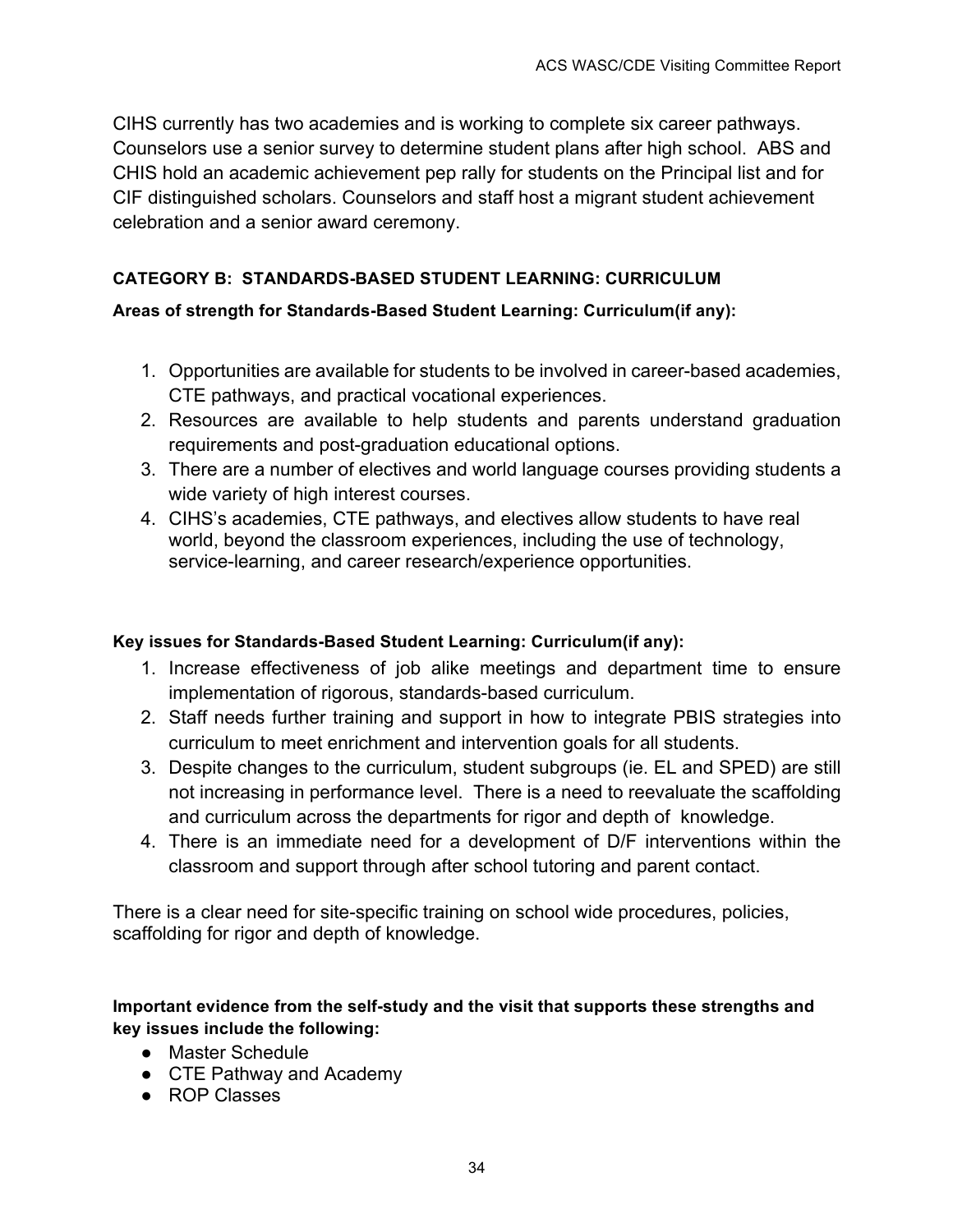- ""A-G"" approved courses
- AVID
- Parent Workshops
- 4-Year Plans
- Textbook list
- PBIS
- Staff and Student Surveys
- SBAC, AP scores
- SAT/PSAT assessments
- Classroom observation
- Curriculum focus groups
- Student focus group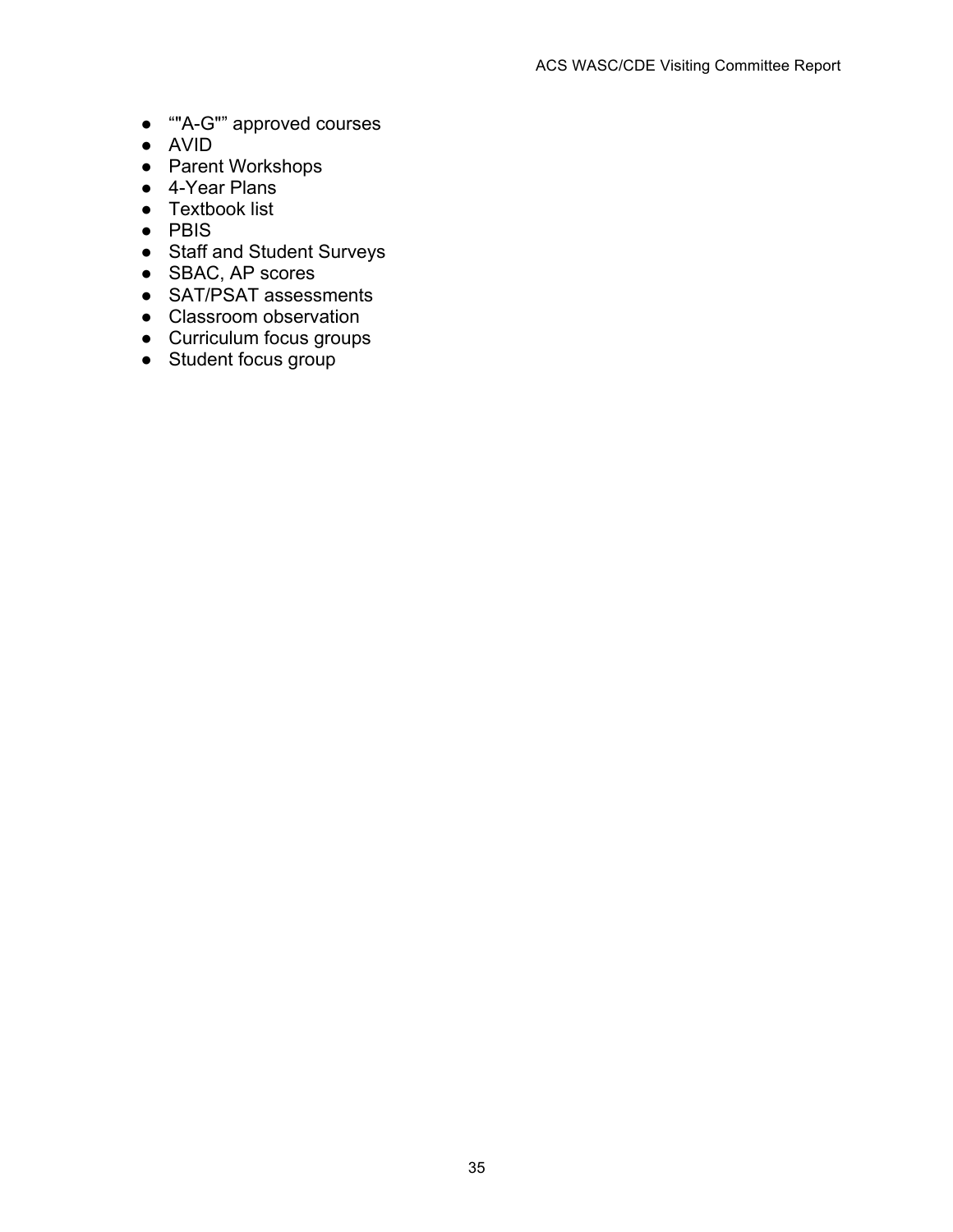# **CATEGORY C. STANDARDS-BASED STUDENT LEARNING: INSTRUCTION**

#### **C1. Challenging and Relevant Learning Experiences**

**To what extent are all students are involved in challenging and relevant learning experiences to achieve the schoolwide learner outcomes, academic standards, and the college- and career-readiness standards?**

**INDICATORS: Use the following indicators as a guide to ensure all key aspects of the criterion are addressed. Add any additional reflections based on the criterion.**

Results of Student Observations and Examining Work: The students are involved in challenging and relevant work as evidenced by observations of students working and the examination of student work.

Student Understanding of Performance Levels: The students understand the standards/expected performance levels for each area of study.

Differentiation of Instruction: The school's instructional staff members differentiate instruction, including integrating multimedia and technology, and evaluate its impact on student learning.

Channel Islands High School's schoolwide learner outcomes are "Sailing the C's": communicators and collaborators, critical thinkers and problem solvers, citizenship, and college and career readiness. As evidenced by classroom observations, students collaborate frequently in groups; examples include but are not limited to brainstorming Question Formulation Technique (QFT's) on posters and Google Slides, and cocreating Kahoot quizzes for classmates. Students have opportunities to communicate and debrief their rationale for choices within a group as well as proofreading each other's work.

Staff are working towards providing students more opportunities to conduct challenging and relevant work in instruction (which would align with being critical thinkers and problem solvers), as evidenced by observations of instruction in classrooms. In some classrooms, students participate in activities that require recall, which align with level 1 and/or 2 of the Depths of Knowledge (DOK) framework. An example would be warmups (on Google Docs or paper) where teachers typically call on one student to share out and teacher reviews the content for the whole class.

As evidenced in student work across multiple content areas, most samples demonstrate learning that applies to levels 1 and 2 of the DOK framework, which entail recall. Samples that tend to align with levels 3 or 4 of the DOK framework (analysis or synthesis) tend to be Honors or AP student work. In most content areas, student work approaches grade level in terms of Common Core and NGSS state standards.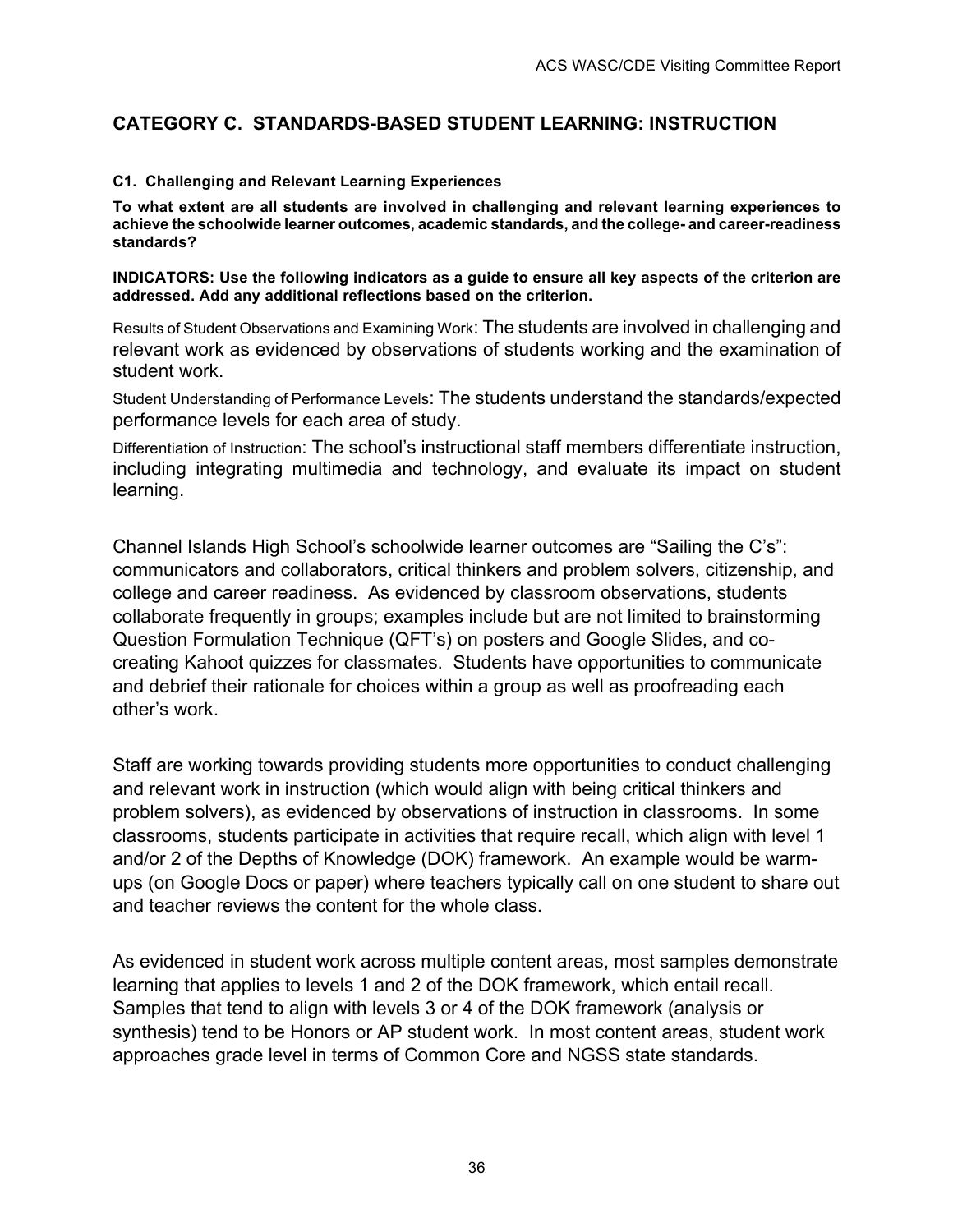With regard to academic standards, some classrooms display common core standards that align with the lesson of the day. English and math departments issue Interim Assessment Blocks (IAB's) to students that align with the California Assessment of Student Performance (CAASPP). Math teachers prepare students for IAB's by conducting practice assessments that align with the CAASPP and state standards. English utilizes IAB's to prepare common units and assessments.

There is evidence that some classrooms communicate the standards and expected performance levels. Some teacher classrooms display learning goals and/or student learning objectives that align with California standards. As evidenced by group interviews, some teachers use rubrics and check lists. Examination of student work indicates that AP Spanish classes use rubrics to convey performance standards to students.

Many co-teacher (General Education and Special Education) pairings collaborate to deliver whole-class instruction and small group assistance. As evidenced by group interviews, RSP teachers differentiate instruction for students based on their Individualized Education Plans (IEP's) and reassess instructional practices with the General Education teacher, as needed. In addition, ELL teachers differentiate instruction through visual cues and implementation of new programs, such as Edge Fundamentals (a new textbook with digital resources) and Rosetta Stone.

During the 2018-2019 spring semester, CIHS initiated "Tech Tuesdays" as part of Professional Development. Three technology teacher leaders and an instructional coach surveyed the teaching staff to gauge technology needs for instruction. Some topics that have been covered in PD are Google Classroom, Google Forms and Pear Deck. As evidenced by classroom observations, some teachers use Google Slides, Google Docs and Kahoot, and CPM Tiles to facilitate learning for students. Teaching staff reported in group interviews increased usage of other technology such as Padlet and Adobe Spark. All PD's are voluntary except for two mandatory PD days per school year.

# **C2. Student Engagement**

**To what extent do all teachers use a variety of strategies and resources, including technology and experiences beyond the textbook and the classroom that actively engages students, emphasizes higher order thinking skills, and helps them succeed at high levels?**

**INDICATORS: Use the following indicators as a guide to ensure all key aspects of the criterion are addressed. Add any additional reflections based on the criterion.**

Current Knowledge: Teachers are current in the instructional content taught and researchbased instructional methodology, including the integrated use of multimedia and technology.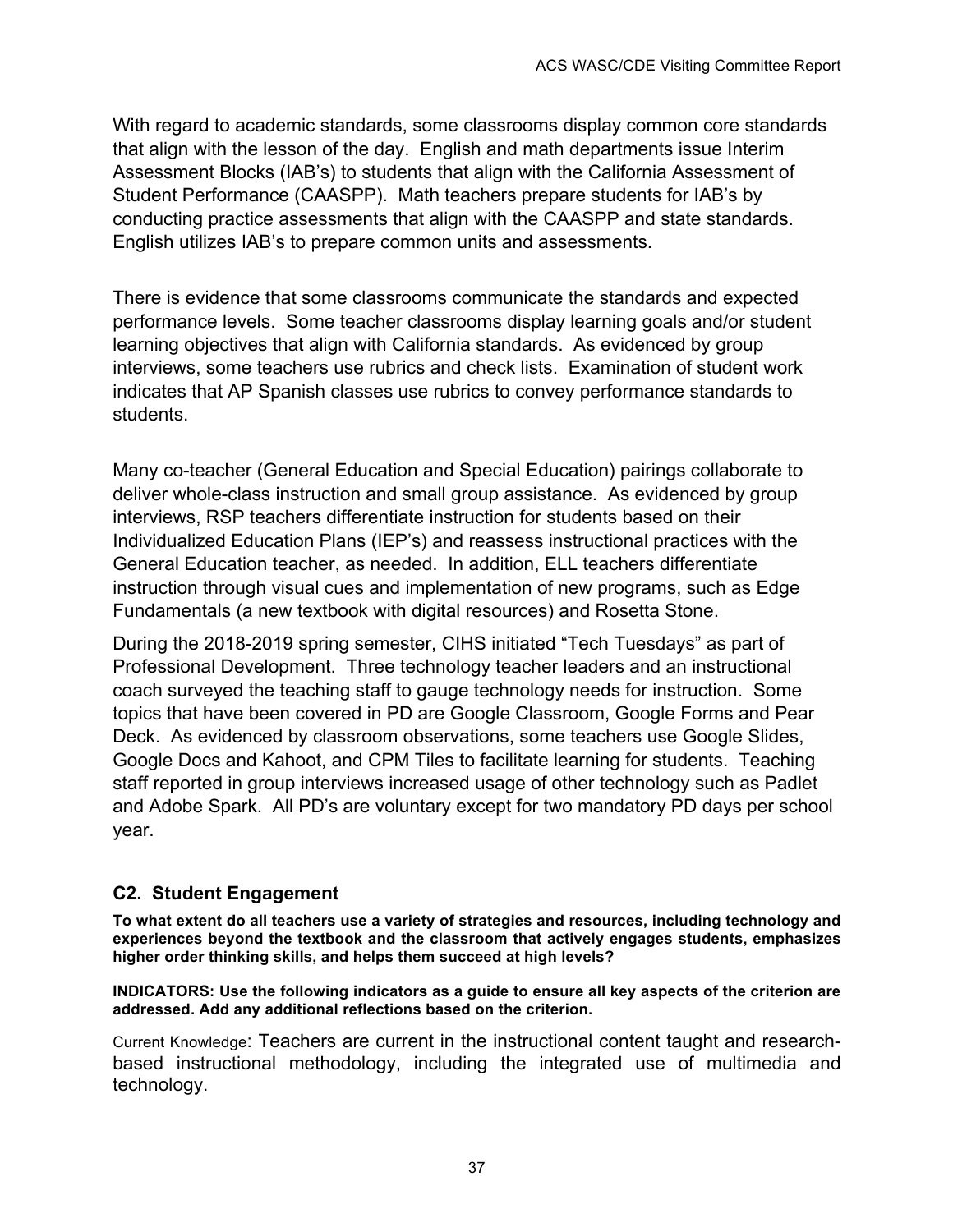Teachers as Coaches: Teachers facilitate learning as coaches to engage all students.

Examination of Student Work: Students demonstrate that they can apply acquired knowledge and skills at higher cognitive levels to extend learning opportunities.

Students demonstrate higher level thinking and problem solving skills within a variety of instructional settings. Students use technology to support their learning.

Students use a variety of materials and resources beyond the textbook.

**Real World Experiences***:* All students have access to and are engaged in career preparation activities.

Channel Islands staff have opportunities to receive professional development either on site, through the district, and the county. CHIS refers to PLC's as "job-alikes" and each department is allotted at least 1 job-alike day per semester to plan units and common assessments. CHIS has enabled English, Social Science, math, Science teachers to district and county office trainings. For example, science has attended the NGSS trainings and the math leadership PD at the county. The English department collaborate to develop common assessments, particularly for  $9<sup>th</sup>$  and  $10<sup>th</sup>$  grade; an ELD teacher had an opportunity to complete a Dual Immersion PD. The SPED team, for example, have received training from the district on new protocols. Newer AP teachers are mandated to attend the week-long AP summer institute. Some PD agendas were available to observe, however, CHIS is progressing toward a consistent structure for PD.

As evidenced by classroom observations, some teachers serve as coaches to facilitate learning and engage students. Some teachers randomize participation by calling on various individual students and groups as a means to increase accountability. In addition, teachers randomize group pairings to create more opportunities for social engagement; some teacher assign roles for group work to further help facilitate learning.

Teachers provide students multiple opportunities practice structures and routines. Some teachers frequently model and practice classroom routines with students by using attention cues for quieting down or prompting students to close their computer on wheels carts partially when the teacher needs to deliver instruction.

As evidenced by classroom observations, some teachers use technology such as Google Slides, Kahoot, iLit (program for essay writing). Most classrooms are equipped with a computer on wheels carts cart, and students have access to desktops in the lab and library. Teachers anticipate to further increase integration of technology as Channel Islands High School has implemented "Tech Tuesdays" for PD and anticipates to become a 1:1 technology school

As evidenced by classroom observations, students are working toward applying acquired knowledge and skills at higher cognitive levels. For example, in a AP Human Geography class, students presented their interpretation of College Board prompts with visuals and definitions of essential vocabulary to prepare for the AP test. Some English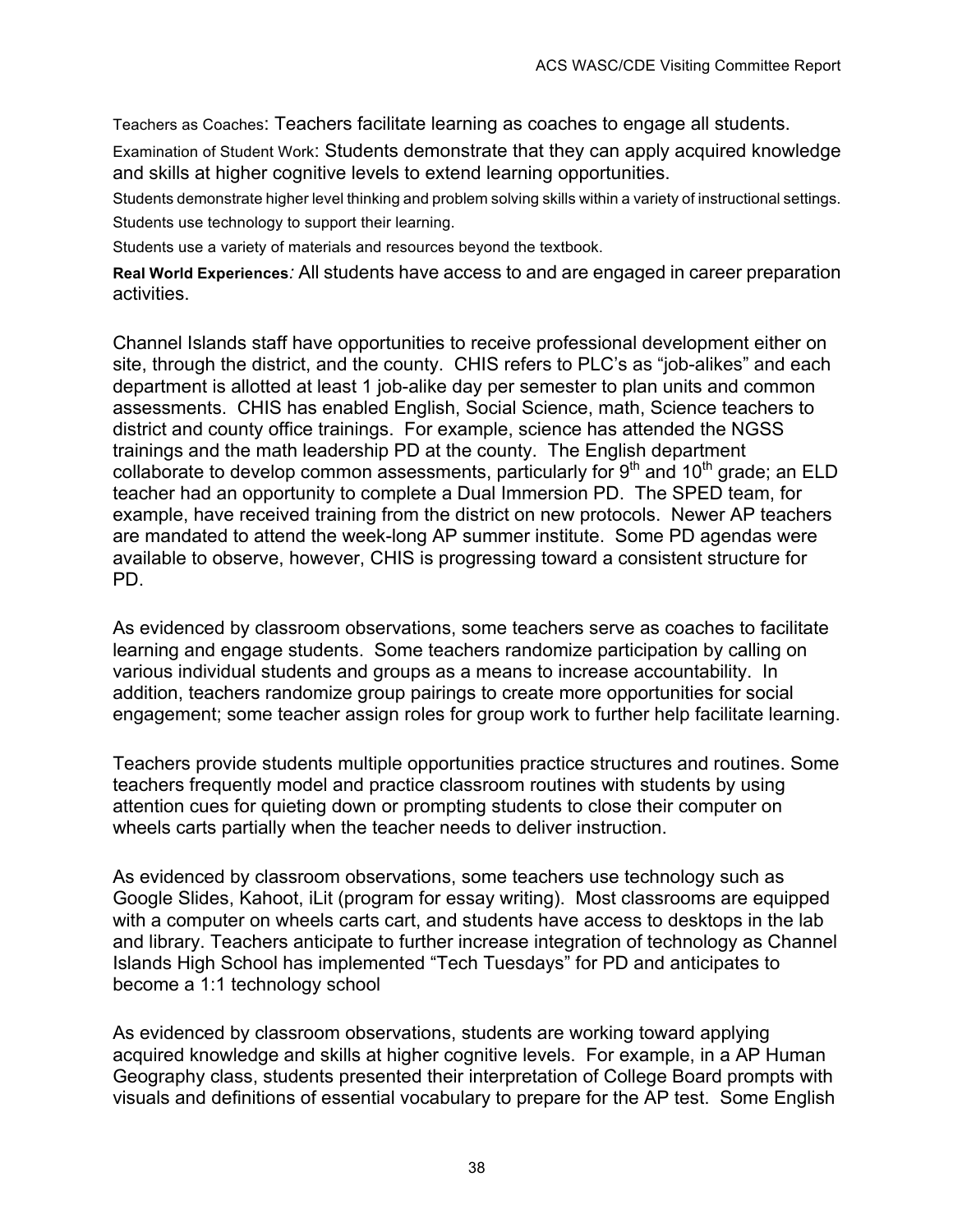courses facilitate Socratic Seminars on essential questions such as "to what extent can morality and ethics be compromised for scientific advancement?" in relation to a *Frankenstein* unit.

While CIHS is currently working towards a schoolwide instructional strategy, many teachers (particularly in the Science and English department) use the Question Formulation Technique (QFT's) to facilitate students to creating their own questions in various content areas. As evidenced by classroom observations, students are prompted to develop open-ended and leading questions, as well as to be able to distinguish between the two. QFT's are designed to help students develop productive research questions and potential essential questions.

Students have access to career preparation activities primarily through the Upward Bound and Early Academic Outreach Program (EAOP) program, as well as the College & Career Center. CIHS organizes fieldtrips for subgroups of student populations such as AVID courses, EAOP, SPED and the Migrant Program. Channel Islands students (primarily juniors and seniors) have visited the following colleges this school year: Cal Lutheran, Cal State University Channel Islands, UCSB, UCLA, Oxnard College, Ventura College, Westmont College, and Moorpark College.

The UC representative assists with organizing fieldtrips and facilitating workshops for SAT and applying for FAFSA. In addition, AVID courses prepare CIHS students to be college and career ready. There are two AVID courses for each grade level, and teachers attempt to recruit younger students (targeted by GPA) to join each school year, which can entail an interview process. Each AVID students attends at least four college field trips throughout the course of the program. Each AVID class focuses on different topics that are grade-level appropriate, for example, the seniors currently are researching and applying for scholarships.

# Areas of Strength

- 1. As evidenced by classroom observations and group interviews, CIHS have integrated technology both in teacher-led PD and in classroom instruction, as many teachers use computer on wheels carts within the classroom, most notably, the Google and Microsoft Suite programs.
- 2. Within the classroom, most classrooms facilitate the school-wide learning outcome of communicating and collaborating through group work and discussion.
- 3. College and career staff as well as AVID teachers work diligently to provide both hands-on experiences (such as fieldtrips) as well as curriculum that aligns with college and career topics. As a school site, CIHS provide opportunities for upperclassmen to see different colleges.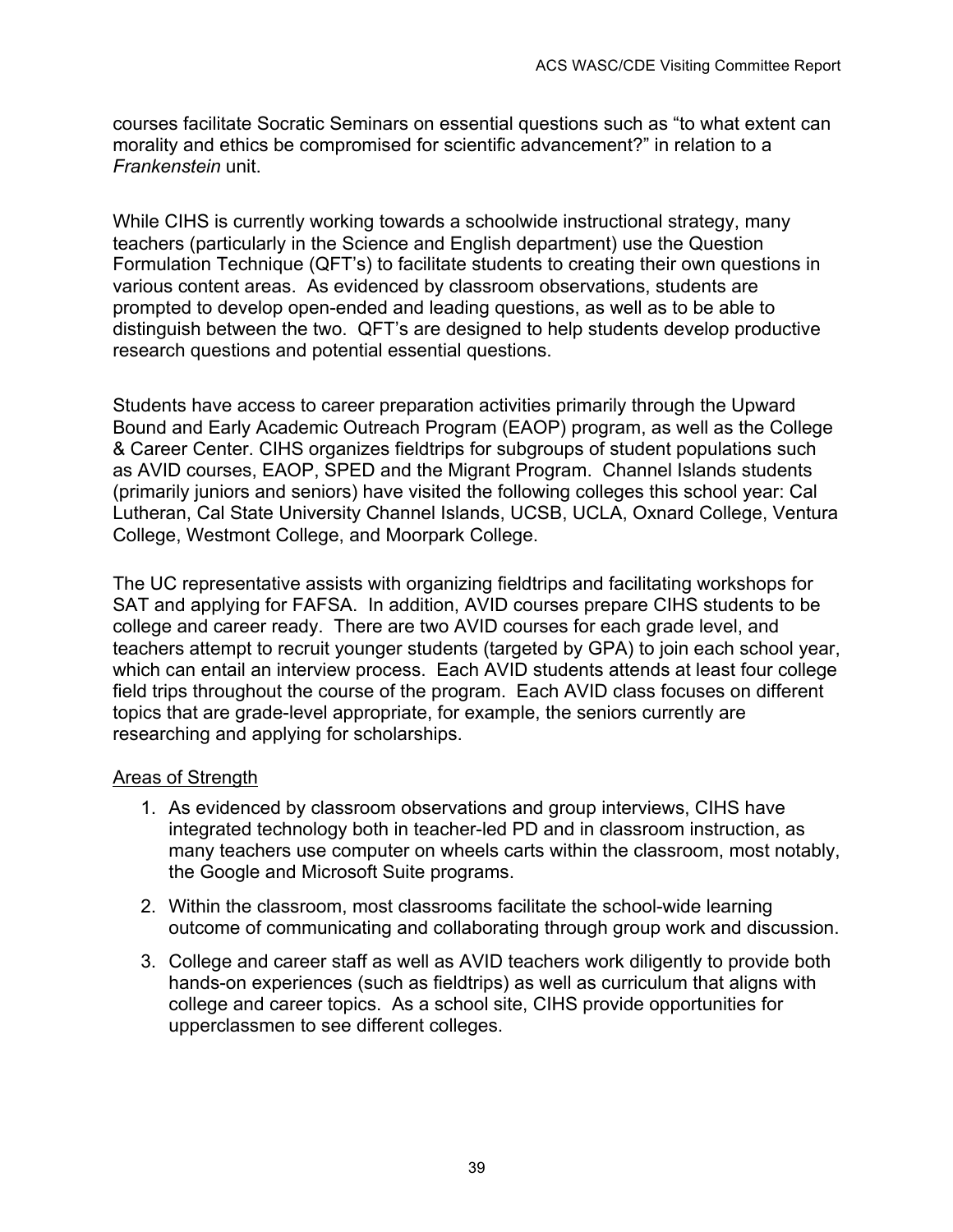# Areas of Need

- 1. CIHS staff are working toward differentiation through co-teacher collaboration, such as rotational groups and scaffolding, particularly for SPED and ELL populations.
- 2. Depth and complexity of instruction continues to be an area of growth. Teaching staff can continue to work toward facilitating evidence-based responses instead of recall.
- 3. Teaching staff can also work toward consistency in displaying standards, objectives and learning goals in classrooms.
	- SPED co-teaching
	- AVID
	- Job-alikes
	- AP classes
	- DBQ's
	- Edge Fundamentals
	- Rosetta Stone
	- Google Classroom
	- "Tech Tuesdays"
	- QFT's
	- Google Suite
	- Microsoft Suite
	- College field trips
	- EAOP
	- Upward Bound
	- College & Career Center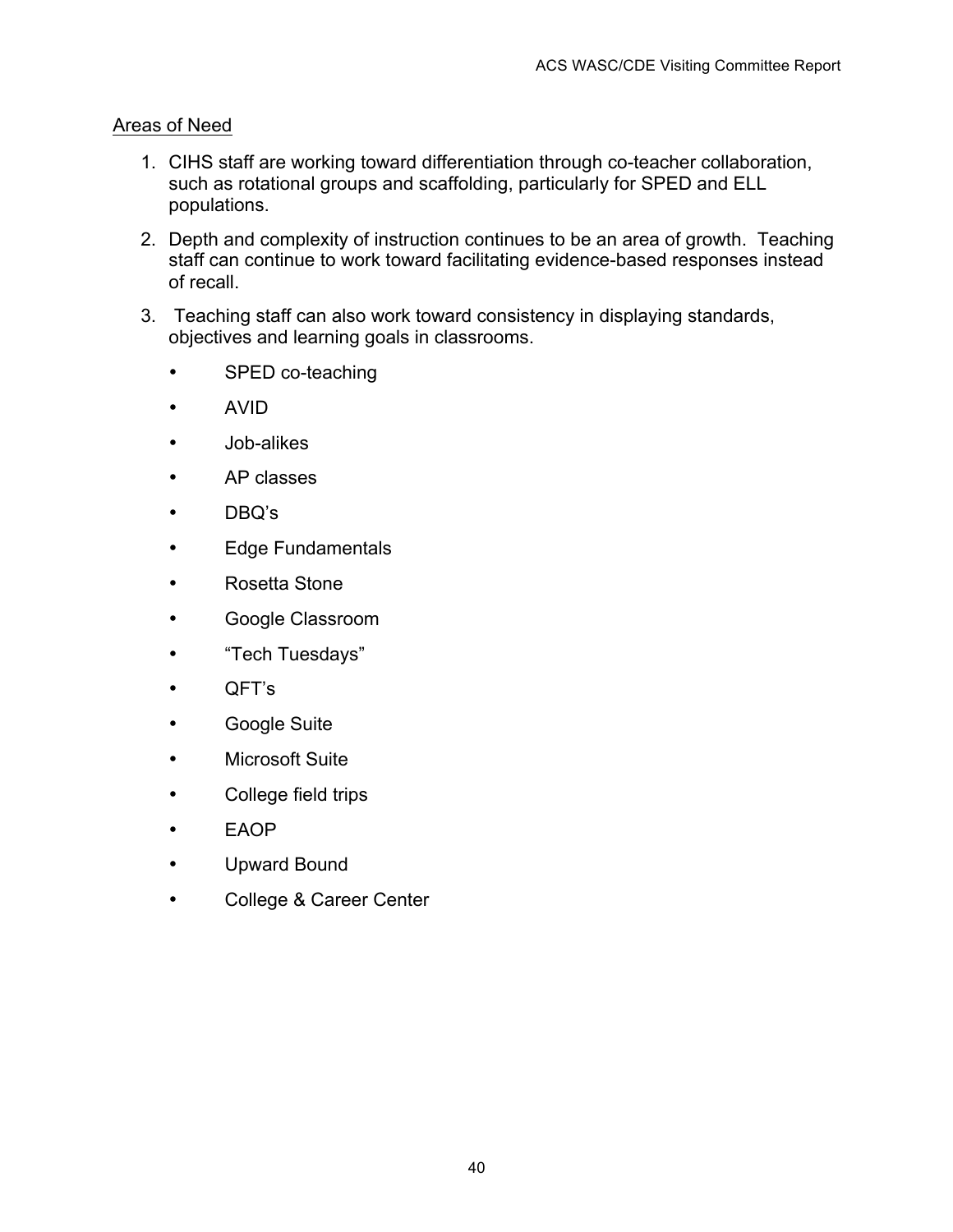### **CATEGORY D. STANDARDS-BASED STUDENT LEARNING: ASSESSMENT AND ACCOUNTABILITY**

#### **D1. Using Assessment to Analyze and Report Student Progress Criterion**

To what extent do the school leadership and instructional staff use effective assessment process to collect, disaggregate, analyze, and report student performance data to the school staff, students, parents, and other stakeholders?

To what extent does the analysis of data guide the school's programs and processes, the allocation and usage of resources, and form the basis for the development of the schoolwide action plan (SPSA) aligned with the LCAP?

**INDICATORS**: Use the following indicators as a guide to ensure all key aspects of the criterion are addressed. Add any additional reflections based on the criterion.

Professionally Acceptable Assessment Process: The school staff uses effective assessment processes to collect, disaggregate, analyze, and report student performance data to all stakeholders.

Basis for Determination of Performance Levels: The school leadership and instructional staff determine the basis for students' grades, growth, and performance levels to ensure consistency across and within grade levels and content areas.

Monitoring of Student Growth: The school has an effective system to determine and monitor all students' growth and progress toward meeting the schoolwide learner outcomes, academic standards, and college- and career-readiness indicators or standards, including a sound basis upon which students' grades are determined and monitored.

**Assessment of Program Areas**: The school leadership and instructional staff periodically assess each program area, including graduation requirements, credits, course completion, and homework and grading policies, to ensure st udent needs are met through a challenging, coherent, and relevant curriculum.

**Schoolwide Modifications Based on Assessment Results**: The school uses assessment results to make changes in the school program, professional development activities, and resource allocations demonstrating a results-driven continuous process.

D.1.1 Channel Island High School reports student performance data to parents and other stakeholders of the community through the publication of SBAC results. Parents receive a comprehensive report of their student's performance in the mail. The school's results are also available on Channel Island High School's SARC, published on the district website. CIHS staff work in departmental and WASC focus groups to analyze CAASPP and CELDT (now ELPAC) results, and achievement data from multiple sources using a district developed data analysis protocol. This protocol includes analyzing student performance, recalling the program and practices of the previous year, reflecting on possible connections between performance, program, and practice, and identifying factors that may have influenced performance.

Actions are proposed to improve student achievement and increase student performance. The data is shared with several advisory groups (School Site Council, English Language Learners Advisory Committee, Parent Advisory Committee) during their regularly scheduled meetings where similar discussions are held. The school's action plan is modified yearly and approved by the SSC to reflect changes and additions in strategies for improving student achievement and is shared with the school's advisory groups. Channel Island High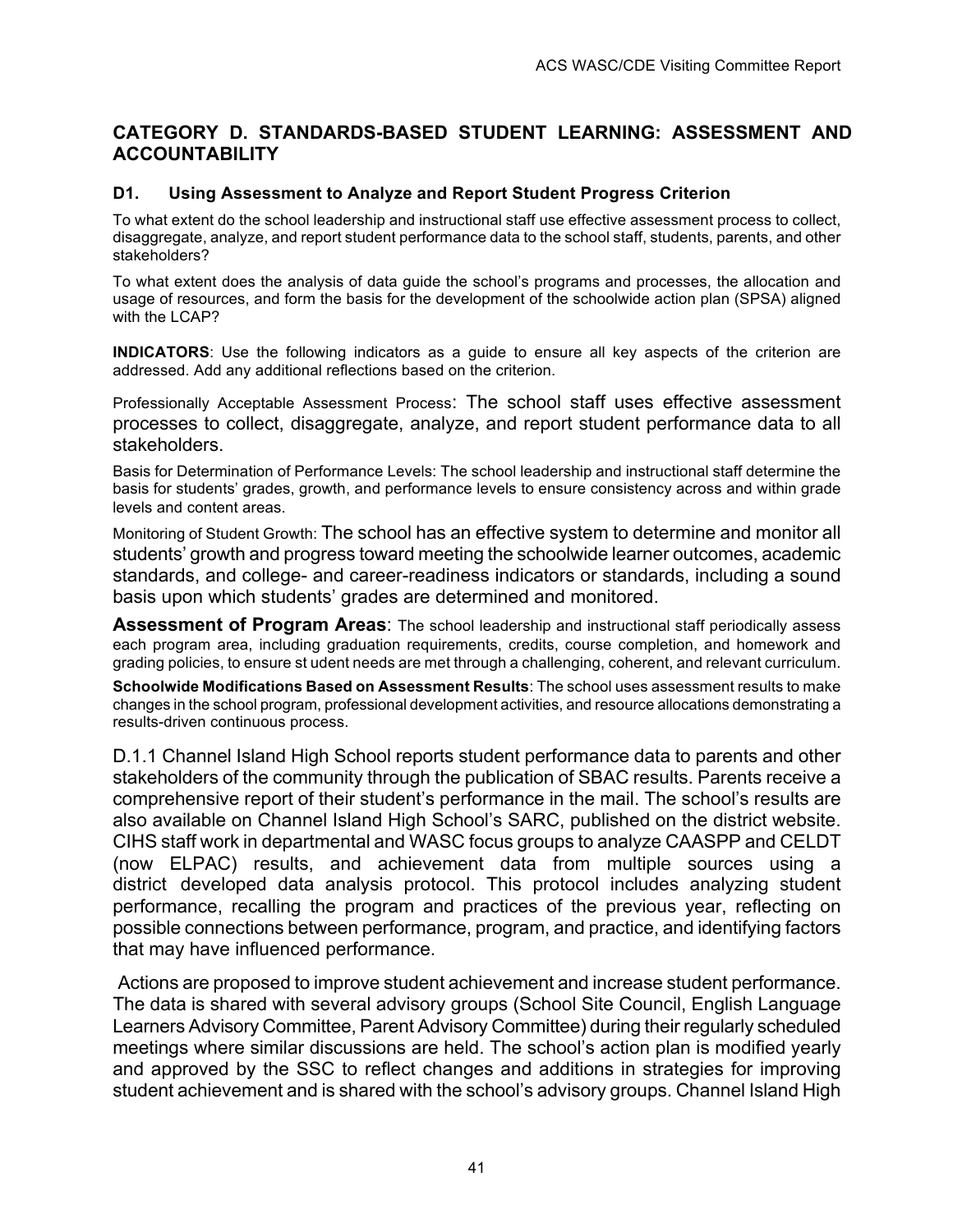School has made the transition from California Standards Test (CST) based instruction to CCSS aligned instruction, content to skills based. Teachers now require more reading, writing, listening, and researching of material that requires critical thinking. The CIHS staff uses a professionally acceptable assessment process to collect, disaggregate, analyze, and report student performance data to the school staff, students, parents, and other stakeholders. Teachers use the results from the CAASPP and interim assessments to have focused discussions to collaborate and analyze data especially in English Language Arts and Mathematics to inform instructional practice. Teachers use this information to in an effort to build strategies to support student learning. The department uses assessment to place students in the proper classes and provide targeted support to students who might need it.

CIHS is looking at several sets of data and having conversations about what they can do to improve on student assessment scores, there seems to be some inconsistency in both the development of this process and the degree to which all courses and subjects are participating. CIHS seems to be in the developing stage and needs to spend more concerted effort in the area of common assessments, solidifying what they have started. The district does not seem to be providing what they need in the way of common assessments and as a result they have begun developing their own but it is going to take a lot more work before the process is considered fully developed and effective.

**D1.2. Indicator**: The school leadership and instructional staff determine the basis for students' grades, growth, and performance levels to ensure consistency across and within grade levels and content areas.

Some CHIS departments are using site-level created common assessments, and some are using individual teacher-created assessments. Some of these assessments are regularly scheduled (for a specific point in the semester or at the end of a unit) and some seem to not follow a scheduled plan. The creation, implementation, and evaluation of these common assessments can be more consistent, systematic, and productive if they were implemented as a school-wide focus (i.e. all courses in all departments create, implement, and evaluate regularly scheduled common assessments). CIHS needs a more systematic approach, a common program to use in the collection of the data to ease analysis efforts, and a cohesive approach to common assessments in all courses and all departments.

A more widespread use of this program could benefit the disaggregation of data with the intent of informing instruction. While the school uses several methods of assessment, has release dates to evaluate the data collected on these assessments, they need to spend more time developing the process they have begun to implement.

**D1.3. Indicator**: The school has an effective system to determine and monitor all students' growth and progress toward meeting the schoolwide learner outcomes, academic standards, and college- and career-readiness indicators or standards, including a sound basis upon which students' grades are determined and monitored.

English Learners take the ELPAC test during the testing window in fall. A variety of formative (projects, student presentations, quizzes, tests, quick writes, lab reports, group assignments) and summative (unit tests, Benchmarks, Papers, Lab Practicums, Oral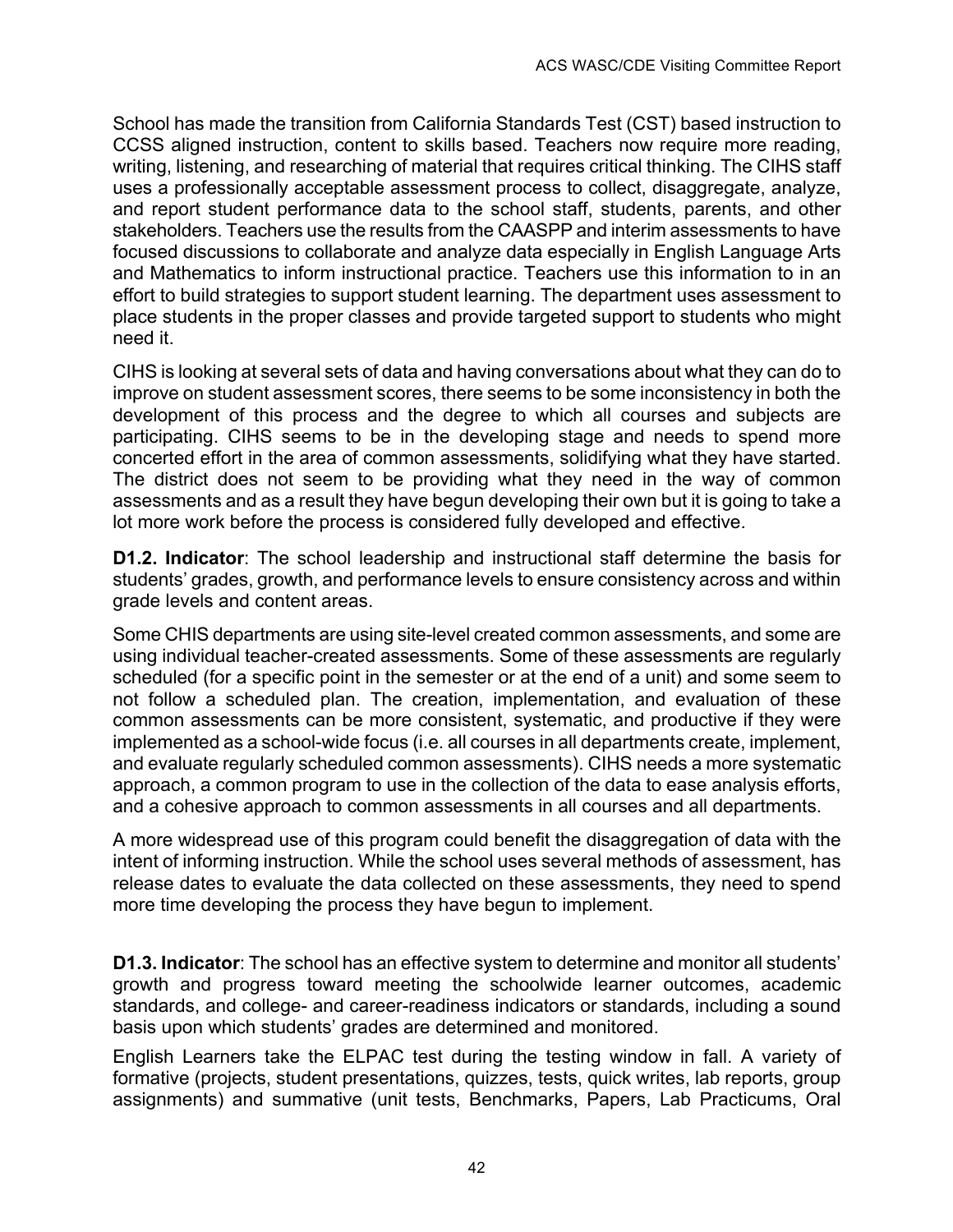Presentations, Group Projects/Presentations) assessments are used at CIHS.

The Apex and Cyber High programs are aligned with State standards and have been approved by the District Office of Secondary Education and the Board of Education. These additional online Assessment Online Curriculum has built assessments that are both formative and summative. These built in assessments provide feedback to the student and teacher regarding content and skill acquisition. Students cannot proceed to the next "unit" or "lesson" until they have demonstrated mastery.

**D1.4. Indicator**: The school leadership and instructional staff periodically assess each program area, including graduation requirements, credits, course completion, and homework and grading policies, to ensure student needs are met through a challenging, coherent, and relevant curriculum.

It was acknowledged the strategic use of assessments is still an area for growth at CIHS. Since the school's initial WASC visit in 2013, teachers and staff have taken steps to prioritize assessment data as a basis for modifying curricular and instructional approaches. During formal/informal meetings, they have collaborated to discover ways in which they could align curriculum, instruction, and assessment. Since all students receive Math, English, History, and Science instruction the school could continue to benefit from district coaches assisting CIHS instructional coaches to help build instructional capacity.

CIHS has many standing committees are charged with looking into data to assess programs and initiatives. These include School Site Council and Leadership amongst others. For example, School Site Council has used data in order to allocate funds towards programs seen as having a positive effect (such as our centers mentioned above), or towards moving away from programs that have not been getting results (such as the individual after school tutoring).

CHIS administration, counselor, and teachers confirmed a monitoring of student progress through formal and informal mechanisms, including but not limited to staff discussions, student-teacher discussions, and emails between staff members.

**D1.5. Indicator:** The school uses assessment results to make changes in the school program, professional development activities, and resource allocations demonstrating a results-driven continuous process.

The staff at CIHS analyze student data at the beginning of the year when the scores for the previous year are released. The information is distributed to the staff for analysis on a large scale. The data is broken down in more specialized groups by content where reflection takes place. The groups create further steps to follow to increase student achievement. The framework provided by the SPSA and LCAP along with the WASC Action Plan are reviewed and modified to reflect to most current information and needs of the students. These plans are integrated to streamline efforts for all stakeholders and is shared periodically with the Student Site Council.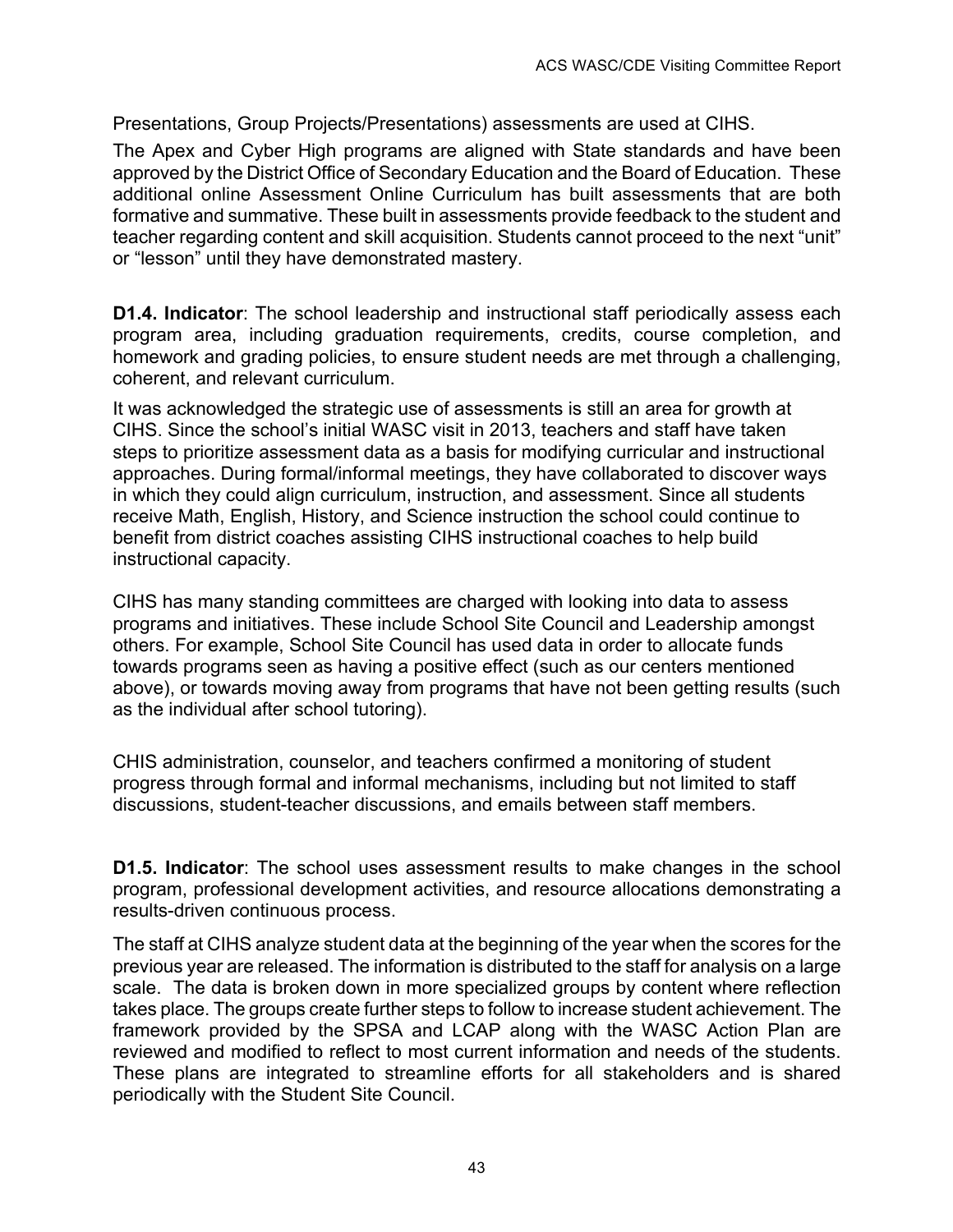CIHS is encourage to spend more concerted effort in the area of common assessments, solidifying what they have started.

**D1.6. Indicator**: The school periodically assesses its curriculum and instruction review and evaluation processes.

CIHS School administration, leadership team, and teachers use results published by the California Department of Education (CDE) and CA Dashboard regarding student performance including graduation rates, credits, A G course completion, math failure rates, grades, and other important and relevant data. The data is used to modify the schoolwide action plan and prioritize categorical spending to target identified weaknesses or areas for growth. The agreement on how and to what extent these focus should be implemented is not consistent though and should become part of the school's professional development to ensure all staff are in agreement and adhering to addressing what they have determined to be a schoolwide need.

**D2.1. Indicator**: The school leadership and instructional staff use effective assessment processes to collect, disaggregate, analyze, and report state/school performance data to all stakeholders.

There are several high-stakes test indicators used to assess and monitor student progress. These indicators include CAASPP data, and CELDT/ELPAC scores. This data is used for many reasons including targeting funding for professional development, identification of specific academic interventions that address student need, and research-based programs**.** 

As part of the annual review of this data, parents also review LCAP and Title I expenditures designed to support students in attaining high academic standards and improving performance on assessments. Annually, expenditures are evaluated for effectiveness and stakeholders collaboratively determine which to continue, discontinue, and modify. Stakeholders also identify new strategies for meeting growth targets.

**D2.2. Indicator**: Teachers use the analysis of assessments to guide, modify and adjust curricular and instructional approaches.

It is very apparent there is constant informal conversations between staff and students about classes and individual assignments and projects and that this information is essential in this large setting. This anecdotal evidence can be valuable as a barometer of student understanding, enjoyment, frustration, or confusion of a particular subject or assignment. Additionally, many teachers collect feedback from other teachers and administration in order to assess effectiveness of the activities in their classrooms.

All of this data, along with SBAC, and other state/national testing results, are easily accessed by teachers, parents, and students through ParentVue and StudentVue. Score reports are easily sorted and broken down by various categories and sub populations. This has allowed the various grade/subject level meetings to focus on areas of growth and need for all students.

Some changes to the master schedule have been made as a direct result of analyzing student performance on state, district, and school assessments. Examples of changes to the master schedule include adding math support classes for entering freshmen who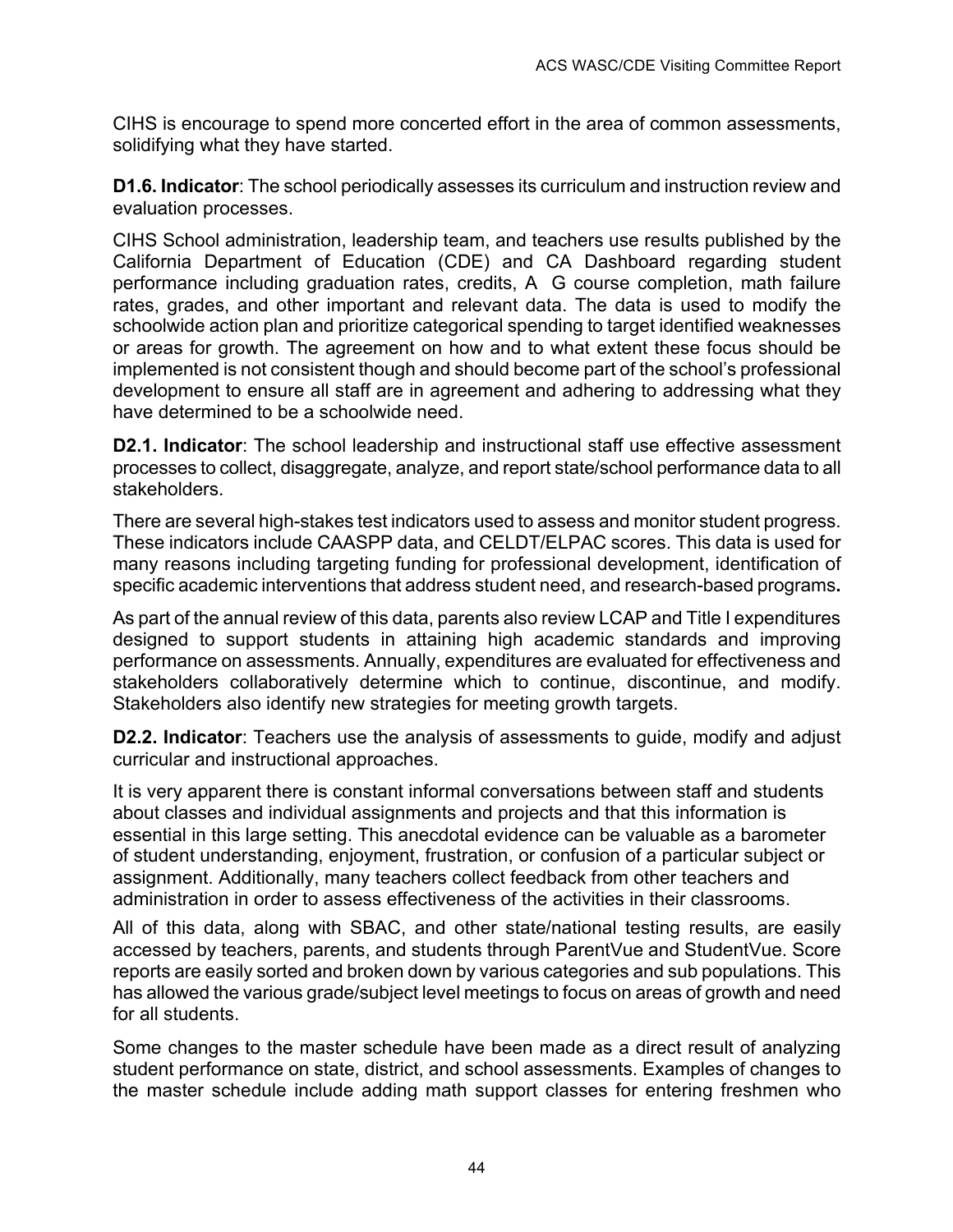perform significantly below proficient, and the addition of an ELD support class for beginning, intermediate, and intermediate EL.

**D2.3. Indicator:** Teachers provide timely, specific and descriptive feedback in order to support students in achieving learning goals, academic standards, college- and careerreadiness standards, and schoolwide learner outcomes. Teachers also use student feedback and dialogue to monitor progress and learn about the degree to which learning experiences are understood and relevant in preparing students for college, career, and life.

The increasing demand for college and career readiness has been supported by the staff and the district. Many teachers and district employees are working hard rewriting current courses to ensure A-G certification, and submitting recommendations for new courses that are A-G certified.

Report cards are sent home every five weeks for parents to monitor the student's progress. SARC (School Accountability Report Card), Progress Reports (4 per semester), StudentVue and ParentVue, Marquee, Student Site Council (SSC), School Publications, Finally Friday

Parents are encouraged to view their child's grades through ParentVue, or StudentVue, although the school-to-home communication is challenging due to a variety of circumstances. Parents can view assignments, grades received for individual assignments, and overall grades of the student for each individual class.

Channel Islands has effective professional development support, time and resources to meet the needs of the staff. Professional development has facilitated some improved instructional practices, but more is needed to increase engagement and rigor in classes.

Additional professional development opportunities need to be explored and expanded. The District offers some professional development opportunities that the staff participates. More opportunities need to be explored to provide teachers and staff with trainings that address academic standards, college- and career-readiness standards, and schoolwide learner outcomes.

#### **D2. Using Assessment to Monitor and Modify Learning in the Classroom Criterion**

To what extent do teachers employ a variety of appropriate formative and summative assessment strategies to evaluate student learning?

To what extent do students and teachers use these findings to modify the learning/teaching practices to improve student learning?

**INDICATORS**: Use the following indicators as a guide to ensure all key aspects of the criterion are addressed. Add any additional reflections based on the criterion.

Appropriate Assessment Strategies: The school leadership and instructional staff use effective assessment processes to collect, disaggregate, analyze, and report state/school performance data to all stakeholders.

**Demonstration of Student Achievement**: Teachers use the analysis of assessments to guide, modify and adjust curricular and instructional approaches.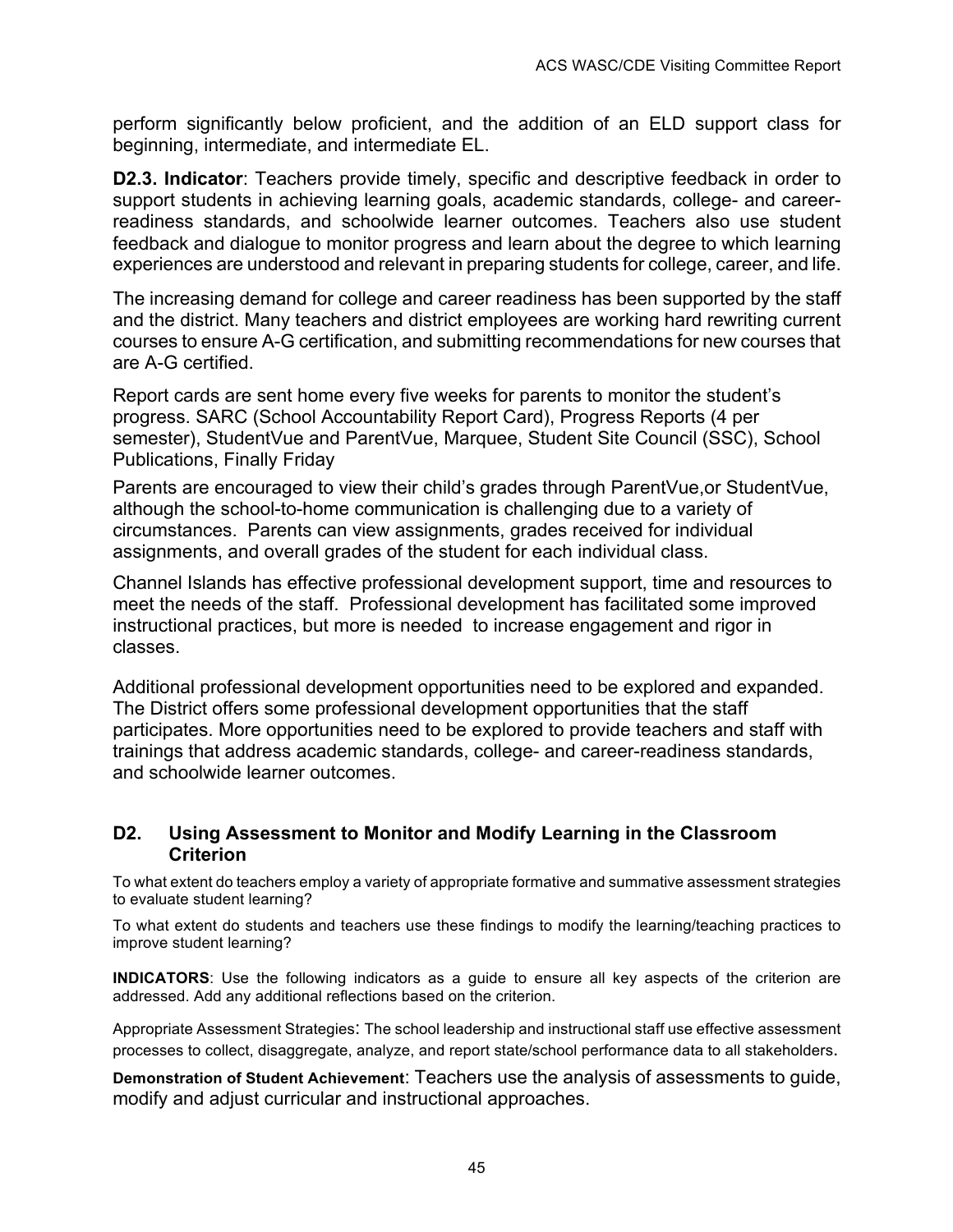CIHS is piloting a new intervention model through the Raider Response Team. The Administration &Intervention specialist will collect and distribute names of students that are at risks of failing one or more classes. The Raider Response team which consist of 20 teachers will follow up with the students on their caseload of 5-10 students. Teachers provide support and interventions to be used with the students. CHIS is hoping that the use of "Raider Response Team" will be in full-effect by next school year. While this program is in the piloting phase, teachers are still able to complete paper-based SST referrals.

As both a formative and summative assessment tool, Channel Island High School has given the PSAT to 9<sup>th</sup>, 10<sup>th</sup>, and 11<sup>th</sup> graders who elect to take it again. The experience of taking the PSAT alone has been shown in previous studies to help students do better on the SAT. This also gives teachers and administrators a tool to evaluate SAT readiness for the next year's 11th graders, is used to assist in identifying AP ready students, and gives students an opportunity to evaluate their own strengths and weaknesses as counselors review the data, how to read the reports, and explain access to free practice tests, all in a classroom setting

Teachers also use student feedback and dialogue to monitor progress and learn about the degree to which learning experiences are understood and relevant in preparing students for college, career, and life.

It was observed in some settings that teachers use various formal and summative methods to determine the student's progress toward acquiring subject matter, specific knowledge, and skills. Teachers state that they also use exhibits, journals, learning logs, demonstrations, product outcome, performance tasks, projects, observation checklists and note cards, and open-ended and guided responses. Teacher-created tests, quizzes, and performance tasks are also used as strategies for assessment of student learning.

To further familiarize students with online learning and assessment environments, many teachers have begun making use of Google classroom for organizing, assigning and assessing assignments. Academic integrity in the online environment is ensured by teachers monitoring usage of devices and proximity. It is observed that student use of devices, specifically cell phones, would need to be closely monitored.

#### **CATEGORY D: STANDARDS-BASED STUDENT LEARNING: ASSESSMENT AND ACCOUNTABILITY**

**Areas of strength for Standards-Based Student Learning: Assessment and Accountability (if any):**

• CIHS staff and new administration continue to explore and implement different ways to improve and build on standards-based student leaning. With the influx of technology that will be available next year to all teachers and students, CIHS will be more accessibility to more types of practice and assessment programs. Teachers can be encouraged to participate in technology-based professional development and to utilize technology in the classroom.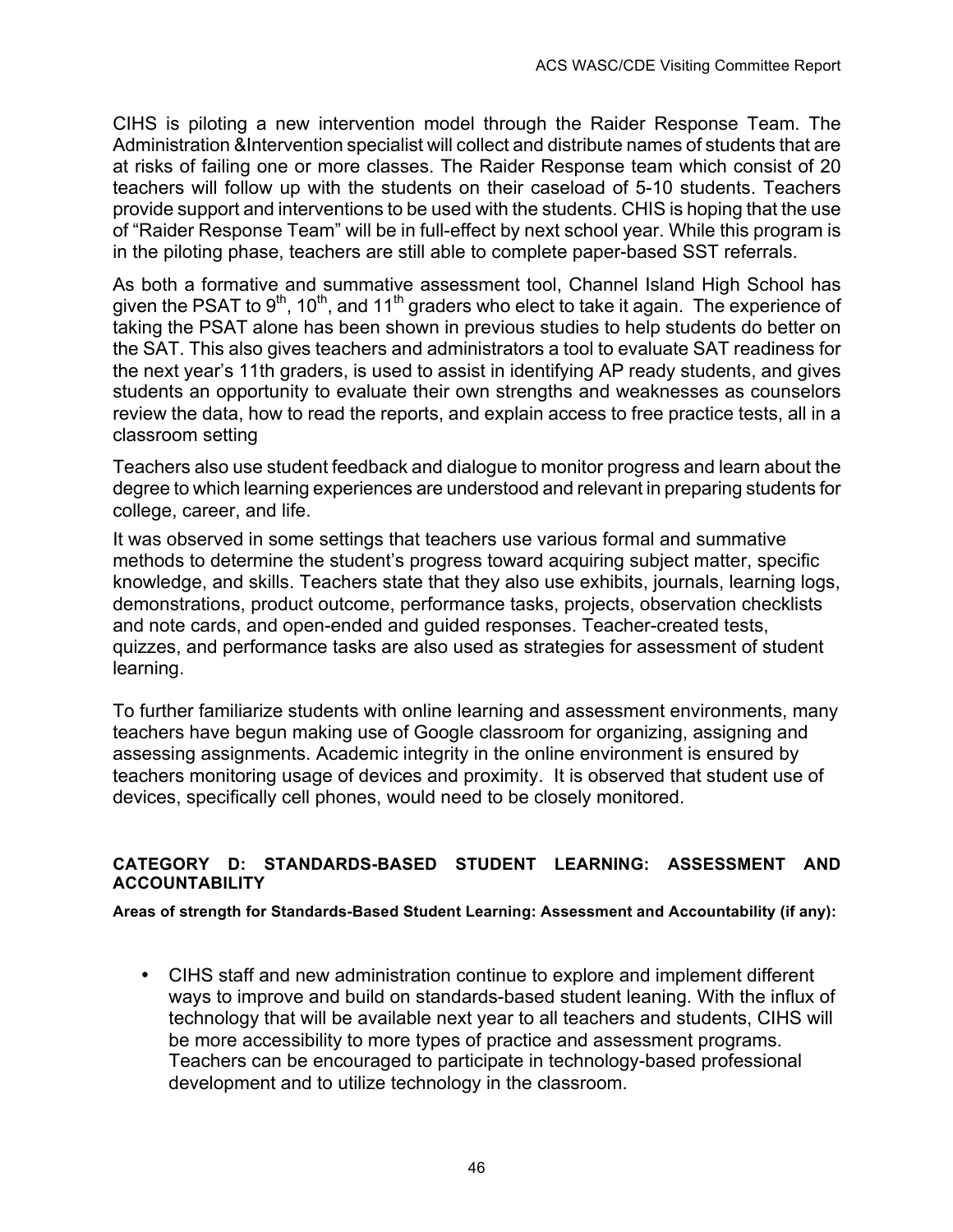• Special Education students are assessed formally and informally for their annual IEPs. Goals are set yearly and progress is monitored. In addition, special education teachers use student IEP goals to help evaluate their progress meeting standards, graduation.

● Teachers in Math and English follow the Common Core State Standards to determine the learning targets for courses taught. Science teachers follow the Next Generation Science Standards. Teachers other than Math and English use the Common Core standards to aide in student literacy.

• Counselors meet with students on an ongoing basis to evaluate their progress towards A-G completion, high school graduation and attainment of their 4-year graduation plan; counselors also work in conjunction with teachers and support staff to ensure student proper placement of EL students resulting in the student's success

#### **Key issues for Standards-Based Student Learning: Assessment and Accountability (if any):**

- Assessment and tasks, which address higher thinking skills, need to be consistent in all AP classes and college prep courses. Some of the AP classes and many college prep courses list high-level skills as the standard of focus, but the classroom tasks and assessments evidenced the required thinking done by students to be at a lower level of complexity.
- Develop a more systematic (schoolwide and timely) approach to how common assessments are created and implemented, as well as how data is collected, analyzed, and used to inform instruction. This includes providing time for staff to develop this system so it may be implemented more thoroughly and consistently. Common assessments should be implemented in all courses on a regular basis and must be used to inform instruction.
- Programs favored are being underutilized (indicated by staff and students); there needs to be better communication on their availability so they are more regularly used, and staff and students need to be trained in how to use them.

**Important evidence about student learning from the self-study and the visit that supports these strengths and key issues include the following:**

- WASC Parent Meeting
- WASC Student Meeting
- Artifacts provided by the School
- WASC Assessment Focus Groups
- Individual Staff Meetings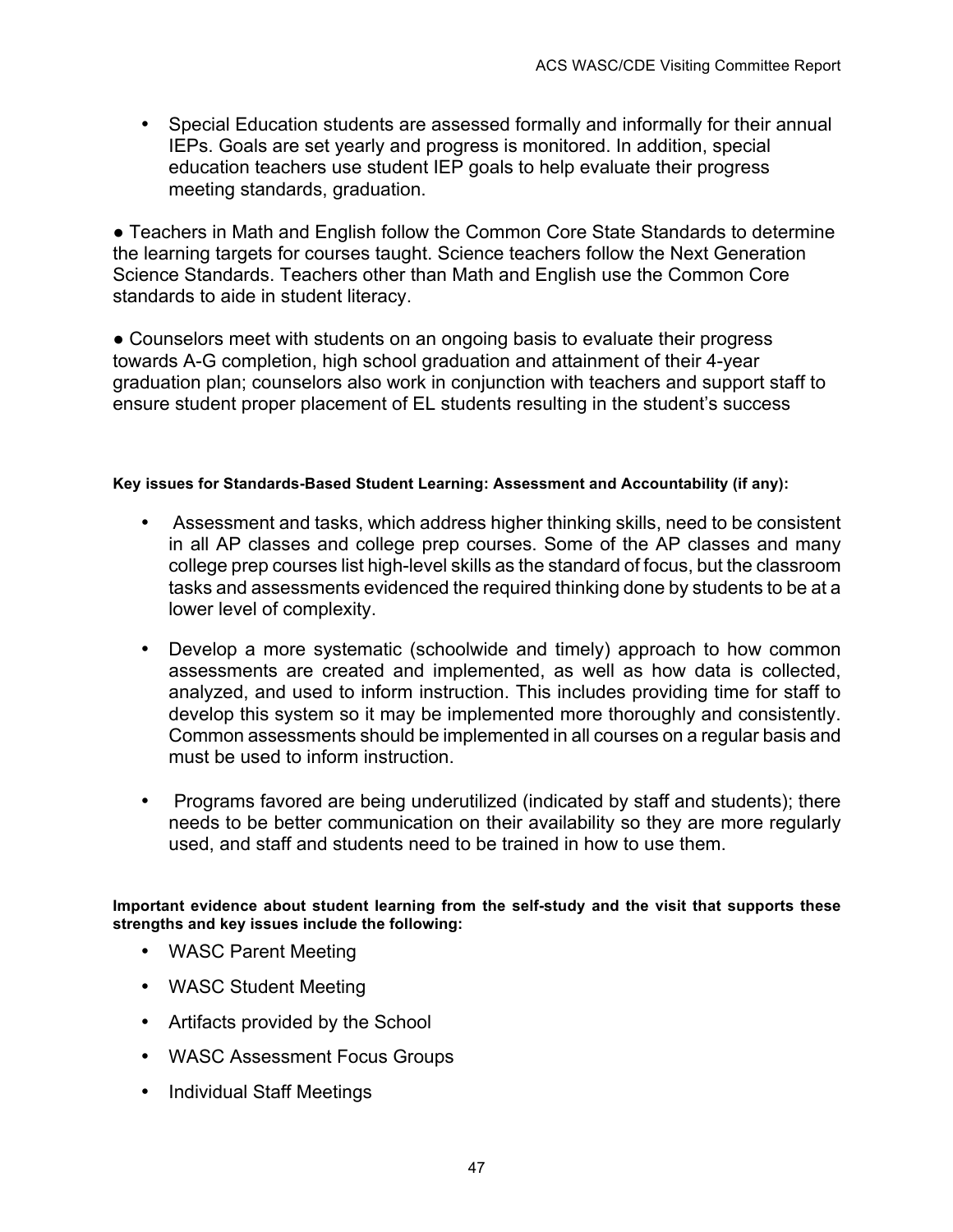• Classroom

# **CATEGORY E: SCHOOL CULTURE AND SUPPORT FOR STUDENT PERSONAL AND ACADEMIC GROWTH**

# **E1. Parent and Community Engagement Criterion**

To what extent does the school leadership employ a wide range of strategies to encourage family, business, industry, and community involvement, especially with the learning/teaching process?

INDICATORS: Use the following indicators as a guide to ensure all key aspects of the criterion are addressed. Add any additional reflections based on the criterion.

**Regular Parent Involvement**: The school implements strategies and processes for the regular involvement of all stakeholder support groups in the learning and teaching process, including parents of non-English speaking parents, special needs, and online students.

Use of Community Resources: The school uses community resources to support student learning.

# **E1 Indicator**

The school culture of Channel Islands High School is led by their school spirit. The teachers are passionate and care about their students. Channel Islands High School is working towards increasing parent involvement and community involvement that will benefit the students of CIHS greatly. Channel Islands High School offers multiple parent information nights ranging from social emotional needs to college topics. Open House and Back to School Nights are opportunities for the staff and parents to get to meet in person. These evenings have translators and speeches are conducted bilingually, Performances bring parents out to see their students display their pride in extracurricular activities. One group of note is Baile Folklorico, which performs cultural dances that are from different regions of Mexico. Starting last year, CIHS has focused on expanding Open House to provide opportunities for parents and students of feeder schools as well the families with students currently enrolled. All are invited to visit CI to see the various programs and opportunities offered at our campus.

Channel Islands High School meets regularly with their SSC and ELAC. In addition, CIHS provide weekly dialers and Channel Islands High School is placing a stronger emphasis on their PFSO to assist with fundraising and parent involvement throughout the community. Channel Islands High Schools has also started utilizing ParentSquare as a form of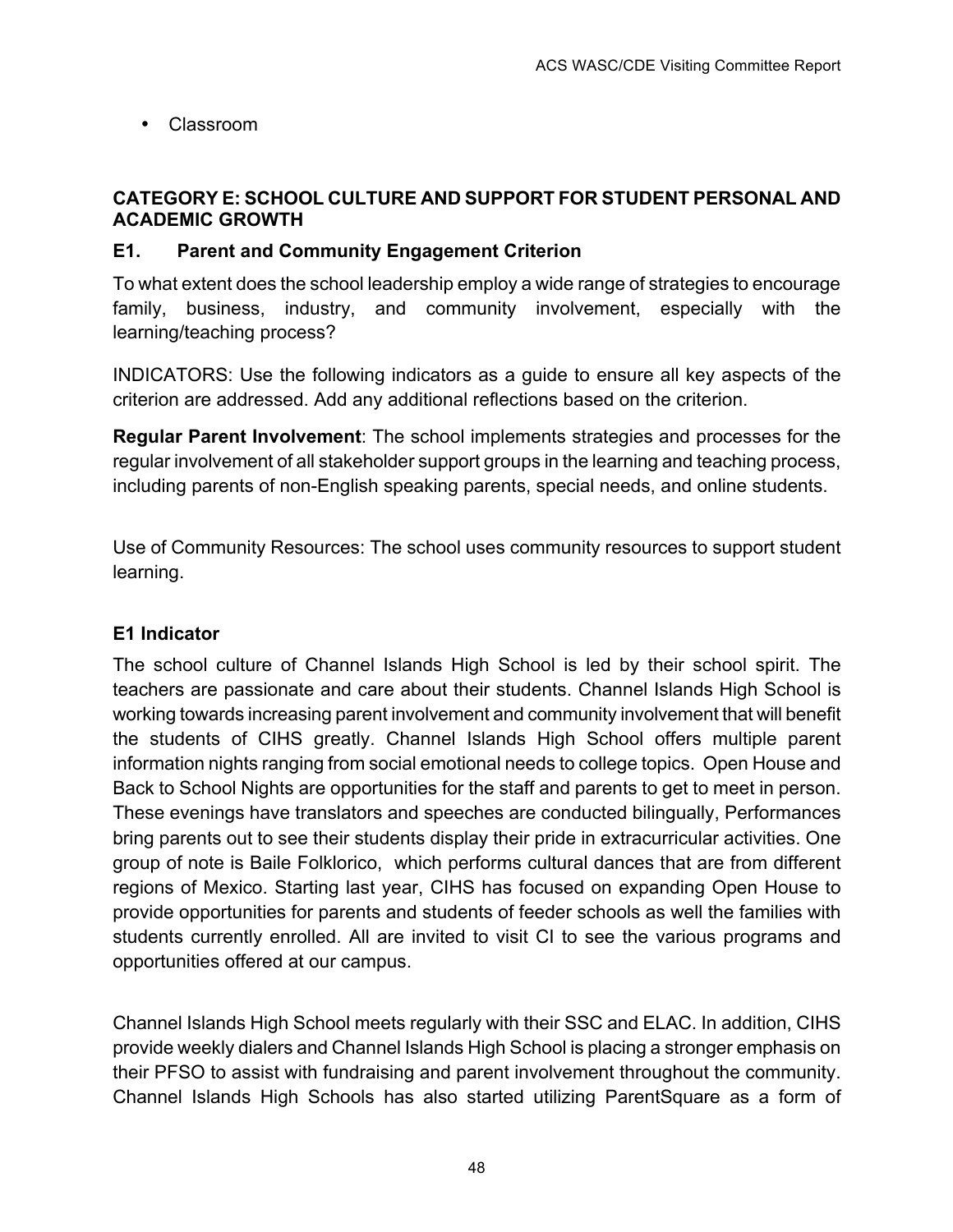communication with families. Channel Islands High School also works with families and community members to create a stronger following for their pathways program. In addition, CIHS is focusing on providing a stronger student voice as students have great ideas to assist with improving their school.

Channel Islands High School is striving towards being a pilar in the Oxnard community. This is evidenced by their ability to create a welcoming environment for staff, students, parents and community members. Channel Islands High School is working towards instructional rounds and guest speakers in an effort to communicate the learning/teaching process on a regular basis. CIHS offers Academies to students and members of the Academies go to the feeder schools to provide information to parents and students about their programs. CIHS currently has MSA, BFA, and other career pathways. Some of the partnerships MSA has established are working with the Port of Hueneme, Global Trade Logistics, and Virtual Enterprise within the community.

In order for students to be effective learners, their social and emotional needs must be met and CIHS works with local agencies to bring services onto campus, such as individual and group counseling through Clinicas, City Impact, and VC Behavioral Health.

College and Career pathways are supported by three Upward Bound programs on campus, SEGUE career speakers, a full-time EAOP counselor on campus, school and district sponsored career fairs, college fairs, ROP placements, internships for academy seniors, and military recruiters.

- Filipino-heritage event
- Fundraisers held throughout community (ie, restaurant events
- Clinicas and City Impact (counseling services)
- Dallas Cowboys camp (fundraising)
- Strawberry Festival
- VC Behavioral Health;
- Peer Resource/Teens Kick Ash
- Speakers provided from VCOE
- SARB Student Attendance Review Board

Channel Islands High School is beginning to provide higher expectations for students and teachers. In addition, CIHS has started the process for providing academic structure and learning outcomes in a more consistent manner spearheaded by the use of academic language. Channel Islands High School does a good job of co-teaching and providing their students with special needs an opportunity for a stronger curriculum. In addition, Channel Islands High School provides an online option for students who need a more independent learning environment.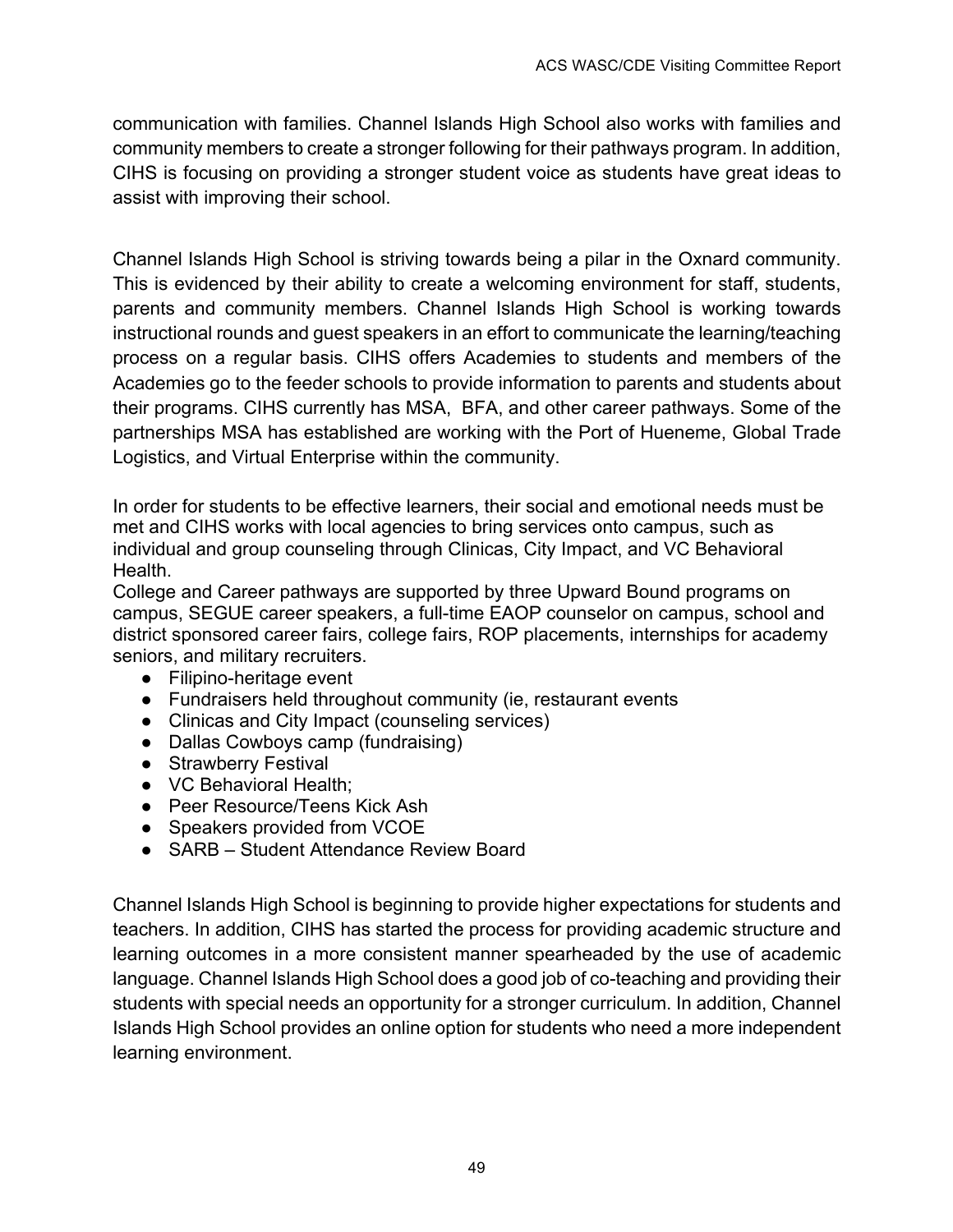# **E2. School Environment Criterion**

To what extent is the school a safe, clean, and orderly place that nurtures learning?

To what extent does the school have a culture that is characterized by trust, professionalism, high expectations for all students, with a focus on continuous school improvement?

INDICATORS: Use the following indicators as a guide to ensure all key aspects of the criterion are addressed. Add any additional reflections based on the criterion.

Safe, Clean, and Orderly Environment:The school has existing policies and regulations and uses its resources to ensure a safe, clean, and orderly place that nurtures learning, including internet safety and Uniform Complaint Procedures.

High Expectations/Concern for Students:The school demonstrates caring, concern, and high expectations for students in an environment that honors individual differences and is conducive to learning. Atmosphere of Trust, Respect and Professionalism:The school has an atmosphere of trust, respect, and professionalism.

# **E2. INDICATORS**

Channel Islands High School has the challenge of having an older campus that will benefit from upgrades. The district personnel and administration has a plan in place to assist with campus improvements and resources for both staff and students. Channel Islands High School students have expressed concerns as it relates to facilities on campus needing upgrades. Channel Islands to a moderate degree has implemented policies and committed resources to ensure a safe, clean, and orderly environment that nurtures learning. The school has implemented policies and committed resources to ensure a safe school. One of the implementations has been the development of the School Safety team. A significant commitment of time and resources has been allocated to the PBIS program. The community of Channel Islands High School has used its resources to keep the school clean. The school has a yearly Williams facility inspection. The maintenance and custodial staffs clean the facilities daily, including restrooms and classrooms. There has been a campus beautification projects to promote a warm environment. There are trash and recycling cans throughout the campus that are painted blue and yellow. The staff model trash pick up, especially administrators who supervise the quad at lunch. There are displays of art around the campus and there is a graffiti removal program. At the end of each year there is a summer deep cleaning of teacher classrooms. However, the wear and tear of a 52 year old school is visible and needs attention.

Channel Islands High School has an abundance of school spirit that is evident the moment you walk on campus. The staff and students are very proud of their school and express this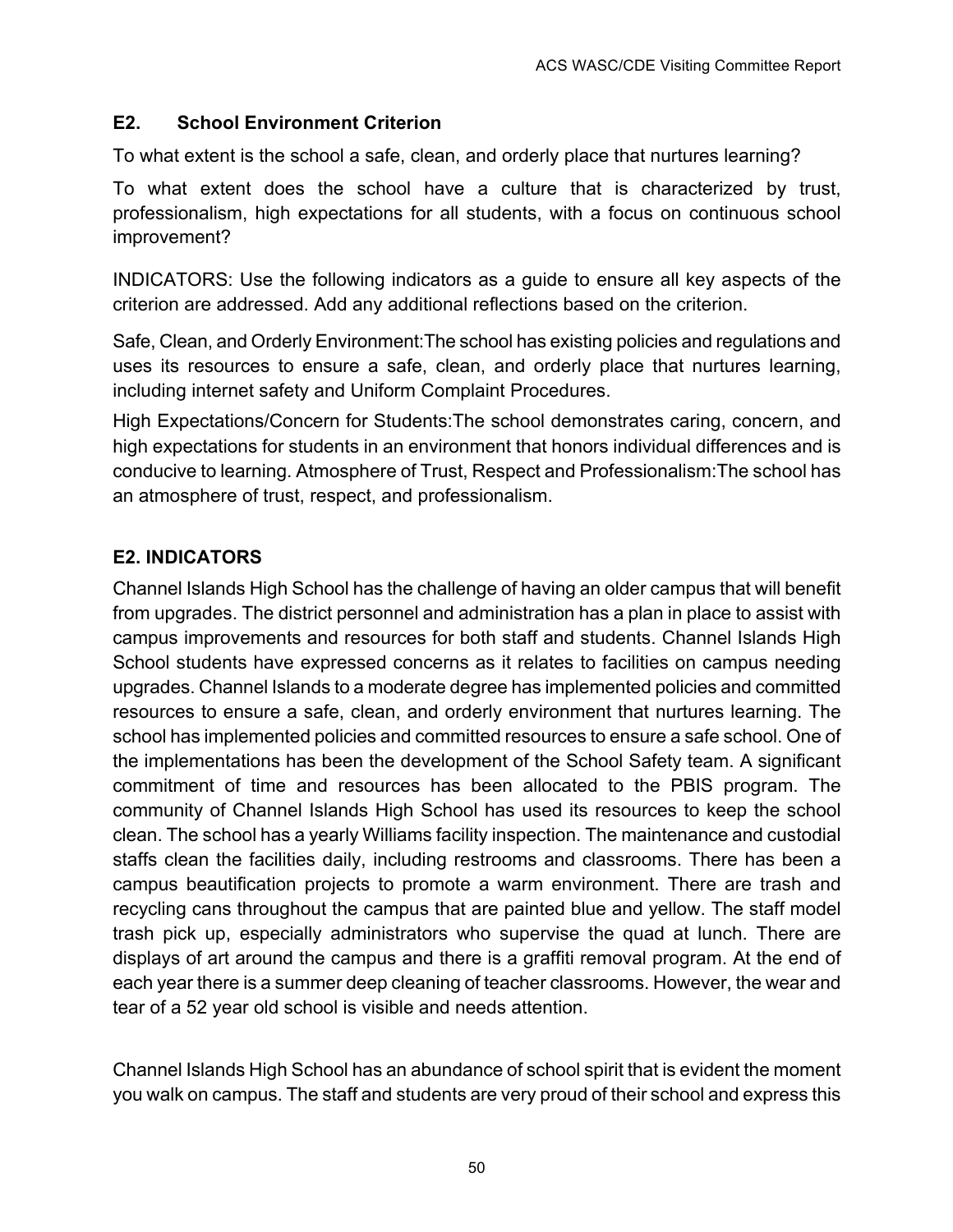pride in many ways. The students believe the faculty and staff of CIHS take the time to support the students' needs. The administrative team of CIHS have begun providing a stronger opportunity for student voice as it relates to the needs of the campus.

Channel Islands High School is going to a one-to-one program next year that will ensure all students have access to computers and technology on campus. The campus of CIHS will need an upgrade of their infrastructure to support the one-to-one initiative. Students of CIHS have expressed an issue with the current wifi settings of CIHS as their are many spots on campus where students can not access the internet.

Channel Islands High School is working towards creating high expectations for all students. Channel Islands currently has a culture where students are supported socially and emotionally, however they are not challenged to the level of their neighboring schools. Channel Islands High School is also working towards creating a learning environment that establishes learning outcomes and learning processes on a more continuous basis.

Channel Islands High School utilizes a SRO to support the students and the staff in ensuring a positive and safe learning environment. The SRO also communicates with the community and provides training and updates for all topics that help to extend the safety both on and off the campus.

CIHS creates a culture of professionalism through numerous manners. One way is the staff are given at least three opportunities a month to work with each other through collaboration, department, and faculty meetings. Another way that the staff are able to work together, as a department on a quarterly basis, is through Job-Alikes. During Job-Alikes, faculty in the same subject group, get together to share ideas, activities, experiences, and resources.

# **E3. Personal and Academic Student Support Criterion**

To what extent do all students receive appropriate academic support and multi-tiered intervention to help ensure school, college, and career success?

To what extent do students with special talents and/or needs have access to a system of personal support services, activities, and opportunities at the school and community?

INDICATORS: Use the following indicators as a guide to ensure all key aspects of the criterion are addressed. Add any additional reflections based on the criterion.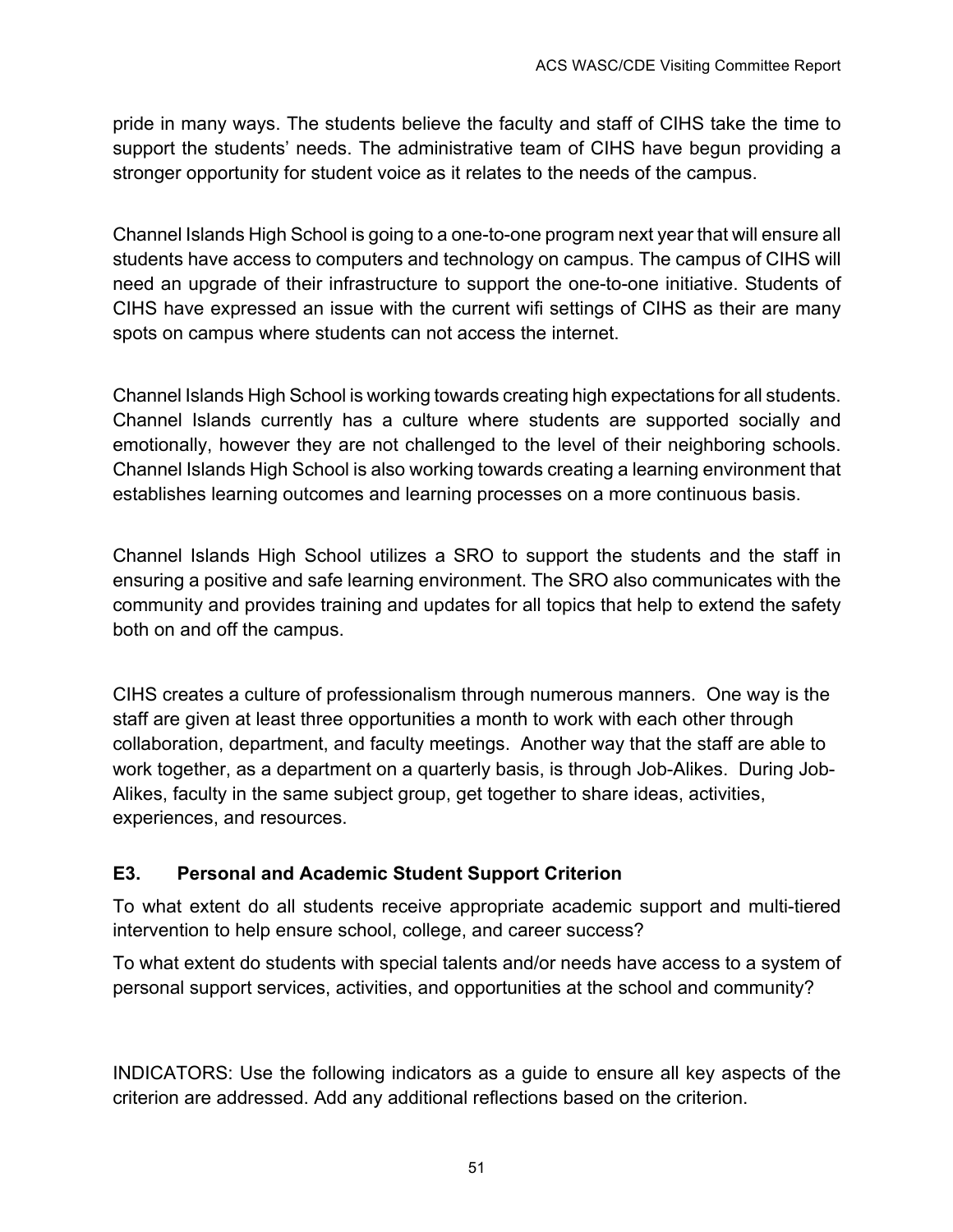Adequate Personalized Support: The school has available and adequate services to support student's academic and personal needs.

Support and Intervention Strategies Used for Student Growth/Development: Strategies are used by the school leadership and staff to develop and implement personalized multi-tiered intervention approaches to learning and alternative instructional options.

Support Services — Multi-Tiered Interventions and Student Learning: The school leadership and staff ensure that the support services and related activities have a direct relationship to student involvement in learning based on the schoolwide learner outcomes and academic standards, e.g., within and outside the classroom, for all students, including the EL, high achievers, special education, and other programs.

Equitable Support to Enable All Students Access to a Rigorous Curriculum: Through the use of equitable support all students have access to a challenging, relevant, and coherent curriculum.

Co-Curricular Activities: The school ensures that there is a high level of student involvement in curricular and co-curricular activities that link to schoolwide learner outcomes, academic standards, and college- and career-readiness standards.

Channel Islands High School is a campus that is proud of its diversity and passion. Channel Islands is effective in providing academic and personal support services, including referral services, to support students in such areas as physical and mental health, and career, academic and personal counseling, including an individualized learning plan. Channel Islands High School is in the process of establishing a MTSS that provides students with the opportunity to increase their academic achievement. This year, CIHS added the position of Student Intervention Specialist, who works with the administration team, counselors, the school psychologist and the attendance advisor to address targeted Tier 2 interventions for students and provide family support. Also this year, CIHS began the Raider Response Team, which links staff members with struggling students. Staff members meet with the students 2-3 times a week to discuss academics and provide support. Staff members also contact parents once a week.

The faculty and staff of Channel Islands High School are working to improve their MTSS so every student can achieve success. Channel Islands High School is also implementing and training staff in the area of PBIS backed with professional development and a consistent focus.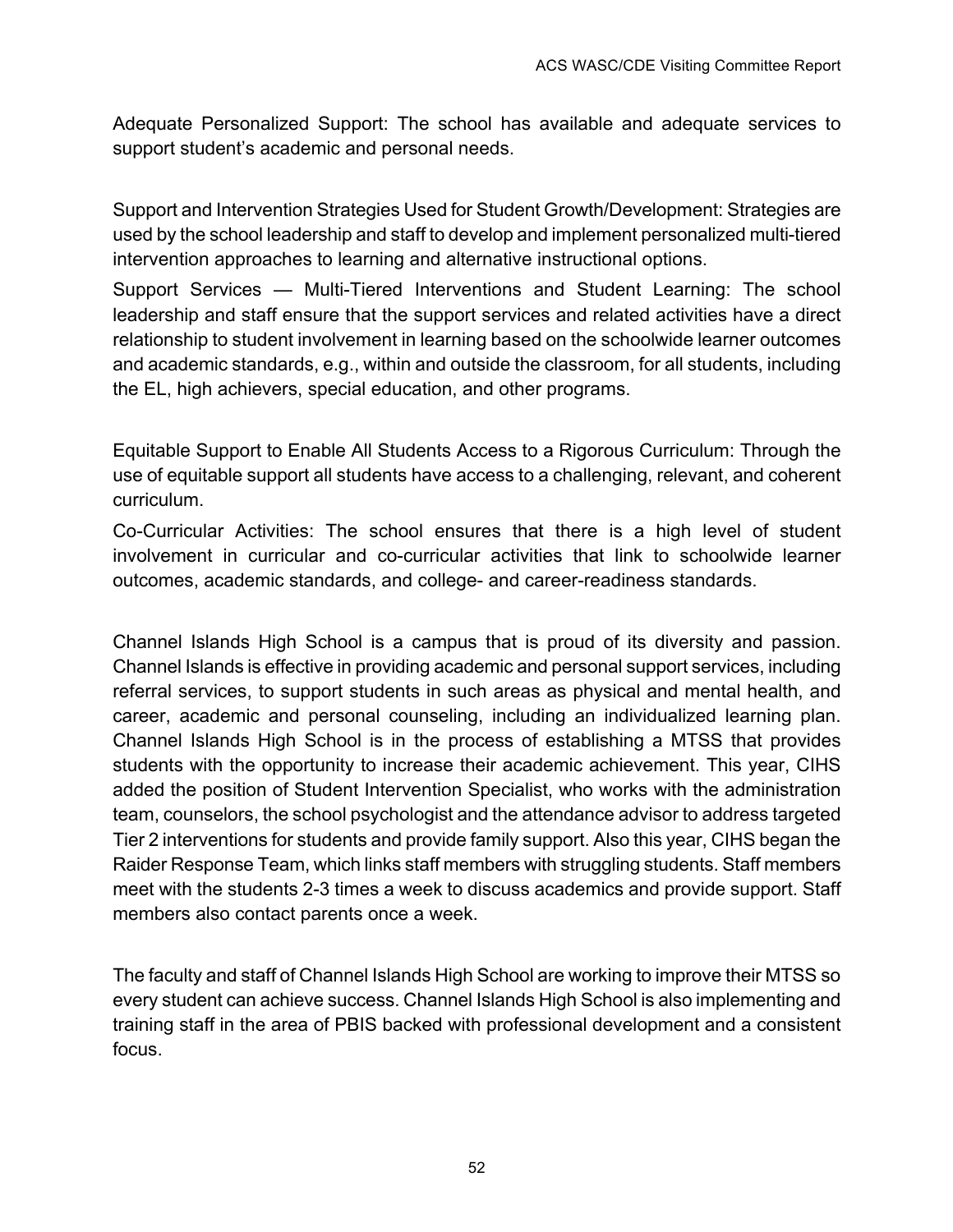The full-time, on-site school psychologist assists the SPED department in the testing of students, attends IEP and 504 meetings, and assists in providing mental health services along with staff from Clinicas and City Impact.

Channel Islands High School is seen as a leader in the district as it relates to Coteaching classes and providing opportunities for Special Education students to achieve the least restrictive environment necessary. Staff members have been trained on Coteaching strategies and have a process in place for ensuring academic achievement.

Channel Islands High School takes pride in their clubs, activities and athletics. The school spirit that is evident on the campus extends to all three of these categories. Channel Islands High Schools has also achieved national level success in their flag teams. Channel Islands High School is working towards increasing the percentage of students who are taking part in a club, activity or sport in an effort to connect students more to school. Channel Islands High School is also working with coaches to increase the competitive nature across the board of their athletic programs.

Channel Islands High School is in the process of creating a college going atmosphere. CIHS offers multiple resources beyond teachers and counselors to help students matriculate to college, including: a four-year AVID program; Upward Bound/TRIO, offered on site as well as at Oxnard College and California Lutheran University; a site office for a full-time EAOP (Early Academic Outreach Program) coordinator; a full-time College and Career Center coordinator who helps with on-site and district College and Career events, arranges for guest speakers from colleges and the business community, provides information on scholarships, coordinates with military recruiters for presentations and the administering of the ASVAB.

# **CATEGORY E: SCHOOL CULTURE AND SUPPORT FOR STUDENT PERSONAL AND ACADEMIC GROWTH**

Areas of strength for School Culture and Support for Student Personal and Academic Growth (if any):

- Multiple clubs and opportunities for students on campus
- High level of school spirit
- Multiple athletic programs on campus with on campus coaches
- 45 employees graduated from CIHS
- Multiple Pathways for students to explore their passion and interests
- Customer service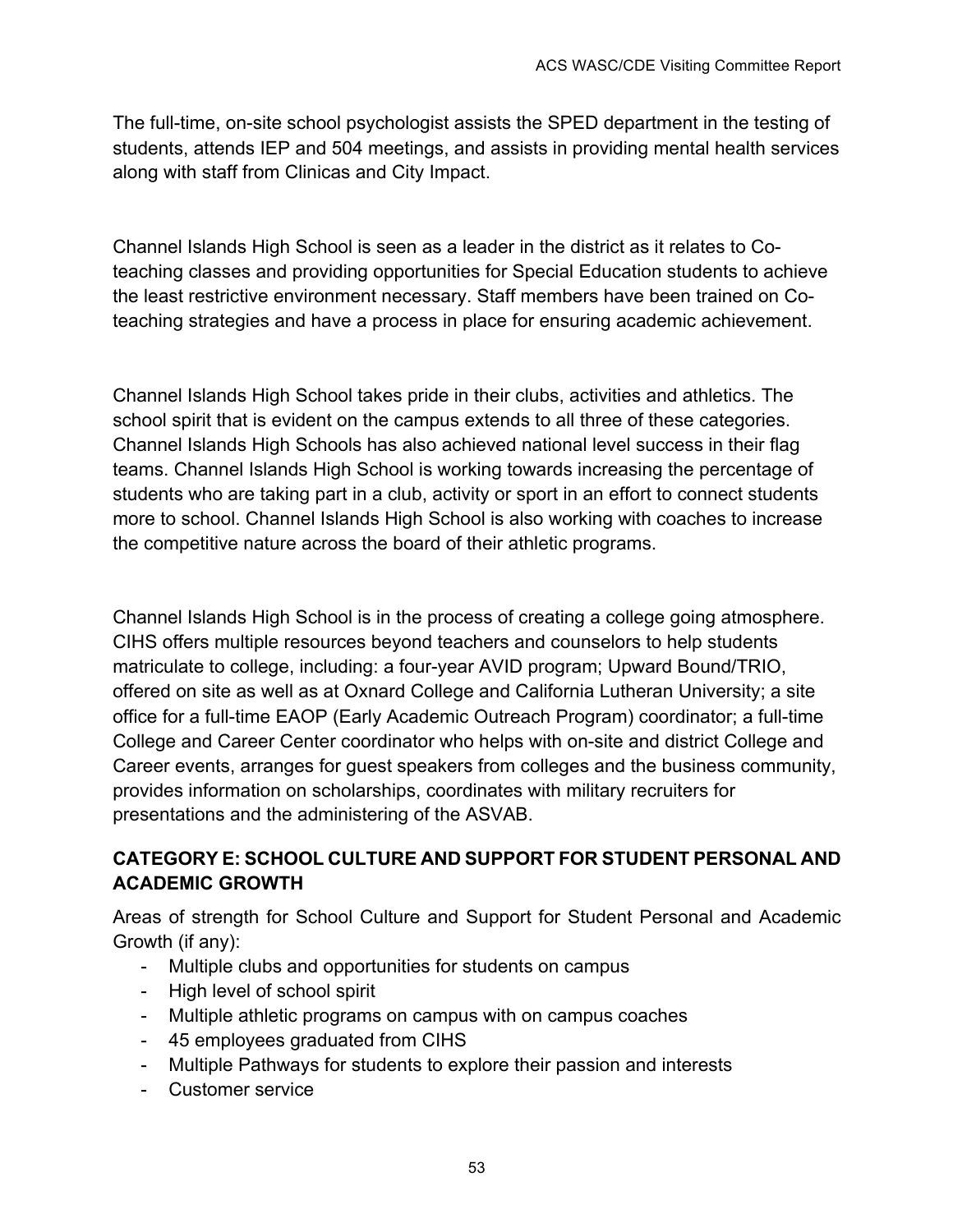- A sense of understanding of what the students are going through
- Parent workshops on mental health, deportation, drugs, depression, FASFA, a-g
- Intervention specialist is bringing in more MOUs to bring resources students can use more readily
- Student engagement, student responses, student voice,
- Less than 5% of courses are not a-g
- PD collaboration led by teachers (5 of them)
- Leader in co-teaching in OUHSD
- Teachers observe each other
- 45 former students are employees
- PBIS systems in place
- Multiple contracts with outside agencies to support students

# **Key issues for School Culture and Support for Student Personal and Academic Growth (if any):**

- Setting high expectations across the board
- Creating a college going culture
- Turnover impacts the consistency of the school culture vision
- Providing opportunities for concurrent enrollment in core classes
- Supporting students in a trauma informed way
- More clearly defined vision for the school
- More college information visible for students
- Increased community service opportunities
- Increase regular parent involvement
	- E1.1. Indicator: The school implements strategies and processes for the regular involvement of all stakeholder support groups in the learning and teaching process, including parents of non-English speaking, special needs and online students.
- Increase student involvement in extracurricular activities
- Tracking college data--EAOP, UB, Oxnard Promise, CIHS is looking for ways to track students progress after high school graduation.
- CIHS increase areas for Educational Focus to help students find tech pathways
- Facilities updates, additions, improvements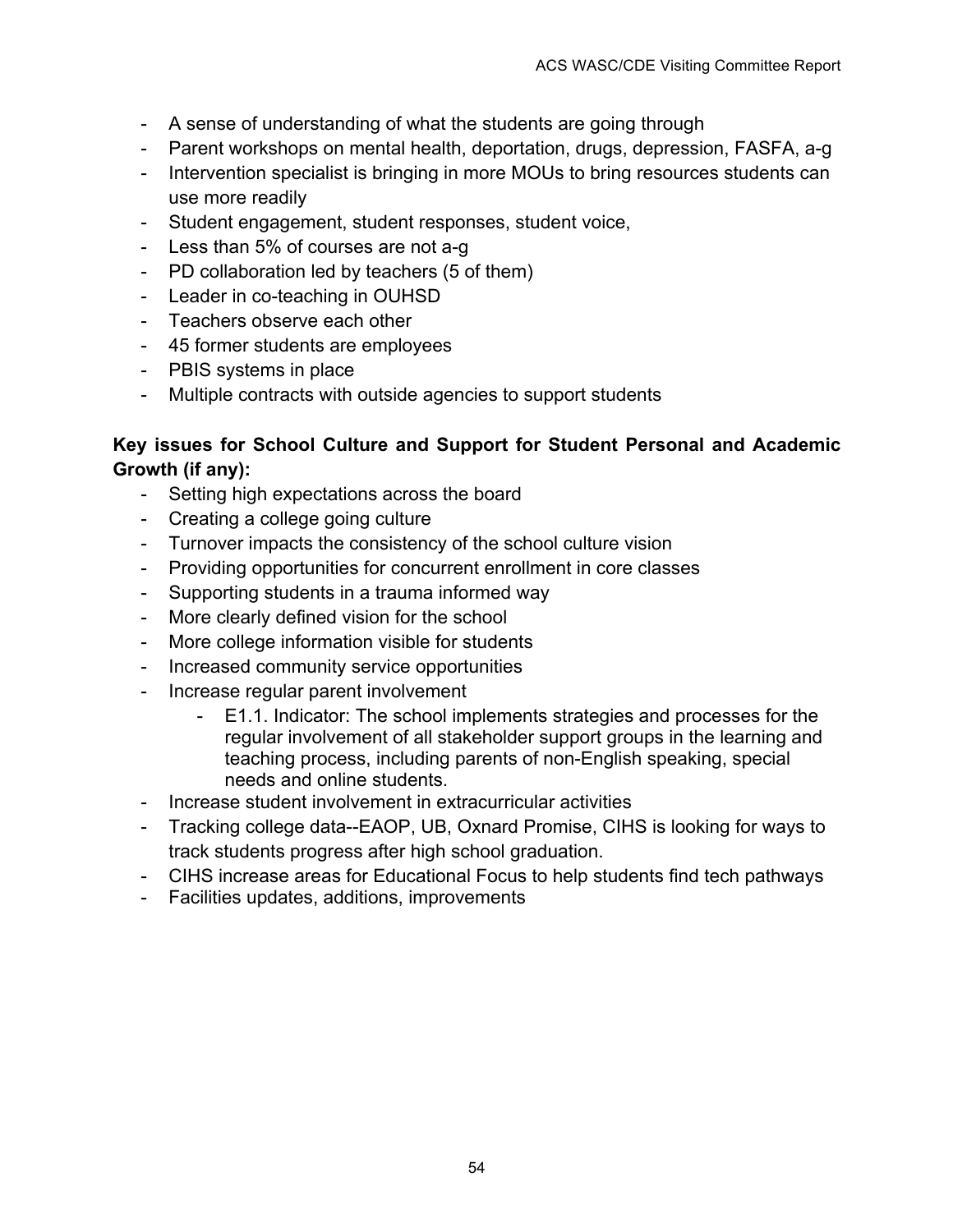# **Chapter IV: Synthesis of Schoolwide Strengths and Critical Areas for Follow-up**

#### **Synthesize schoolwide areas of strengths and list numerically.** *Be sure that these can be documented by other sections of the report.*

#### **Schoolwide Areas of Strength (list numerically)**

A1.1. Indicator: The school has established a clear, coherent vision and mission (purpose) of what students should know and demonstrate; it is based upon high-quality standards and is congruent with research, practices, the student/community profile data, and a belief that all students can learn and be college and career ready.

Governing Board and District Administration

- 1. The district policies and procedures are clear regarding the specific duties and roles of the governing board and district administration in their relationship to the school and staff.
- 2. All students are able to make appropriate choices and pursue a full range of realistic college and career and/or other educational options. The school provides for career exploration, preparation for postsecondary education, and pretechnical training for all students.
- 3. Teachers are current in the instructional content taught and research-based instructional methodology, including the integrated use of multimedia and technology.
- 4. Teachers as Coaches
- 5. Teachers facilitate learning as coaches to engage all students.
- 6. Students use a variety of materials and resources beyond the textbook.
- 7. The following stakeholders are involved in the assessment and monitoring process of student progress: district, board, staff, student E1.2. Indicator: The school uses community resources to support student learning.
- 8. The school has existing policies and regulations and uses its resources to ensure a safe, clean, and orderly place that nurtures learning, including internet safety.
- 9. Equitable Academic Support to Enable All Students Access to a Rigorous **Curriculum**
- 10.Through the use of equitable support all students have access to a challenging, relevant, and coherent curriculum.

**Synthesize schoolwide critical areas for follow-up and list numerically.** *Be sure that these can be documented by other sections of the report.*

• **Ensure that all Critical Areas have a "who," "what," and a "why" in relation to the impact on student learning**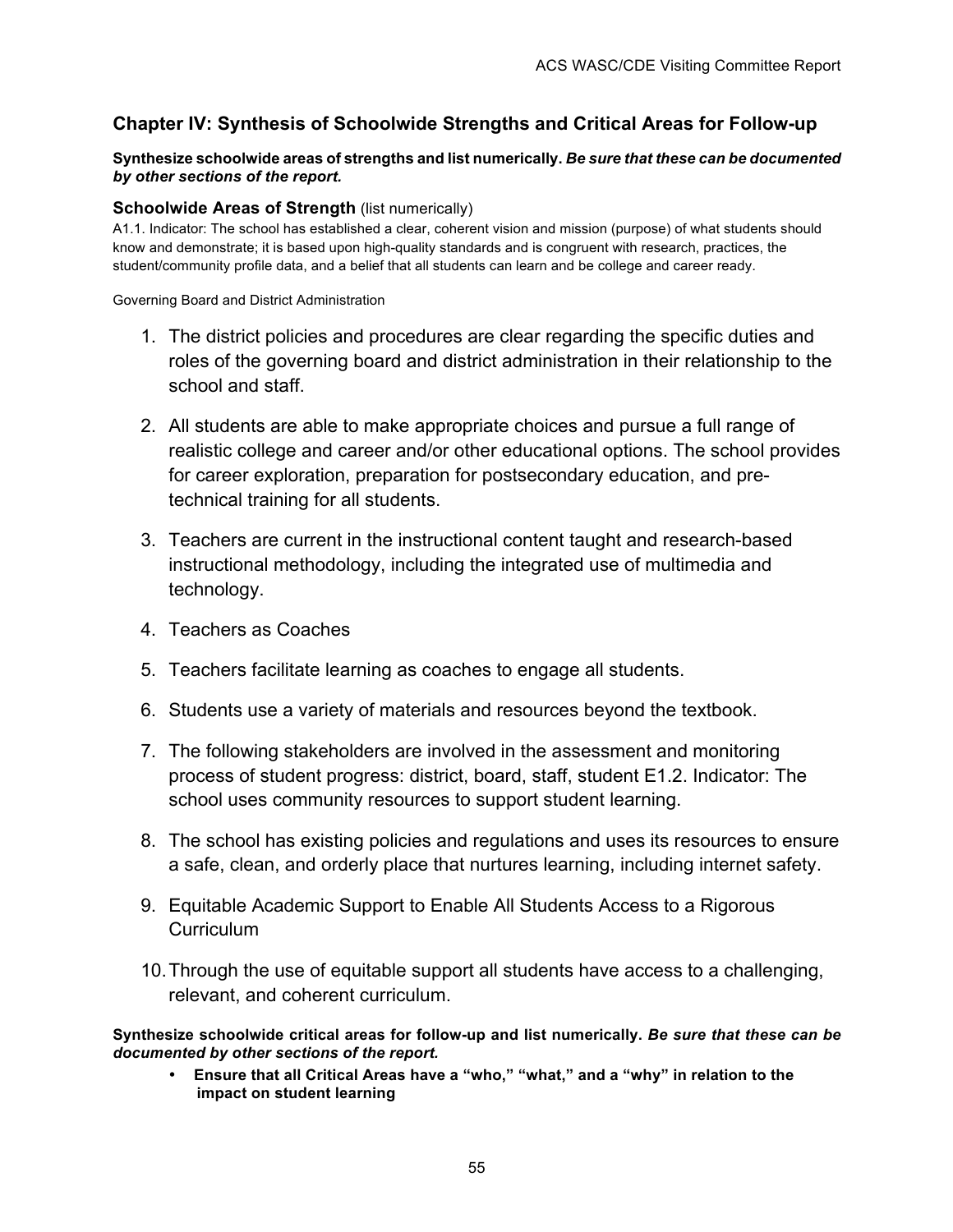- **Confirm areas already identified by the school in the action plan sections**
- **Confirm areas to be strengthened within the already identified areas**
- **Identify any additional areas to be added to the action plan that have been identified by the visiting committee.** *This includes areas related to student achievement and other profile data, the school program and operation, and the action plan.*

#### **Schoolwide Critical Areas for Follow-Up**

**(list numerically; include who, what, why, and the impact on student learning)**

The visiting committee concurs with the school's identified critical areas for follow-up that are outlined in the schoolwide action plan. These are summarized below:

- 1. The school's facilities are adequate to meet the students' learning needs, support the educational program and are safe, functional, and well-maintained.
- 2. The policies and procedures for acquiring and maintaining adequate instructional materials and equipment.
- 3. There is integration and alignment among academic and career technical disciplines at the school and where applicable, integration of outsourced curriculum into the program so that curricular integrity, reliability, and security are maintained.
- 4. Parents, students, and staff collaborate in developing and monitoring a student's personal learning plan and their college and career and/or other educational goals.
- 5. Students demonstrate higher level thinking and problem solving skills within a variety of instructional settings.
- 6. The school has existing policies and regulations and uses its resources to ensure a safe, clean, and orderly place that nurtures learning, including internet safety.
- 7. The school regularly examines and analyzes standards-based curriculumembedded and standardized assessments for English language and mathematics in all subject areas.
- 8. The school uses assessment results to make changes in the school program, professional development activities, and resource allocations demonstrating a results-driven continuous process.
- 9. Students use technology to support their learning.
- 10.The school implements strategies and processes for the regular involvement of all stakeholder support groups in the learning and teaching process, including parents of non-English speaking, special needs and online students.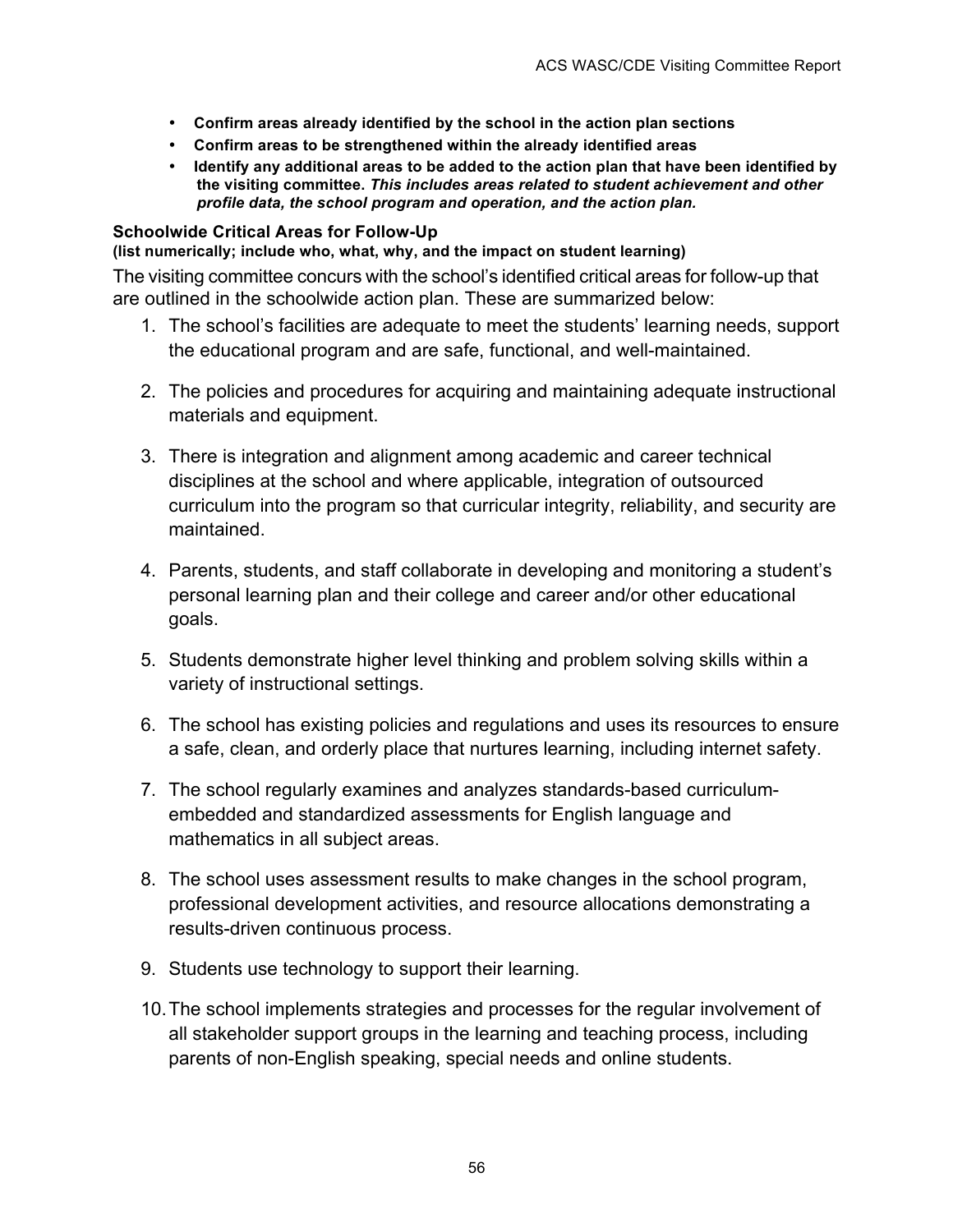In addition, the visiting committee has identified critical areas for follow-up that need to be addressed:

**(Note: Show the relationship to what the school has already identified, if possible.)**

- 1. The school's facilities need improvement and modernization to meet the students' learning needs, support the educational program, and improve facility maintenance.
- 2. There is an immediate need for development of D/F intervention within the classroom and support through afterschool tutoring and parent contact.
- 3. Teachers need to work toward facilitating evidence-based responses to increase higher level thinking as a way to increase rigor.
- 4. Staff needs time to review the data and so that teachers can develop lessons which target gaps in student learning and address specific subgroups of students who are not succeeding.
- 5. Increase regular parent involvement by implementing strategies and processes for the regular involvement of all stakeholder support groups in the learning and teaching process, including parents of non-English speaking, special needs and online students.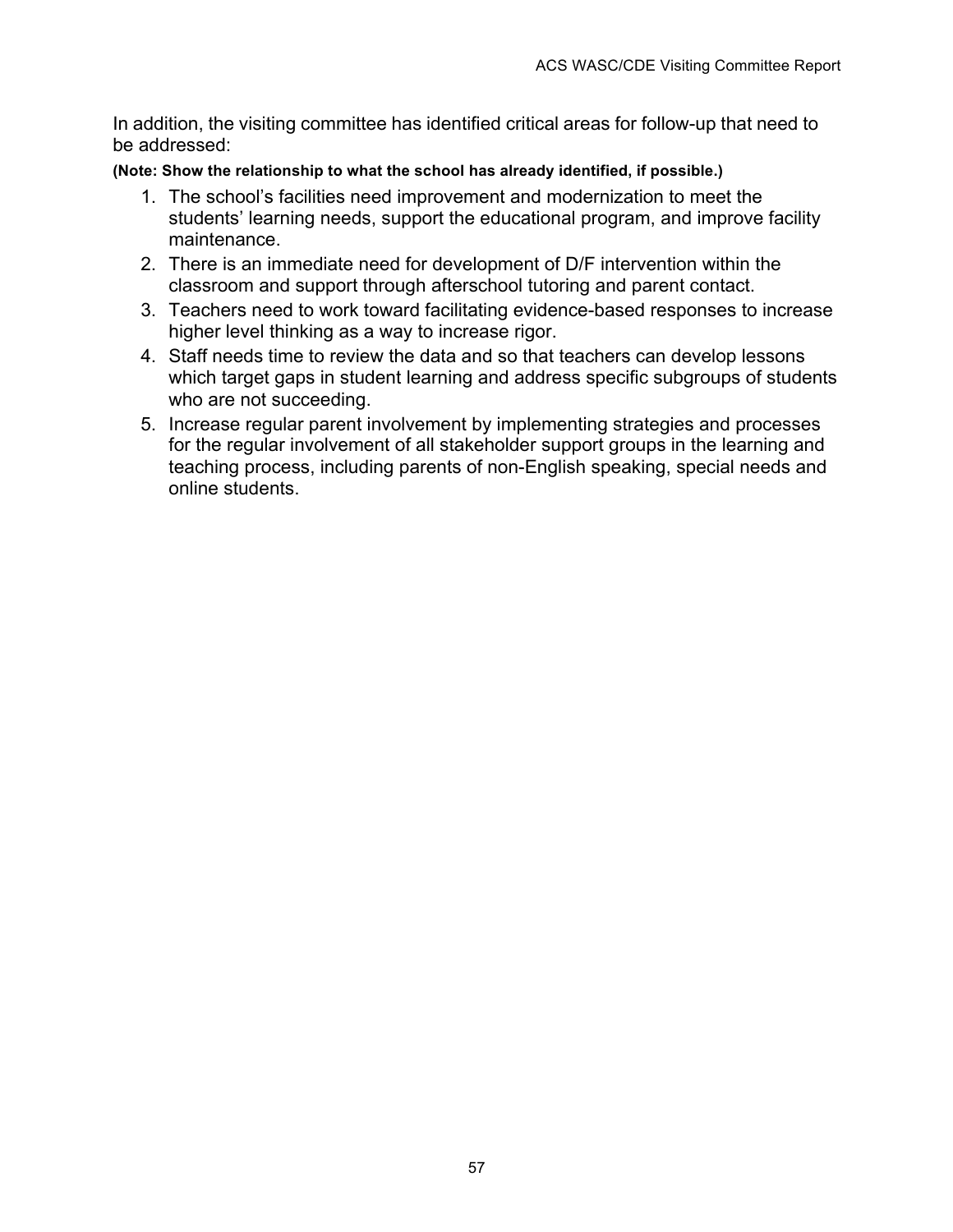# **Chapter V: Ongoing School Improvement (1–2 pages)**

• **Include a brief summary of the schoolwide action plan**

CIHS has made a concerted effort to align the school-wide action plan to specific goals, LCAP goal and linked to the school wide learning goals.

- **Comment on the following school improvement issues:**
	- ü **Adequacy of the schoolwide action plan in addressing the identified critical areas for follow-up**
		- \* Do the action plan sections address the critical areas for follow-up?
		- **\*** Will the action plan steps enhance student learning?
		- \* Is the action plan a "user-friendly" schoolwide action plan that has integrated all **major school initiatives** *(e.g., II/USP, technology plan, staff development plan)***?**
		- $\cdot$  Is the action plan feasible within existing resources?
		- s **Is there sufficient commitment to the action plan, schoolwide and systemwide?**
		- **1** Is the schoolwide action plan aligned to the Local Control and Accountability Plan **(LCAP)?**
	- Existing factors that will support school improvement
	- ü **Impediments to improvement that the school will need to overcome**
	- ü **Soundness of the follow-up process that the school intends to use for monitoring the accomplishment of the schoolwide action plan.**

#### **The following alignment of goals linked to the school's ESLO's are as follow:**

**Goal 1:** Increase proficiency in all content areas for all sub groups on state mandated, district and site assessments.

#### **LCAP Alignment:** Goal 1

#### **Link to SLOs: Critical Thinkers and Problem Solvers / Career and College Readiness**

#### **Rationale**:

Self-study findings indicate a need to improve student achievement in English Language Arts, Math, Science and Social Science. State assessment data, D/F rates, and review of student work support this need.

#### **Indicators (as of 2017-2018 school year):**

CAASPP; CAST; SBAC; School Day PSAT and SAT; AP test scores and accessibility; CFAs; ELPAC, D and F Rates

#### **Goal Measurements:**

**2017-2018 Score Summary:** Scores from the CAASPP since 2016 have declined in the exceeds and met standards with notable increase in the not met especially in Math. There is also a downward trend in the EAP scores. PSAT and SAT scores for the school day administration are showing improvement for each class by year. According the CA Dashboard, CIHS has increased the percentage of graduates who are considered Career and College Ready

#### **2018-2019: Baseline test scores identified:**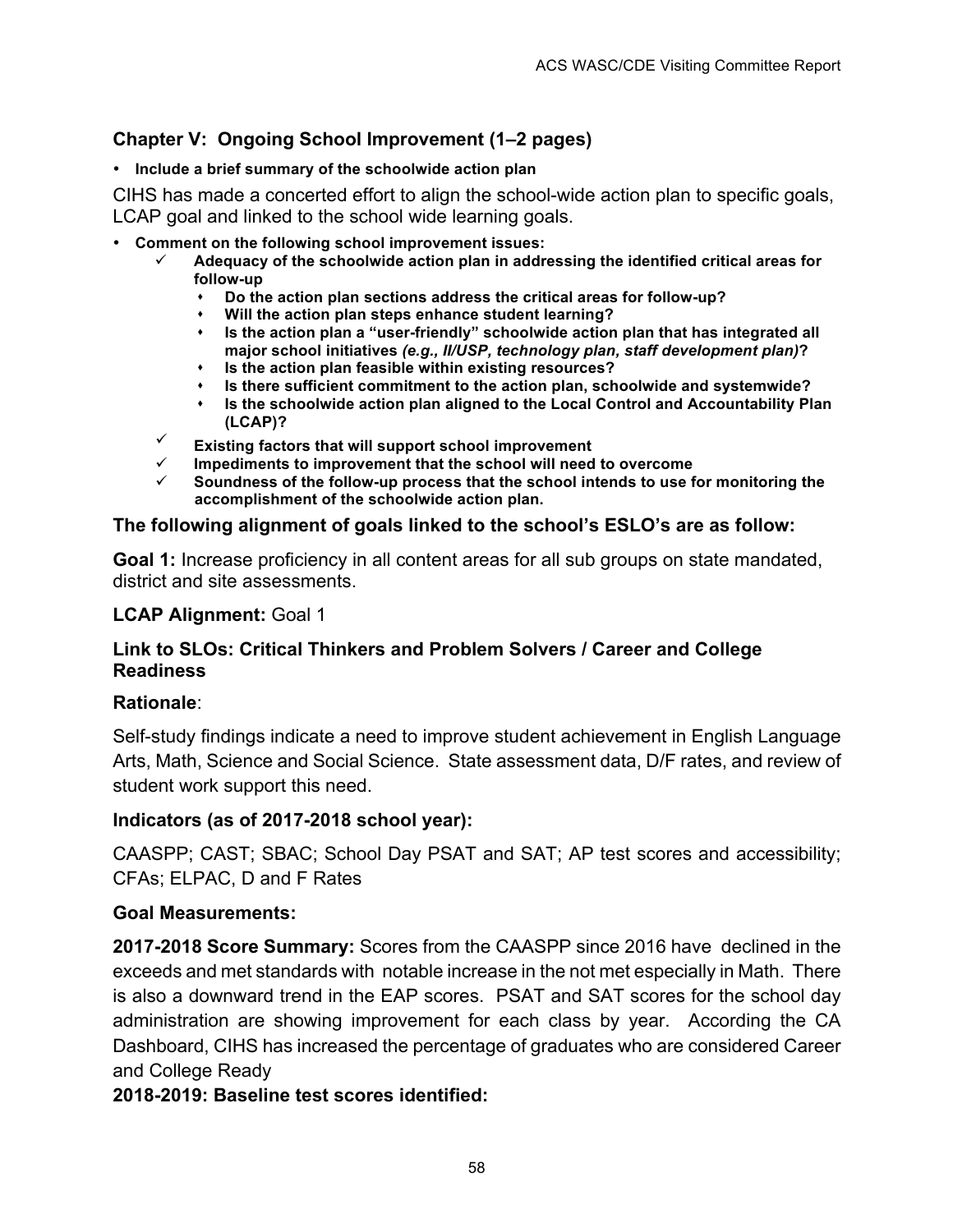- **2019-2020: 3 % increase in student scores who "Met" or "Exceeded" standards on state test scores**
- **2020-2021: 5% increase in student scores who "Met" or "Exceeded" standards on state test scores**
- **2021-2022: 7% increase in student scores who "Met" or "Exceeded" standards on state test scores**

**Goal 2**: Increase parent involvement.

### **LCAP Alignment: Goal 4**

# **Link to SLOs: Communicators and Collaborators / Citizenship / Career and College Readiness**

# **Rationale**:

The self study shows that parent involvement at CIHS is limited in the sense that only a small number of parents attend the current opportunities for parent connection and involvement at CIHS. In order to help our students be more connected and successful, it is important to increase opportunities as well as number of parents/stakeholders in attendance.

### **Indicators (available as of 2017-2018 school year):**

PFSO membership records; SSC members and participants; Attendance meetings; Parent Project attendance; Back to School and Open House attendance/sign ins; Synergy/ParentVue workshops; ELAC and Migrant meeting attendance, leadership, and district meeting attendance (DELAC); Student-centered meetings: SST, IEP, 504, Teacher Conferences; ParentSquare

#### **Goal Measurements:**

- The self study shows that there is a decrease in parent involvement in PFSO; however, there is still active involvement in the SSC and ELAC. Opportunities for parents/families to be informed and involved (Parent Square, Synergy, College Nights, information nights, etc) are available; however, there is room for improvement (frequency, communication, opportunities).
- Increase translation of schoolwide posters: PBIS Matrix, SLOs, etc; create a new enrollment parent/student process; coffee with the principal series; facilitate the district-wide implementation of online registration for incoming freshmen/new enrollments
- Evaluate and increase parent, student, teacher, and administrative use of ParentSquare (measurable data available); Increase online parent resources (ParentSquare, ParentVue, Website, Registration, athletic clearance, etc); create adjunct opportunities for teachers to become parent facilitators.